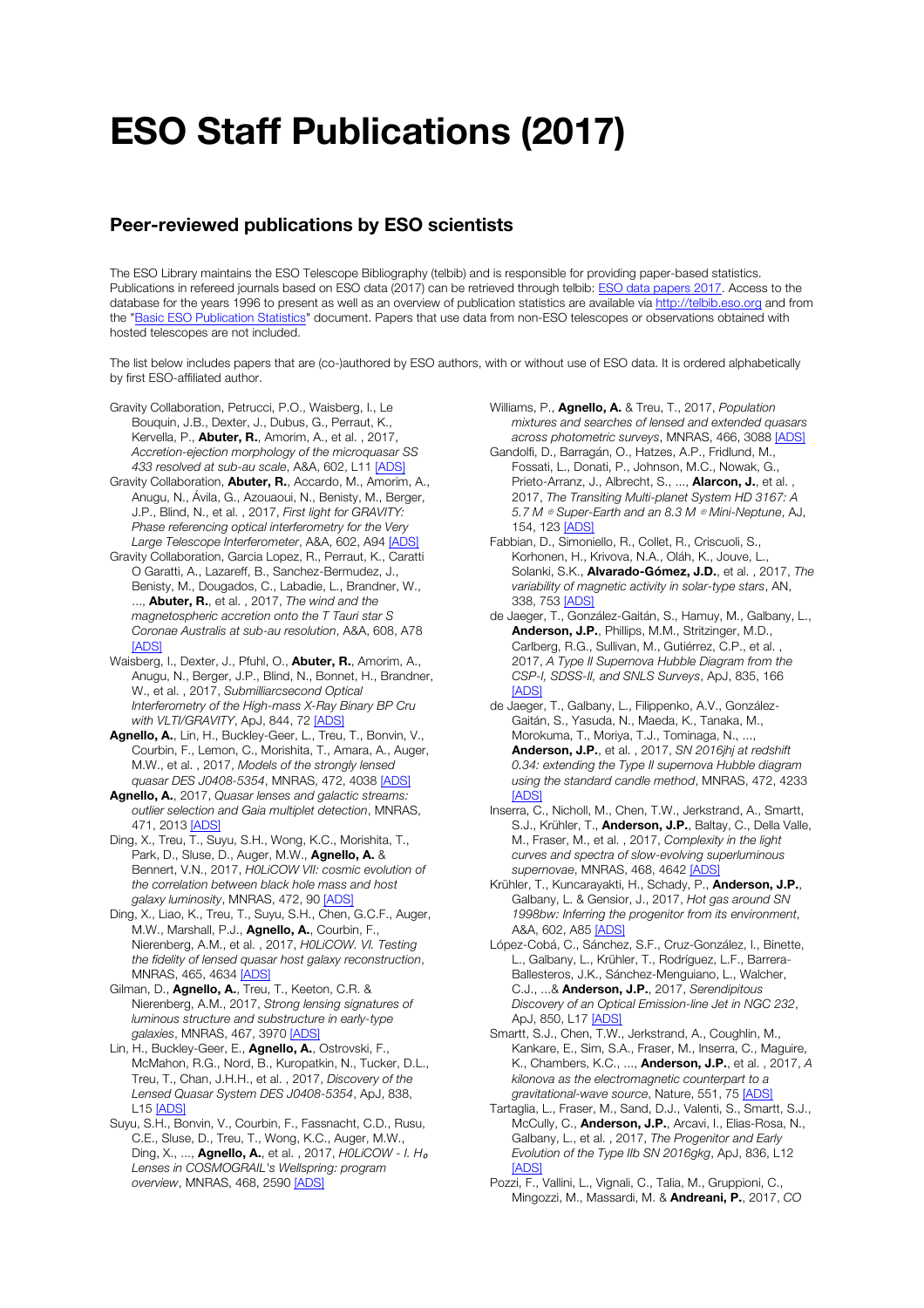*excitation in the Seyfert galaxy NGC 7130*, MNRAS, 470 L64 [ADS]

Urrutia-Viscarra, F., Torres-Flores, S., Mendes de Oliveira, C., Carrasco, E.R., de Mello, D. & Arnaboldi, M., 2017, *Star formation in low density HI gas around the elliptical galaxy NGC 2865*, A&A, 606, A77 [ADS]

Farina, E.P., Venemans, B.P., Decarli, R., Hennawi, J.F., Walter, F., Bañados, E., Mazzucchelli, C., Cantalupo, S., Arrigoni-Battaia, F. & McGreer, I.D., 2017, *Mapping the Ly Emission around a z ̃6.6 QSO with MUSE: Extended Emission and a Companion at a Close Separation*, ApJ, 848, 78 [ADS]

Geach, J.E., Dunlop, J.S., Halpern, M., Smail, I., van der Werf, P., Alexander, D.M., Almaini, O., Aretxaga, I., Arumugam, V., Asboth, V., et al. , 2017, *The SCUBA-2 Cosmology Legacy Survey: 850* μ*m maps, catalogues and number counts*, MNRAS, 465, 1789 [ADS]

Wilkinson, A., Almaini, O., Chen, C.-C., Smail, I., Arumugam, V., Blain, A., Chapin, E.L., Chapman, S.C., Conselice, C.J., Cowley, W.I., et al. , 2017, *The SCUBA-2 Cosmology Legacy Survey: the clustering of submillimetre galaxies in the UKIDSS UDS field*, MNRAS, 464, 1380 [ADS]

Annuar, A., Alexander, D.M., Gandhi, P., Lansbury, G.B., Asmus, D., Ballantyne, D.R., Bauer, F.E., Boggs, S.E., Boorman, P.G., Brandt, W.N., et al. , 2017, *A New Compton-thick AGN in our Cosmic Backyard: Unveiling the Buried Nucleus in NGC 1448 with NuSTAR*, ApJ, 836, 165 [ADS]

Jensen, J.J., Hönig, S.F., Rakshit, S., Alonso-Herrero, A., Asmus, D., Gandhi, P., Kishimoto, M., Smette, A. & Tristram, K.R.W., 2017, *PAH features within few hundred parsecs of active galactic nuclei*, MNRAS, 470, 3071 [ADS]

López-Gonzaga, N., Asmus, D., Bauer, F.E., Tristram, K.R.W., Burtscher, L., Marinucci, A., Matt, G. & Harrison, F.A., 2017, *NGC 1068: No change in the midinfrared torus structure despite X-ray variability*, A&A, 602, A78 [ADS]

Ricci, C., Trakhtenbrot, B., Koss, M.J., Ueda, Y., Del Vecchio, I., Treister, E., Schawinski, K., Paltani, S., Oh, K., Lamperti, I., ..., Asmus, D., et al. , 2017, *BAT AGN Spectroscopic Survey. V. X-Ray Properties of the Swift/BAT 70-month AGN Catalog*, ApJS, 233, 17 [ADS]

Ricci, C., Assef, R.J., Stern, D., Nikutta, R., Alexander, D.M., Asmus, D., Ballantyne, D.R., Bauer, F.E., Blain, A.W., Boggs, S., et al. , 2017, *NuSTAR Observations of WISE J1036+0449, a Galaxy at z~1 Obscured by Hot Dust*, ApJ, 835, 105 [ADS]

Stalevski, M., **Asmus, D.** & Tristram, K.R.W., 2017, *Dissecting the active galactic nucleus in Circinus - I. Peculiar mid-IR morphology explained by a dusty hollow cone*, MNRAS, 472, 3854 [ADS]

Tala, M., Vanzi, L., Avila, G., Guirao, C., Pecchioli, E., Zapata, A. & Pieralli, F., 2017, *Two simple image slicers for high resolution spectroscopy*, ExA, 43, 167 [ADS]

Jiang, J.-A., Doi, M., Maeda, K., Shigeyama, T., Nomoto, K., Yasuda, N., Jha, S.W., Tanaka, M., Morokuma, T., Tominaga, N., ..., Baade, D., et al. , 2017, *A hybrid type Ia supernova with an early flash triggered by helium-shell detonation*, Nature, 550, 80 [ADS]

Popowicz, A., Pigulski, A., Bernacki, K., Kuschnig, R., Pablo, H., Ramiaramanantsoa, T., Zocłońska, E., Baade, D., Handler, G., Moffat, A.F.J., et al., 2017, *BRITE Constellation: data processing and photometry*, A&A, 605, A26 [ADS]

Reilly, E., Maund, J.R., Baade, D., Wheeler, J.C., Höflich, P., Spyromilio, J., Patat, F. & Wang, L., 2017, *Spectropolarimetry of the 2012 outburst of SN 2009ip: a bi-polar explosion in a dense, disc-like CSM*, MNRAS, 470, 1491 **[ADS]** 

Stevance, H.F., Maund, J.R., Baade, D., Höflich, P., Howerton, S., Patat, F., Rose, M., Spyromilio, J., Wheeler, J.C. & Wang, L., 2017, *The evolution of the 3D*  *shape of the broad-lined Type Ic SN 2014ad*, MNRAS, 469, 1897 [ADS]

Yang, Y., Wang, L., Baade, D., Brown, P.J., Cracraft, M., Höflich, P.A., Maund, J., Patat, F., Sparks, W.B., Spyromilio, J., et al. , 2017, *Interstellar-medium Mapping in M82 through Light Echoes around Supernova 2014J*, ApJ, 834, 60 [ADS]

Zelaya, P., Clocchiatti, A., **Baade, D.**, Höflich, P., Maund, J., Patat, F., Quinn, J.R., Reilly, E., Wang, L., Wheeler, J.C., et al. , 2017, *Continuum Foreground Polarization and Na I Absorption in Type Ia SNe*, ApJ, 836, 88 [ADS]

Bartlett, E.S., Coe, M.J., Israel, G.L., Clark, J.S., Esposito, P., D'Elia, V. & Udalski, A., 2017, *SXP 7.92: a recently rediscovered Be/X-ray binary in the Small Magellanic Cloud, viewed edge on*, MNRAS, 466, 4659 [ADS]

McBride, V.A., González-Galán, A., Bird, A.J., Coe, M.J., Bartlett, E.S., Dorda, R., Haberl, F., Marco, A., Negueruela, I., Schurch, M.P.E., et al. , 2017, *Confirmation of six Be X-ray binaries in the Small Magellanic Cloud*, MNRAS, 467, 1526 [ADS]

Beccari, G., Petr-Gotzens, M.G., Boffin, H.M.J., Romaniello, M., Fedele, D., Carraro, G., De Marchi, G., de Wit, W.J., Drew, J.E., Kalari, V.M., et al. , 2017, *A tale of three cities. OmegaCAM discovers multiple sequences in the color-magnitude diagram of the Orion Nebula Cluster*, A&A, 604, A22 [ADS]

Beccari, G., Bellazzini, M., Magrini, L., Coccato, L., Cresci, G., Fraternali, F., de Zeeuw, P.T., Husemann, B., Ibata, R., Battaglia, G., et al. , 2017, *A very dark stellar system lost in Virgo: kinematics and metallicity of SECCO 1 with MUSE*, MNRAS, 465, 2189 [ADS]

Bellazzini, M., Belokurov, V., Magrini, L., Fraternali, F., Testa, V., Beccari, G., Marchetti, A. & Carini, R., 2017, *Redshift, metallicity and size of two extended dwarf Irregular galaxies: a link between dwarf Irregulars and ultra diffuse galaxies?*, MNRAS, 467, 3751 [ADS]

De Marchi, G., Panagia, N. & Beccari, G., 2017, *Photometric Determination of the Mass Accretion Rates of Pre-main-sequence Stars. V. Recent Star Formation in the 30 Dor Nebula*, ApJ, 846, 110 [ADS]

Pallanca, C., Beccari, G., Ferraro, F.R., Pasquini, L. Lanzoni, B. & Mucciarelli, A., 2017, *A Complete Census of H*α *Emitters in NGC 6397*, ApJ, 845, 4 [ADS]

Sollima, A., Dalessandro, E., **Beccari, G.** & Pallanca, C., 2017, *Testing multimass dynamical models of star clusters with real data: mass segregation in three Galactic globular clusters*, MNRAS, 464, 3871 [ADS]

Webb, J.J., Vesperini, E., Dalessandro, E., Beccari, G., Ferraro, F.R. & Lanzoni, B., 2017, *Modelling the observed stellar mass function and its radial variation in galactic globular clusters*, MNRAS, 471, 3845 [ADS]

Balogh, M.L., Gilbank, D.G., Muzzin, A., Rudnick, G., Cooper, M.C., Lidman, C., Biviano, A., Demarco, R., McGee, S.L., Nantais, J.B., ..., **Bellhouse, C.**, et al., 2017, *Gemini Observations of Galaxies in Rich Early Environments (GOGREEN) I: survey description*, MNRAS, 470, 4168 [ADS]

Bellhouse, C., Jaffé, Y.L., Hau, G.K.T., McGee, S.L., Poggianti, B.M., Moretti, A., Gullieuszik, M., Bettoni, D., Fasano, G., D'Onofrio, M., et al. , 2017, *GASP. II. A MUSE View of Extreme Ram-Pressure Stripping along the Line of Sight: Kinematics of the Jellyfish Galaxy JO201*, ApJ, 844, 49 [ADS]

Fritz, J., Moretti, A., Gullieuszik, M., Poggianti, B., Bruzual, G., Vulcani, B., Nicastro, F., Jaffé, Y., Cervantes Sodi, B., Bettoni, D., ..., Bellhouse, C., et al. , 2017, *GASP. III. JO36: A Case of Multiple Environmental Effects at Play?*, ApJ, 848, 132 [ADS]

Klarmann, L., Benisty, M., Min, M., Dominik, C., Berger, J.P., Waters, L.B.F.M., Kluska, J., Lazareff, B. & Le Bouquin, J.B., 2017, *Interferometric evidence for quantum heated particles in the inner region of protoplanetary disks around Herbig stars*, A&A, 599, A80 [ADS]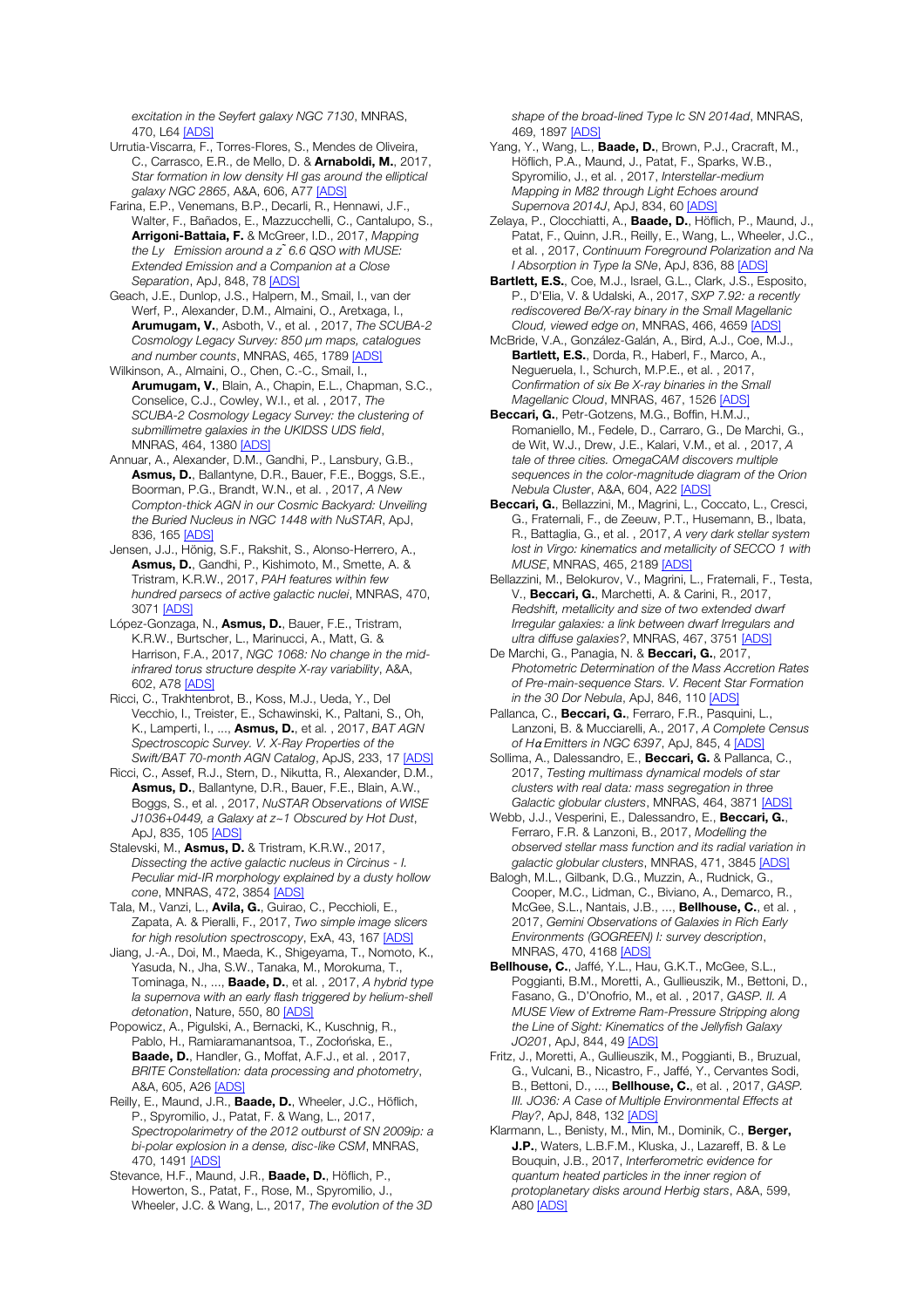Lazareff, B., Berger, J.P., Kluska, J., Le Bouquin, J.B., Benisty, M., Malbet, F., Koen, C., Pinte, C., Thi, W.F., Absil, O., et al. , 2017, *Structure of Herbig AeBe disks at the milliarcsecond scale . A statistical survey in the H band using PIONIER-VLTI*, A&A, 599, A85 [ADS]

Le Bouquin, J.B., Sana, H., Gosset, E., De Becker, M., Duvert, G., Absil, O., Anthonioz, F., Berger, J.P., Ertel, S., Grellmann, R., et al. , 2017, *Resolved astrometric orbits of ten O-type binaries*, A&A, 601, A34 [ADS]

Bothwell, M.S., Aguirre, J.E., Aravena, M., Bethermin, M., Bisbas, T.G., Chapman, S.C., De Breuck, C., Gonzalez, A.H., Greve, T.R., Hezaveh, Y., et al. , 2017, *ALMA observations of atomic carbon in z ̃4 dusty star-forming galaxies*, MNRAS, 466, 2825 [ADS]

Bhardwaj, A., Rejkuba, M., Minniti, D., Surot, F., Valenti, E., Zoccali, M., Gonzalez, O.A., Romaniello, M., Kanbur, S.M. & Singh, H.P., 2017, *Galactic bulge population II Cepheids in the VVV survey: period-luminosity relations and a distance to the Galactic centre*, A&A, 605, A100 [ADS]

Bhardwaj, A., Kanbur, S.M., Marconi, M., Rejkuba, M., Singh, H.P. & Ngeow, C.-C., 2017, *A comparative study of multiwavelength theoretical and observed light curves of Cepheid variables*, MNRAS, 466, 2805 [ADS]

Bhardwaj, A., Macri, L.M., Rejkuba, M., Kanbur, S.M., Ngeow, C.-C. & Singh, H.P., 2017, *Large Magellanic Cloud Near-infrared Synoptic Survey. IV. Leavitt Laws for Type II Cepheid Variables*, AJ, 153, 154 [ADS]

Ngeow, C.-C., Kanbur, S.M., Bhardwaj, A., Schrecengost, Z. & Singh, H.P., 2017, *Period*─*color and Amplitude*─*color Relations at Maximum and Minimum Light for RR Lyrae Stars in the SDSS Stripe 82 Region*, ApJ, 834, 160 [ADS]

Dunlop, J.S., McLure, R.J., Biggs, A.D., Geach, J.E., Michałowski, M.J., Ivison, R.J., Rujopakarn, W., van Kampen, E., Kirkpatrick, A., Pope, A., et al. , 2017, *A deep ALMA image of the Hubble Ultra Deep Field*, MNRAS, 466, 861 [ADS]

Bittner, A., Gadotti, D.A., Elmegreen, B.G., Athanassoula, E., Elmegreen, D.M., Bosma, A. & Muñoz-Mateos, J.- C., 2017, *How do spiral arm contrasts relate to bars, disc breaks and other fundamental galaxy properties?*, MNRAS, 471, 1070 [ADS]

Bedin, L.R., Pourbaix, D., Apai, D., Burgasser, A.J., Buenzli, E., Boffin, H.M.J. & Libralato, M., 2017, *Hubble Space Telescope astrometry of the closest brown dwarf binary system - I. Overview and improved orbit*, MNRAS, 470, 1140 [ADS]

Escorza, A., Boffin, H.M.J., Jorissen, A., Van Eck, S., Siess, L., Van Winckel, H., Karinkuzhi, D., Shetye, S. & Pourbaix, D., 2017, *Hertzsprung-Russell diagram and mass distribution of barium stars*, A&A, 608, A100 [ADS]

Jones, D. & Boffin, H.M.J., 2017, *Binary stars as the key to understanding planetary nebulae*, NatAs, 1, 0117 [ADS]

Jones, D. & Boffin, H.M.J., 2017, *On the possible triple central star system of PN SuWt 2: no ménage à trois at the heart of the Wedding Ring*, MNRAS, 466, 2034 [ADS]

Sowicka, P., Jones, D., Corradi, R.L.M., Wesson, R., García-Rojas, J., Santander-García, M., Boffin, H.M.J. & Rodríguez-Gil, P., 2017, *The planetary nebula IC 4776 and its post-common-envelope binary central star*, MNRAS, 471, 3529 [ADS]

Van der Swaelmen, M., Boffin, H.M.J., Jorissen, A. & Van Eck, S., 2017, *The mass-ratio and eccentricity distributions of barium and S stars, and red giants in open clusters*, A&A, 597, A68 [ADS]

Kaur, A., Rau, A., Ajello, M., Greiner, J., Hartmann, D.H., Paliya, V.S., Domínguez, A., **Bolmer, J.** & Schady, P., 2017, *New High-z Fermi BL Lacs with the Photometric Dropout Technique*, ApJ, 834, 41 [ADS]

Wyrzykowski, Ł., Zieliński, M., Kostrzewa-Rutkowska, Z., Hamanowicz, A., Jonker, P.G., Arcavi, I., Guillochon, J., Brown, P.J., Kozłowski, S., Udalski, A., ..., Bolmer, J.,

et al. , 2017, *OGLE16aaa - a signature of a hungry supermassive black hole*, MNRAS, 465, L114 [ADS]

Basden, A.G., Bardou, L., **Bonaccini Calia, D.**, Buey, T., Centrone, M., Chemla, F., Gach, J.L., Gendron, E., Gratadour, D., Guidolin, I., et al. , 2017, *On-sky demonstration of matched filters for wavefront measurements using ELT-scale elongated laser guide stars*, MNRAS, 466, 5003 [ADS]

Koshimoto, N., Udalski, A., Beaulieu, J.P., Sumi, T., Bennett, D.P., Bond, I.A., Rattenbury, N., Fukui, A., Batista, V., Marquette, J.B., **Brillant, S.**, et al., 2017, *OGLE-2012-BLG-0950Lb: The First Planet Mass Measurement from Only Microlens Parallax and Lens Flux*, AJ, 153, 1 [ADS]

Brucalassi, A., Koppenhoefer, J., Saglia, R., Pasquini, L., Ruiz, M.T., Bonifacio, P., Bedin, L.R., Libralato, M., Biazzo, K., Melo, C., et al. , 2017, *Search for giant planets in M 67. IV. Survey results*, A&A, 603, A85 [ADS]

Bastian, N., Cabrera-Ziri, I., Niederhofer, F., de Mink, S., Georgy, C., Baade, D., Correnti, M., Usher, C. & Romaniello, M., 2017, *A high fraction of Be stars in young massive clusters: evidence for a large population of near-critically rotating stars*, MNRAS, 465, 4795 [ADS]

Lardo, C., Cabrera-Ziri, I., Davies, B. & Bastian, N., 2017, *Searching for globular cluster-like abundance patterns in young massive clusters - II. Results from the Antennae galaxies*, MNRAS, 468, 2482 [ADS]

Niederhofer, F., Bastian, N., Kozhurina-Platais, V., Larsen, S., Salaris, M., Dalessandro, E., Mucciarelli, A., Cabrera-Ziri, I., Cordero, M., Geisler, D., et al. , 2017, *The search for multiple populations in Magellanic Cloud clusters - I. Two stellar populations in the Small Magellanic Cloud globular cluster NGC 121*, MNRAS, 464, 94 [ADS]

Niederhofer, F., Bastian, N., Kozhurina-Platais, V., Larsen, S., Hollyhead, K., Lardo, C., Cabrera-Ziri, I., Kacharov, N., Platais, I., Salaris, M., et al. , 2017, *The search for multiple populations in Magellanic Cloud clusters* ─ *II. The detection of multiple populations in three intermediate-age SMC clusters*, MNRAS, 465, 4159 [ADS]

Carraro, G., Sales Silva, J.V., Moni Bidin, C. & Vazquez, R.A., 2017, *Galactic Structure in the Outer Disk: The Field in the Line of Sight to the Intermediate-age Open Cluster Tombaugh 1*, AJ, 153, 99 [ADS]

Damiani, F., Klutsch, A., Jeffries, R.D., Randich, S., Prisinzano, L., Maíz Apellániz, J., Micela, G., Kalari, V., Frasca, A., Zwitter, T., ..., Carraro, G., et al. , 2017, *Gaia-ESO Survey: Global properties of clusters Trumpler 14 and 16 in the Carina nebula ★*  $\sqrt{x}$ *ref*  $\rightarrow$ , A&A, 603, A81 [ADS]

Magrini, L., Randich, S., Kordopatis, G., Prantzos, N., Romano, D., Chieffi, A., Limongi, M., François, P., Pancino, E., Friel, E., ..., Carraro, G., et al. , 2017, *The Gaia-ESO Survey: radial distribution of abundances in the Galactic disc from open clusters and young-field stars*, A&A, 603, A2 [ADS]

Merle, T., Van Eck, S., Jorissen, A., Van der Swaelmen, M., Masseron, T., Zwitter, T., Hatzidimitriou, D., Klutsch, A., Pourbaix, D., Blomme, R., ..., **Carraro, G.**, et al., 2017, *The Gaia-ESO Survey: double-, triple-, and quadrupleline spectroscopic binary candidates*, A&A, 608, A95 [ADS]

Spina, L., Randich, S., Magrini, L., Jeffries, R.D., Friel, E.D., Sacco, G.G., Pancino, E., Bonito, R., Bravi, L., Franciosini, E., ..., Carraro, G., et al. , 2017, *The Gaia-ESO Survey: the present-day radial metallicity distribution of the Galactic disc probed by pre-mainsequence clusters*, A&A, 601, A70 [ADS]

Casey, C.M., Cooray, A., Killi, M., Capak, P., Chen, C.-C., Hung, C.-L., Kartaltepe, J., Sanders, D.B. & Scoville, N.Z., 2017, *Near-infrared MOSFIRE Spectra of Dusty*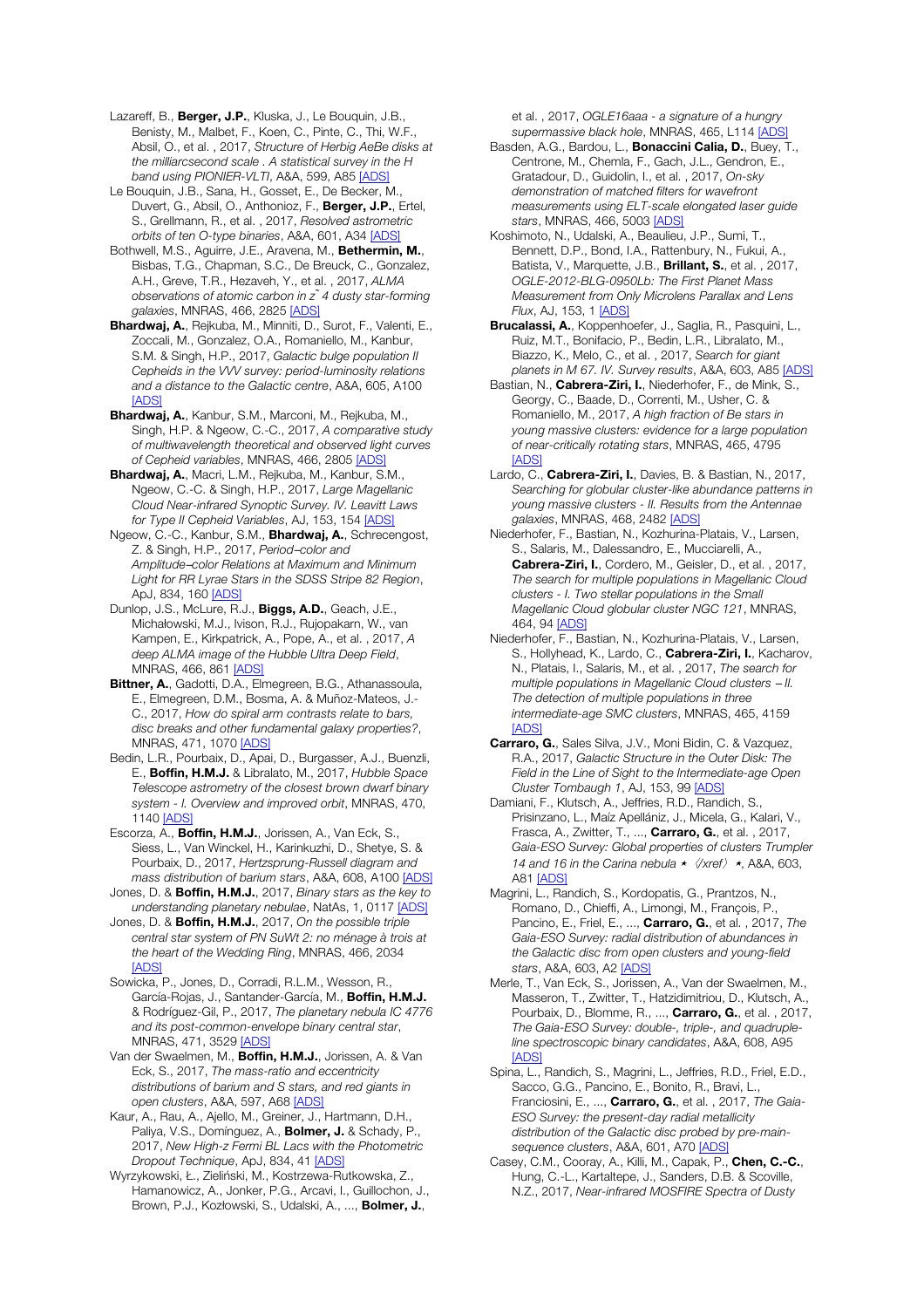*Star-forming Galaxies at 0.2* 〈 *z* 〈 *4*, ApJ, 840, 101  $[ADS]$ 

Chen, C.-C., Hodge, J.A., Smail, I., Swinbank, A.M., Walter, F., Simpson, J.M., Calistro Rivera, G., Bertoldi, F., Brandt, W.N., Chapman, S.C., et al. , 2017, *A Spatially Resolved Study of Cold Dust, Molecular Gas, H ii Regions, and Stars in the z = 2.12 Submillimeter Galaxy ALESS67.1*, ApJ, 846, 108 [ADS]

Simpson, J.M., Smail, I., Wang, W.-H., Riechers, D., Dunlop, J.S., Ao, Y., Bourne, N., Bunker, A., Chapman, S.C., Chen, C.-C., et al. , 2017, *An Imperfectly Passive Nature: Bright Submillimeter Emission from Dustobscured Star Formation in the z = 3.717 "Passive" System, ZF 20115*, ApJ, 844, L10 [ADS]

Wang, W.-H., Lin, W.-C., Lim, C.-F., Smail, I., Chapman, S.C., Zheng, X.Z., Shim, H., Kodama, T., Almaini, O., Ao, Y., ..., Chen, C.-C., et al. , 2017, *SCUBA-2 Ultra Deep Imaging EAO Survey (STUDIES): Faint-end Counts at 450* μ*m*, ApJ, 850, 37 [ADS]

Bagnulo, S., Cox, N.L.J., Cikota, A., Siebenmorgen, R., Voshchinnikov, N.V., Patat, F., Smith, K.T., Smoker, J.V., Taubenberger, S., Kaper, L., et al. , 2017, *Large Interstellar Polarisation Survey (LIPS). I. FORS2 spectropolarimetry in the Southern Hemisphere*, A&A, 608, A146 [ADS]

Cikota, A., Patat, F., Cikota, S., Spyromilio, J. & Rau, G., 2017, *Common continuum polarization properties: a possible link between proto-planetary nebulae and Type Ia Supernova progenitors*, MNRAS, 471, 2111 [ADS]

Cikota, A., Patat, F., Cikota, S. & Faran, T., 2017, *Linear spectropolarimetry of polarimetric standard stars with VLT/FORS2*, MNRAS, 464, 4146 [ADS]

Cikota, A., De Cia, A., Schulze, S., Vreeswijk, P.M., Leloudas, G., Gal-Yam, A., Perley, D.A., Cikota, S., Kim, S., Patat, F., et al. , 2017, *Spatially resolved analysis of superluminous supernovae PTF 11hrq and PTF 12dam host galaxies*, MNRAS, 469, 4705 [ADS]

Ortiz, J.L., Santos-Sanz, P., Sicardy, B., Benedetti-Rossi, G., Bérard, D., Morales, N., Duffard, R., Braga-Ribas, F., Hopp, U., Ries, C., ..., Cikota, A., et al. , 2017, *The size, shape, density and ring of the dwarf planet Haumea from a stellar occultation*, Nature, 550, 219 [ADS]

Buitrago, F., Trujillo, I., Curtis-Lake, E., Montes, M., Cooper, A.P., Bruce, V.A., Pérez-González, P.G. & Cirasuolo, M., 2017, *The cosmic assembly of stellar haloes in massive early-type Galaxies*, MNRAS, 466, 4888 [ADS]

Michałowski, M.J., Dunlop, J.S., Koprowski, M.P., Cirasuolo, M., Geach, J.E., Bowler, R.A.A., Mortlock, A., Caputi, K.I., Aretxaga, I., Arumugam, V., et al. , 2017, *The SCUBA-2 Cosmology Legacy Survey: the nature of bright submm galaxies from 2 deg2 of 850-*μ*m imaging*, MNRAS, 469, 492 [ADS]

Molina, J., Ibar, E., Swinbank, A.M., Sobral, D., Best, P.N., Smail, I., Escala, A. & Cirasuolo, M., 2017, *SINFONI-HiZELS: the dynamics, merger rates and metallicity gradients of 'typical' star-forming galaxies at z = 0.8-2.2*, MNRAS, 466, 892 [ADS]

Morelli, L., Pizzella, A., Coccato, L., Corsini, E.M., Dalla Bontà, E., Buson, L.M., Ivanov, V.D., Pagotto, I., Pompei, E. & Rocco, M., 2017, *Kinematic and stellar population properties of the counter-rotating components in the S0 galaxy NGC 1366*, A&A, 600, A76 [ADS]

Bayo, A., Barrado, D., Allard, F., Henning, T., Comerón, F., Morales-Calderón, M., Rajpurohit, A.S., Peña Ramírez, K. & Beamín, J.C., 2017, *Physical parameters of late Mtype members of Chamaeleon I and TW Hydrae Association: dust settling, age dispersion and activity*, MNRAS, 465, 760 [ADS]

Djupvik, A.A., Comerón, F. & Schneider, N., 2017, *Globules and pillars in Cygnus X. II. Massive star formation in the globule IRAS 20319+3958*, A&A, 599, A37 [ADS]

Carballo-Bello, J.A., Corral-Santana, J.M., Martínez-Delgado, D., Sollima, A., Muñoz, R.R., Côté, P., Duffau, S., Catelan, M. & Grebel, E.K., 2017, *The southern leading and trailing wraps of the Sagittarius tidal stream around the globular cluster Whiting 1*, MNRAS, 467, L91 [ADS]

Dannerbauer, H., Lehnert, M.D., Emonts, B., Ziegler, B., Altieri, B., De Breuck, C., Hatch, N., Kodama, T., Koyama, Y., Kurk, J.D., et al. , 2017, *The implications of the surprising existence of a large, massive CO disk in a distant protocluster*, A&A, 608, A48 [ADS]

Nesvadba, N.P.H., Drouart, G., De Breuck, C., Best, P., Seymour, N. & Vernet, J., 2017, *Gas kinematics in powerful radio galaxies at z 2: Energy supply from star*  formation, AGN, and radio jets<sup>\*</sup>, A&A, 600, A121 [ADS]

Nesvadba, N.P.H., De Breuck, C., Lehnert, M.D., Best, P.N. & Collet, C., 2017, *The SINFONI survey of powerful radio galaxies at z 2: Jet-driven AGN feedback during the Quasar Era*, A&A, 599, A123 [ADS]

Strandet, M.L., Weiss, A., De Breuck, C., Marrone, D.P., Vieira, J.D., Aravena, M., Ashby, M.L.N., Béthermin, M., Bothwell, M.S., Bradford, C.M., et al. , 2017, *ISM Properties of a Massive Dusty Star-forming Galaxy Discovered at z* <sup>∼</sup> *7*, ApJ, 842, L15 [ADS]

Hardy, L.K., Dhillon, V.S., Spitler, L.G., Littlefair, S.P., Ashley, R.P., De Cia, A., Green, M.J., Jaroenjittichai, P., Keane, E.F., Kerry, P., et al. , 2017, *A search for optical bursts from the repeating fast radio burst FRB 121102*, MNRAS, 472, 2800 [ADS]

Nyholm, A., Sollerman, J., Taddia, F., Fremling, C., Moriya, T.J., Ofek, E.O., Gal-Yam, A., De Cia, A., Roy, R., Kasliwal, M.M., et al. , 2017, *The bumpy light curve of Type IIn supernova iPTF13z over 3 years*, A&A, 605, A6 [ADS]

Vreeswijk, P.M., Leloudas, G., Gal-Yam, A., De Cia, A., Perley, D.A., Quimby, R.M., Waldman, R., Sullivan, M., Yan, L., Ofek, E.O., et al. , 2017, *On the Early-time Excess Emission in Hydrogen-poor Superluminous Supernovae*, ApJ, 835, 58 [ADS]

Yan, L., Lunnan, R., Perley, D.A., Gal-Yam, A., Yaron, O., Roy, R., Quimby, R., Sollerman, J., Fremling, C., Leloudas, G., ..., De Cia, A., et al. , 2017, *Hydrogenpoor Superluminous Supernovae with Late-time H*<sup>α</sup> *Emission: Three Events From the Intermediate Palomar Transient Factory*, ApJ, 848, 6 [ADS]

Alonso-Martínez, M., Riviere-Marichalar, P., Meeus, G., Kamp, I., Fang, M., Podio, L., Dent, W.R.F. & Eiroa, C., 2017, *Herschel GASPS spectral observations of T Tauri stars in Taurus. Unraveling far-infrared line emission from jets and discs*, A&A, 603, A138 [ADS]

Booth, M., Dent, W.R.F., Jordán, A., Lestrade, J.-F., Hales, A.S., Wyatt, M.C., Casassus, S., Ertel, S., Greaves, J.S., Kennedy, G.M., et al., 2017, *The Northern arc of € Eridani's Debris Ring as seen by ALMA*, MNRAS, 469, 3200 [ADS]

Cieza, L.A., Casassus, S., Pérez, S., Hales, A., Cárcamo, M., Ansdell, M., Avenhaus, H., Bayo, A., Bertrang, G.H.M., Cánovas, H., ..., Dent, W., et al. , 2017, *ALMA Observations of Elias 2*─*24: A Protoplanetary Disk with Multiple Gaps in the Ophiuchus Molecular Cloud*, ApJ, 851, L23 [ADS]

Hendler, N.P., Mulders, G.D., Pascucci, I., Greenwood, A., Kamp, I., Henning, T., Ménard, F., Dent, W.R.F. & Evans, N.J.I., 2017, *Hints for Small Disks around Very Low Mass Stars and Brown Dwarfs*, ApJ, 841, 116 [ADS]

Holland, W.S., Matthews, B.C., Kennedy, G.M., Greaves, J.S., Wyatt, M.C., Booth, M., Bastien, P., Bryden, G., Butner, H., Chen, C.H., ..., Dent, W.R.F., et al. , 2017, *SONS: The JCMT legacy survey of debris discs in the submillimetre*, MNRAS, 470, 3606 [ADS]

Marino, S., Wyatt, M.C., Panić, O., Matrà, L., Kennedy, G.M., Bonsor, A., Kral, Q., Dent, W.R.F., Duchene, G., Wilner, D., et al. , 2017, *ALMA observations of the* η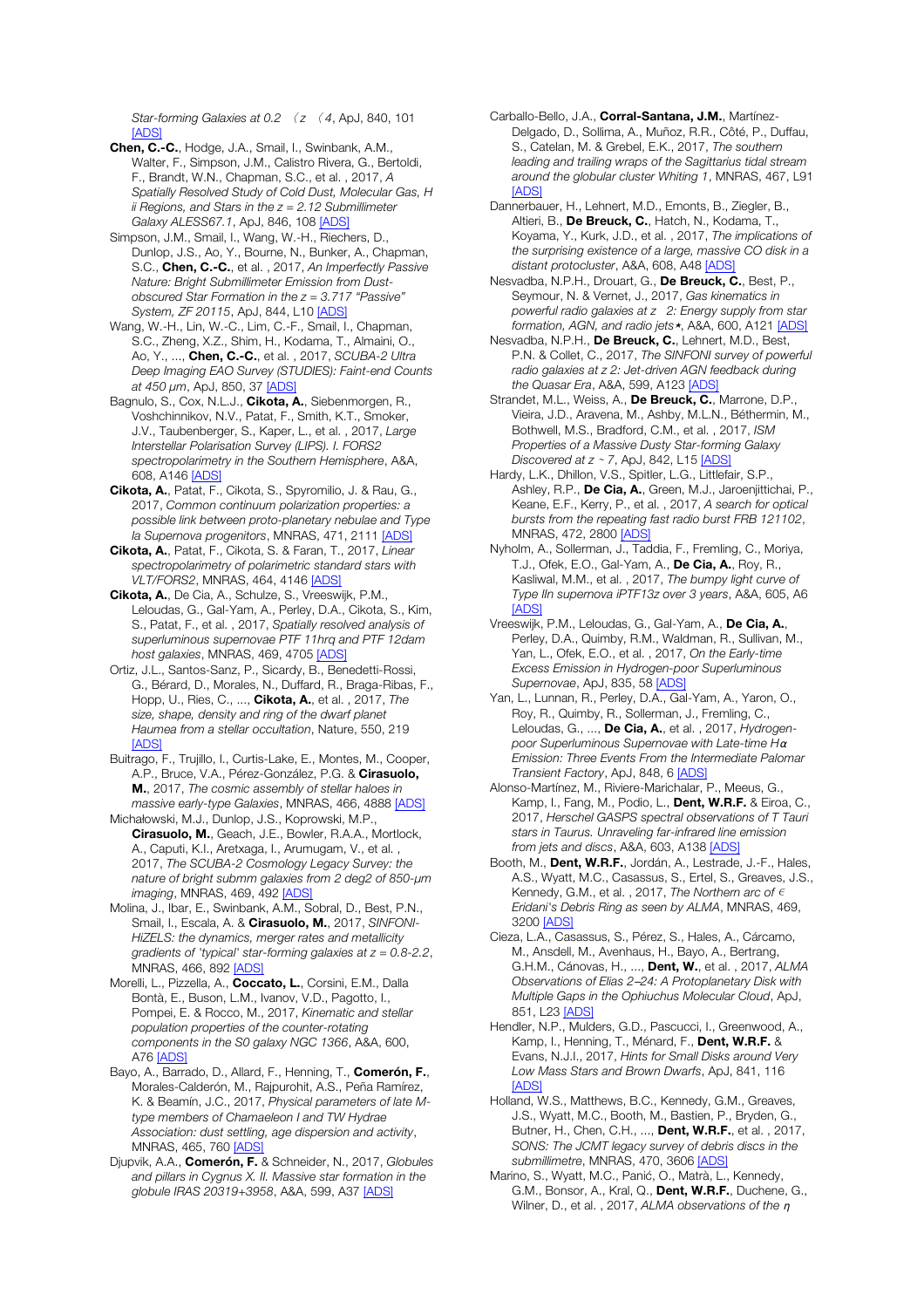*Corvi debris disc: inward scattering of CO-rich exocomets by a chain of 3-30 M* ⊕ *planets?*, MNRAS, 465, 2595 [ADS]

- Maud, L.T., Tilanus, R.P.J., van Kempen, T.A., Hogerheijde, M.R., Schmalzl, M., Yoon, I., Contreras, Y., Toribio, M.C., Asaki, Y., Dent, W.R.F., et al. , 2017, *Phase correction for ALMA. Investigating water vapour radiometer scaling: The long-baseline science verification data case study*, A&A, 605, A121 [ADS]
- White, J.A., Boley, A.C., Dent, W.R.F., Ford, E.B. & Corder, S., 2017, *1.3-mm ALMA observations of the Fomalhaut debris system*, MNRAS, 466, 4201 [ADS]
- Dhawan, S., Leibundgut, B., Spyromilio, J. & Blondin, S., 2017, *Two classes of fast-declining Type Ia supernovae*, A&A, 602, A118 [ADS]
- Minniti, D., Geisler, D., Alonso-García, J., Palma, T., Beamín, J.C., Borissova, J., Catelan, M., Clariá, J.J., Cohen, R.E., Contreras Ramos, R., Dias, B., et al. , 2017, *New VVV Survey Globular Cluster Candidates in the Milky Way Bulge*, ApJ, 849, L24 [ADS]
- Yang, Y., Hashimoto, J., Hayashi, S.S., Tamura, M., Mayama, S., Rafikov, R., Akiyama, E., Carson, J.C., Janson, M., Kwon, J., ..., Egner, S., et al. , 2017, *Nearinfrared Imaging Polarimetry of Inner Region of GG Tau A Disk*, AJ, 153, 7 [ADS]
- Messina, S., Santallo, R., Tan, T.G., Elliott, P., Feiden, G.A., Buccino, A., Mauas, P., Petrucci, R. & Jofré, E., 2017, *Age of the magnetically active WW Psa and TX Psa members of the* β *Pictoris association*, A&A, 601, A54 [ADS]
- Belli, S., Newman, A.B. & Ellis, R.S., 2017, *MOSFIRE Spectroscopy of Quiescent Galaxies at 1.5* 〈 *z* 〈 *2.5. I. Evolution of Structural and Dynamical Properties*, ApJ, 834, 18 [ADS]
- Bouwens, R.J., Oesch, P.A., Illingworth, G.D., Ellis, R.S. & Stefanon, M., 2017, *The z* <sup>∼</sup> *6 Luminosity Function Fainter than* −*15 mag from the Hubble Frontier Fields: The Impact of Magnification Uncertainties*, ApJ, 843, 129 [ADS]
- Laporte, N., **Ellis, R.S.**, Boone, F., Bauer, F.E., Quénard, D., Roberts-Borsani, G.W., Pelló, R., Pérez-Fournon, I. & Streblyanska, A., 2017, *Dust in the Reionization Era: ALMA Observations of a z = 8.38 Gravitationally Lensed Galaxy*, ApJ, 837, L21 [ADS]
- Laporte, N., Bauer, F.E., Troncoso-Iribarren, P., Huang, X., González-López, J., Kim, S., Anguita, T., Aravena, M., Barrientos, L.F., Bouwens, R., ..., **Ellis, R.S.**, et al., 2017, *The ALMA Frontier Fields Survey. II. Multiwavelength Photometric analysis of 1.1 mm continuum sources in Abell 2744, MACSJ0416.1-2403 and MACSJ1149.5+2223*, A&A, 604, A132 [ADS]
- Stark, D.P., **Ellis, R.S.**, Charlot, S., Chevallard, J., Tang, M., Belli, S., Zitrin, A., Mainali, R., Gutkin, J., Vidal-García, A., et al. , 2017, *Ly*α *and C iii] emission in z = 7-9 Galaxies: accelerated reionization around luminous starforming systems?*, MNRAS, 464, 469 [ADS]
- Truong, P.N., Newman, A.B., Simon, J.D., Blitz, L., Ellis, R. & Bolatto, A., 2017, *High-resolution Velocity Fields of Low-mass Disk Galaxies. I. CO Observations*, ApJ, 843, 37 [ADS]
- Albareti, F.D., Allende Prieto, C., Almeida, A., Anders, F., Anderson, S., Andrews, B.H., Aragón-Salamanca, A., Argudo-Fernández, M., Armengaud, E., Aubourg, E., ..., Emsellem, E., et al. , 2017, *The 13th Data Release of the Sloan Digital Sky Survey: First Spectroscopic Data from the SDSS-IV Survey Mapping Nearby Galaxies at Apache Point Observatory*, ApJS, 233, 25 [ADS]
- Belfiore, F., Maiolino, R., Maraston, C., Emsellem, E., Bershady, M.A., Masters, K.L., Bizyaev, D., Boquien, M., Brownstein, J.R., Bundy, K., et al. , 2017, *SDSS-IV MaNGA - the spatially resolved transition from star formation to quiescence*, MNRAS, 466, 2570 [ADS]
- Blanton, M.R., Bershady, M.A., Abolfathi, B., Albareti, F.D., Allende Prieto, C., Almeida, A., Alonso-García, J.,

Anders, F., Anderson, S.F., Andrews, B., ..., **Emsellem,** E., et al. , 2017, *Sloan Digital Sky Survey IV: Mapping the Milky Way, Nearby Galaxies, and the Distant Universe*, AJ, 154, 28 [ADS]

- Eisenreich, M., Naab, T., Choi, E., Ostriker, J.P. & Emsellem, E., 2017, *Active galactic nuclei feedback, quiescence and circumgalactic medium metal enrichment in early-type galaxies*, MNRAS, 468, 751 [ADS]
- Fensch, J., Renaud, F., Bournaud, F., Duc, P.A., Agertz, O., Amram, P., Combes, F., Di Matteo, P., Elmegreen, B., Emsellem, E., et al. , 2017, *High-redshift major mergers weakly enhance star formation*, MNRAS, 465, 1934 [ADS]
- Greene, J.E., Leauthaud, A., Emsellem, E., Goddard, D., Ge, J., Andrews, B.H., Brinkman, J., Brownstein, J.R., Greco, J., Law, D., et al. , 2017, *SDSS-IV MaNGA: Probing the Kinematic Morphology–Density Relation of Early-type Galaxies with MaNGA*, ApJ, 851, L33 [ADS]
- Li, H., Ge, J., Mao, S., Cappellari, M., Long, R.J., Li, R., Emsellem, E., Dutton, A.A., Li, C., Bundy, K., et al. , 2017, *SDSS-IV MaNGA: Variation of the Stellar Initial Mass Function in Spiral and Early-type Galaxies*, ApJ, 838, 77 [ADS]
- Brunngräber, R., Wolf, S., Kirchschlager, F. & Ertel, S., 2017, *The influence of dust grain porosity on the analysis of debris disc observations*, MNRAS, 464, 4383 **[ADS]**
- Feldmeier-Krause, A., Kerzendorf, W., Neumayer, N., Schödel, R., Nogueras-Lara, F., Do, T., de Zeeuw, P.T. & Kuntschner, H., 2017, *KMOS view of the Galactic Centre - II. Metallicity distribution of late-type stars*, MNRAS, 464, 194 [ADS]
- Feldmeier-Krause, A., Zhu, L., Neumayer, N., van de Ven, G., de Zeeuw, P.T. & Schödel, R., 2017, *Triaxial orbitbased modelling of the Milky Way Nuclear Star Cluster*, MNRAS, 466, 4040 [ADS]
- Giannini, E., Schmidt, R.W., Wambsganss, J., Alsubai, K., Andersen, J.M., Anguita, T., Bozza, V., Bramich, D.M., Browne, P., Calchi Novati, S., ..., Figuera Jaimes, R., et al. , 2017, *MiNDSTEp differential photometry of the gravitationally lensed quasars WFI 2033-4723 and HE 0047-1756: microlensing and a new time delay*, A&A, 597, A49 [ADS]
- Yan, F., Pallé, E., Fosbury, R.A.E., Petr-Gotzens, M.G. & Henning, T., 2017, *Effect of the stellar absorption line centre-to-limb variation on exoplanet transmission spectrum observations*, A&A, 603, A73 [ADS]
- Fudamoto, Y., Ivison, R.J., Oteo, I., Krips, M., Zhang, Z.Y., Weiss, A., Dannerbauer, H., Omont, A., Chapman, S.C., Christensen, L., et al. , 2017, *The most distant, luminous, dusty star-forming galaxies: redshifts from NOEMA and ALMA spectral scans*, MNRAS, 472, 2028 **[ADS]**
- Gonzalez, O.A., Debattista, V.P., Ness, M., Erwin, P. & Gadotti, D.A., 2017, *Peanut-shaped metallicity distributions in bulges of edge-on galaxies: the case of NGC 4710*, MNRAS, 466, L93 [ADS]
- Abdullah, A., Brandl, B.R., Groves, B., Wolfire, M., Calzetti, D., Croxall, K., de Looze, I., Kennicutt, R.C., Sandstrom, K.M., Armus, L., ..., Galametz, M., et al. , 2017, *The Origin of [C ii] 157* μ*m Emission in a Five-component Interstellar Medium: The Case of NGC 3184 and NGC 628*, ApJ, 842, 4 [ADS]
- Croxall, K.V., Smith, J.D., Pellegrini, E., Groves, B., Bolatto, A., Herrera-Camus, R., Sandstrom, K.M., Draine, B., Wolfire, M.G., Armus, L., ..., Galametz, M., et al., 2017, *The Origins of [C ii] Emission in Local Star-forming Galaxies*, ApJ, 845, 96 [ADS]
- Dale, D.A., Cook, D.O., Roussel, H., Turner, J.A., Armus, L., Bolatto, A.D., Boquien, M., Brown, M.J.I., Calzetti, D., De Looze, I., Galametz, M., et al. , 2017, *Updated 34 band Photometry for the Sings/KINGFISH Samples of Nearby Galaxies*, ApJ, 837, 90 [ADS]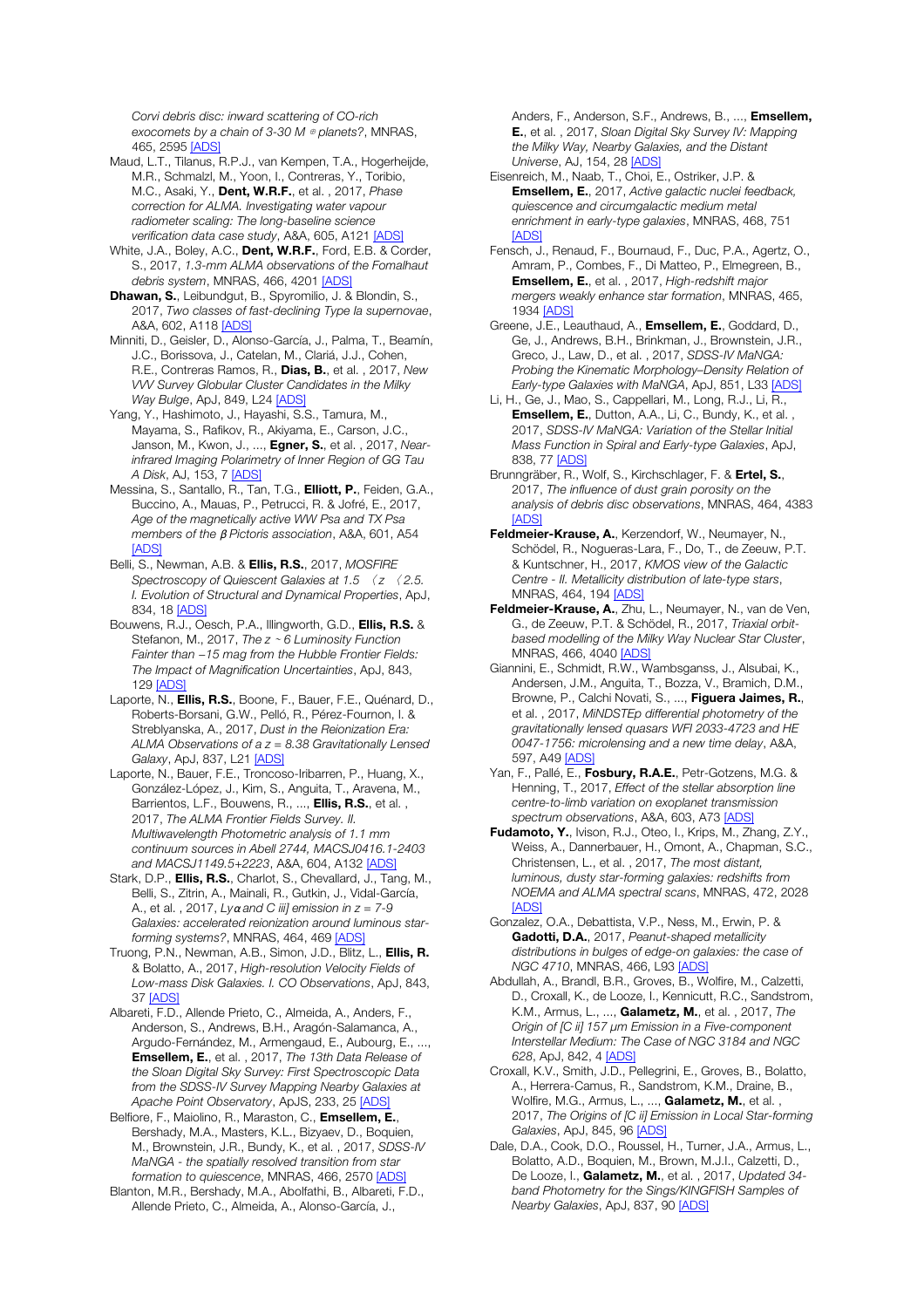Davies, J.I., Baes, M., Bianchi, S., Jones, A., Madden, S., Xilouris, M., Bocchio, M., Casasola, V., Cassara, L., Clark, C., ..., Galametz, M., et al. , 2017, *DustPedia: A Definitive Study of Cosmic Dust in the Local Universe*, PASP, 129, 44102 [ADS]

Herrera-Camus, R., Bolatto, A., Wolfire, M., Ostriker, E., Draine, B., Leroy, A., Sandstrom, K., Hunt, L., Kennicutt, R., Calzetti, D., ..., Galametz, M., et al., 2017, *Thermal Pressure in the Cold Neutral Medium of Nearby Galaxies*, ApJ, 835, 201 [ADS]

Saigo, K., Onishi, T., Nayak, O., Meixner, M., Tokuda, K., Harada, R., Morioka, Y., Sewiło, M., Indebetouw, R., Torii, K., ..., Galametz, M., et al. , 2017, *Kinematic Structure of Molecular Gas around High-mass YSO, Papillon Nebula, in N159 East in the Large Magellanic Cloud: A New Perspective with ALMA*, ApJ, 835, 108 [ADS]

Smith, J.D.T., Croxall, K., Draine, B., De Looze, I., Sandstrom, K., Armus, L., Beirão, P., Bolatto, A., Boquien, M., Brandl, B., ..., Galametz, M., et al. , 2017, *The Spatially Resolved [CII] Cooling Line Deficit in Galaxies*, ApJ, 834, 5 [ADS]

Tabatabaei, F.S., Schinnerer, E., Krause, M., Dumas, G., Meidt, S., Damas-Segovia, A., Beck, R., Murphy, E.J., Mulcahy, D.D., Groves, B., ..., Galametz, M., et al., 2017, *The Radio Spectral Energy Distribution and Starformation Rate Calibration in Galaxies*, ApJ, 836, 185 [ADS]

Viaene, S., Baes, M., Tamm, A., Tempel, E., Bendo, G., Blommaert, J.A.D.L., Boquien, M., Boselli, A., Camps, P., Cooray, A., ..., Galametz, M., et al. , 2017, *The Herschel Exploitation of Local Galaxy Andromeda (HELGA). VII. A SKIRT radiative transfer model and insights on dust heating*, A&A, 599, A64 [ADS]

Gallenne, A., Kervella, P., Mérand, A., Pietrzyński, G., Gieren, W., Nardetto, N. & Trahin, B., 2017, *Observational calibration of the projection factor of Cepheids. IV. Period-projection factor relation of Galactic and Magellanic Cloud Cepheids*, A&A, 608, A18 [ADS]

Graczyk, D., Konorski, P., Pietrzyński, G., Gieren, W., Storm, J., Nardetto, N., Gallenne, A., Maxted, P.F.L., Kervella, P. & Kołaczkowski, Z., 2017, *The Surface Brightness-color Relations Based on Eclipsing Binary Stars: Toward Precision Better than 1% in Angular Diameter Predictions*, ApJ, 837, 7 [ADS]

Kervella, P., Bigot, L., Gallenne, A. & Thévenin, F., 2017, *The radii and limb darkenings of* α *Centauri A and B . Interferometric measurements with VLTI/PIONIER*, A&A, 597, A137 [ADS]

Kervella, P., Trahin, B., Bond, H.E., Gallenne, A., Szabados, L., Mérand, A., Breitfelder, J., Dailloux, J., Anderson, R.I., Fouqué, P., et al. , 2017, *Observational calibration of the projection factor of Cepheids. III. The long-period Galactic Cepheid RS Puppis*, A&A, 600, A127 [ADS]

Nardetto, N., Poretti, E., Rainer, M., Fokin, A., Mathias, P., Anderson, R.I., Gallenne, A., Gieren, W., Graczyk, D., Kervella, P., et al. , 2017, *HARPS-N high spectral resolution observations of Cepheids I. The Baade-Wesselink projection factor of* δ *Cep revisited*, A&A, 597, A73 [ADS]

Bradač, M., Garcia-Appadoo, D., Huang, K.-H., Vallini, L., Quinn Finney, E., Hoag, A., Lemaux, B.C., Borello Schmidt, K., Treu, T., Carilli, C., et al. , 2017, *ALMA [C II] 158* μ*m Detection of a Redshift 7 Lensed Galaxy behind RXJ1347.1*−*1145*, ApJ, 836, L2 [ADS]

Ziegerer, E., Heber, U., Geier, S., Irrgang, A., Kupfer, T., Fürst, F. & Schaffenroth, J., 2017, *Spectroscopic twin to the hypervelocity sdO star US 708 and three fast sdB stars from the Hyper-MUCHFUSS project*, A&A, 601, A58 [ADS]

Aylor, K., Hou, Z., Knox, L., Story, K.T., Benson, B.A., Bleem, L.E., Carlstrom, J.E., Chang, C.L., Cho, H.M., Chown, R., ..., George, E.M., et al. , 2017, *A Comparison of Cosmological Parameters Determined from CMB Temperature Power Spectra from the South Pole Telescope and the Planck Satellite*, ApJ, 850, 101 [ADS]

George, E.M., Gräff, D., Hartl, M., Huber, H., Eisenhauer, F. & Feuchtgruber, H., 2017, *Complex spectral line profiles resulting from cryogenic deformation of the SINFONI/SPIFFI diffraction gratings*, JATIS, 3, 035002 [ADS]

Omori, Y., Chown, R., Simard, G., Story, K.T., Aylor, K., Baxter, E.J., Benson, B.A., Bleem, L.E., Carlstrom, J.E., Chang, C.L., ..., George, E.M., et al. , 2017, *A 2500 deg*² *CMB Lensing Map from Combined South Pole Telescope and Planck Data*, ApJ, 849, 124 [ADS]

Bally, J., **Ginsburg, A.**, Arce, H., Eisner, J., Youngblood, A., Zapata, L. & Zinnecker, H., 2017, *The ALMA View of the OMC1 Explosion in Orion*, ApJ, 837, 60 [ADS]

Ginsburg, A., Goddi, C., Kruijssen, J.M.D., Bally, J., Smith, R., Galván-Madrid, R., Mills, E.A.C., Wang, K., Dale, J.E., Darling, J., et al. , 2017, *Thermal Feedback in the High-mass Star- and Cluster-forming Region W51*, ApJ, 842, 92 [ADS]

Krieger, N., Ott, J., Beuther, H., Walter, F., Kruijssen, J.M.D., Meier, D.S., Mills, E.A.C., Contreras, Y., Edwards, P., Ginsburg, A., et al. , 2017, *The Survey of Water and Ammonia in the Galactic Center (SWAG): Molecular Cloud Evolution in the Central Molecular Zone*, ApJ, 850, 77 [ADS]

Sánchez-Monge, Á., Schilke, P., Schmiedeke, A., Ginsburg, A., Cesaroni, R., Lis, D.C., Qin, S.L., Müller, H.S.P., Bergin, E. & Comito, C., 2017, *The physical and chemical structure of Sagittarius B2. II. Continuum millimeter emission of Sgr B2(M) and Sgr B2(N) with ALMA*, A&A, 604, A6 [ADS]

Schap, W.J., Barnes, P.J., Ordoñez, A., Ginsburg, A., Yonekura, Y. & Fukui, Y., 2017, *HCN hyperfine ratio analysis of massive molecular clumps*, MNRAS, 465, 2559 [ADS]

Avenhaus, H., Quanz, S.P., Schmid, H.M., Dominik, C., Stolker, T., Ginski, C., de Boer, J., Szulágyi, J., Garufi, A., Zurlo, A., ..., Girard, J.H., et al. , 2017, *Exploring Dust around HD 142527 down to 0.*ʺ*025 (4 au) Using SPHERE/ZIMPOL*, AJ, 154, 33 [ADS]

Duchêne, G., Becker, A., Yang, Y., Bouy, H., De Rosa, R.J., Patience, J. & Girard, J.H., 2017, *A search for passive protoplanetary discs in the Taurus*─*Auriga star-forming region*, MNRAS, 469, 1783 [ADS]

Engler, N., Schmid, H.M., Thalmann, C., Boccaletti, A., Bazzon, A., Baruffolo, A., Beuzit, J.L., Claudi, R., Costille, A., Desidera, S., ..., Girard, J.H., et al. , 2017, *The HIP 79977 debris disk in polarized light*, A&A, 607, A90 [ADS]

Schworer, G., Lacour, S., Huélamo, N., Pinte, C., Chauvin, G., Coudé du Foresto, V., Ehrenreich, D., Girard, J. & Tuthill, P., 2017, *A Resolved and Asymmetric Ring of PAHs within the Young Circumstellar Disk of IRS 48*, ApJ, 842, 77 [ADS]

Vigan, A., Bonavita, M., Biller, B., Forgan, D., Rice, K., Chauvin, G., Desidera, S., Meunier, J.C., Delorme, P., Schlieder, J.E., ..., Girard, J.H.V., et al. , 2017, *The VLT/NaCo large program to probe the occurrence of exoplanets and brown dwarfs at wide orbits. IV. Gravitational instability rarely forms wide, giant planets*, A&A, 603, A3 [ADS]

Rojas-Arriagada, A., Recio-Blanco, A., de Laverny, P., Mikolaitis, Š., Matteucci, F., Spitoni, E., Schultheis, M., Hayden, M., Hill, V., Zoccali, M., ..., Gonzalez, O.A., et al. , 2017, *The Gaia-ESO Survey: Exploring the complex nature and origins of the Galactic bulge populations*, A&A, 601, A140 [ADS]

Grunhut, J.H., Wade, G.A., Neiner, C., Oksala, M.E., Petit, V., Alecian, E., Bohlender, D.A., Bouret, J.C., Henrichs, H.F., Hussain, G.A.J., et al. , 2017, *The MiMeS survey*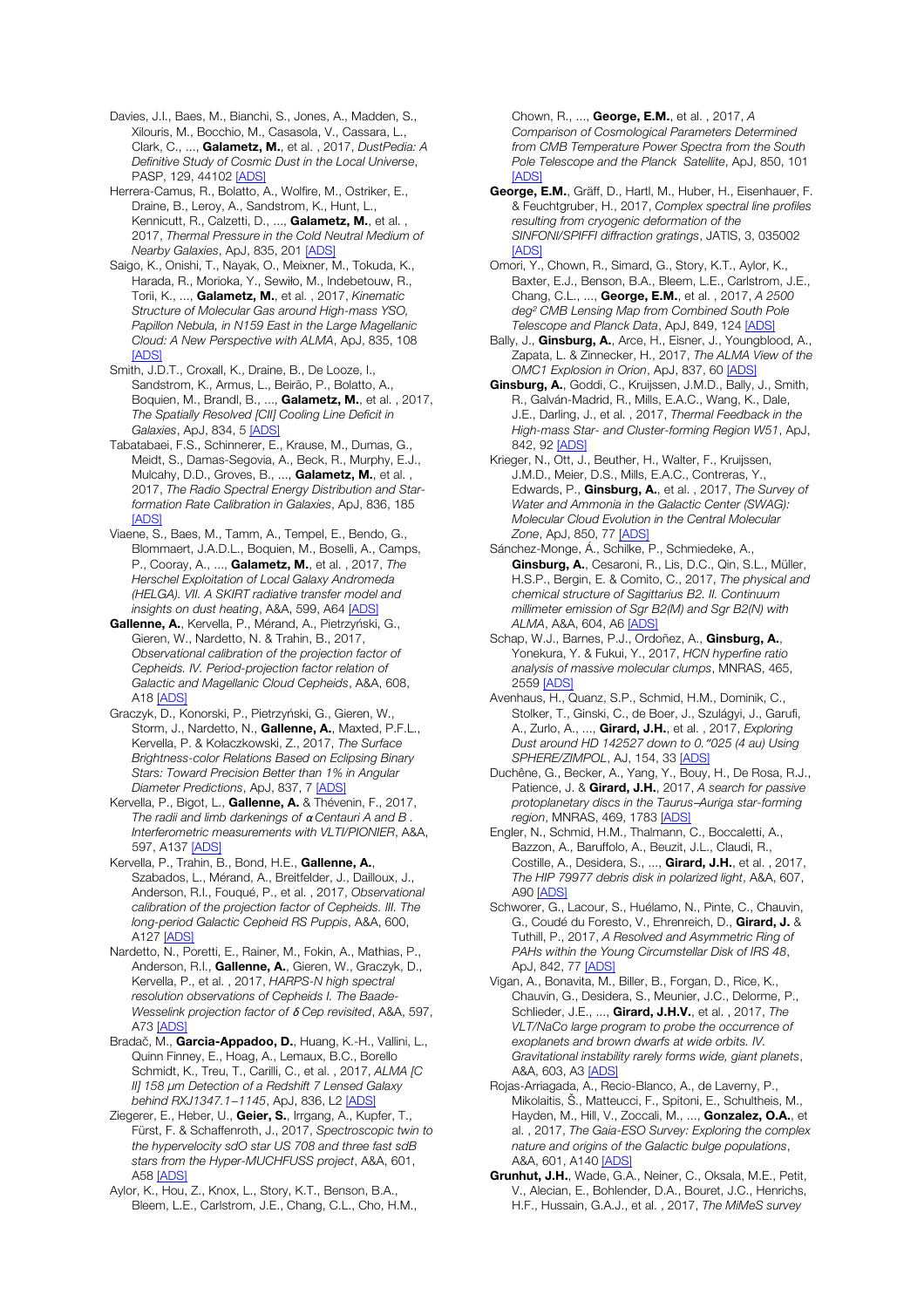*of Magnetism in Massive Stars: magnetic analysis of the O-type stars*, MNRAS, 465, 2432 [ADS]

- Nazé, Y., Neiner, C., Grunhut, J., Bagnulo, S., Alecian, E. Rauw, G., Wade, G.A. & BinaMIcS Collaboration, 2017, *How unique is Plaskett's star? A search for organized magnetic fields in short period, interacting or postinteraction massive binary systems*★, MNRAS, 467, 501 [ADS]
- Grazian, A., Giallongo, E., Paris, D., Boutsia, K., Dickinson, M., Santini, P., Windhorst, R.A., Jansen, R.A., Cohen, S.H., Ashcraft, T.A., ..., Guaita, L., et al. , 2017, *Lyman continuum escape fraction of faint galaxies at z 3.3 in the CANDELS/GOODS-North, EGS, and COSMOS fields with LBC*, A&A, 602, A18 [ADS]
- Bacon, R., Conseil, S., Mary, D., Brinchmann, J., Shepherd, M., Akhlaghi, M., Weilbacher, P.M., Piqueras, L., Wisotzki, L., Lagattuta, D., ..., Guerou, A., et al., 2017, *The MUSE Hubble Ultra Deep Field Survey. I. Survey description, data reduction, and source detection*, A&A, 608, A1 [ADS]
- Dubus, G., Guillard, N., Petrucci, P.-O. & Martin, P., 2017, *Sizing up the population of gamma-ray binaries*, A&A, 608, A59 [ADS]
- Gutiérrez, C.P., Anderson, J.P., Hamuy, M., Morrell, N., González-Gaitan, S., Stritzinger, M.D., Phillips, M.M., Galbany, L., Folatelli, G., Dessart, L., et al. , 2017, *Type II Supernova Spectral Diversity. I. Observations, Sample Characterization, and Spectral Line Evolution*, ApJ, 850, 89 [ADS]
- Gutiérrez, C.P., Anderson, J.P., Hamuy, M., González-Gaitan, S., Galbany, L., Dessart, L., Stritzinger, M.D., Phillips, M.M., Morrell, N. & Folatelli, G., 2017, *Type II Supernova Spectral Diversity. II. Spectroscopic and Photometric Correlations*, ApJ, 850, 90 [ADS]
- Gómez-Ruiz, A.I., Guzman-Ramirez, L., Serrano, E.O., Sánchez-Argüelles, D., Luna, A., Schloerb, F.P., Narayanan, G., Yun, M.S., Sahai, R., Zijlstra, A.A., et al. , 2017, *Early science with the Large Millimeter Telescope: molecules in the extreme outflow of a protoplanetary nebula*, MNRAS, 467, L61 [ADS]
- Meech, K.J., Weryk, R., Micheli, M., Kleyna, J.T., Hainaut, O.R., Jedicke, R., Wainscoat, R.J., Chambers, K.C., Keane, J.V., Petric, A., et al. , 2017, *A brief visit from a red and extremely elongated interstellar asteroid*, Nature, 552, 378 [ADS]
- Meech, K.J., Schambeau, C.A., Sorli, K., Kleyna, J.T., Micheli, M., Bauer, J., Denneau, L., Keane, J.V., Toller, E., Wainscoat, R., Hainaut, O., et al. , 2017, *Beginning of Activity in Long-period Comet C/2015 ER61 (PANSTARRS)*, AJ, 153, 206 [ADS]
- Meech, K.J., Kleyna, J.T., Hainaut, O., Micheli, M., Bauer, J., Denneau, L., Keane, J.V., Stephens, H., Jedicke, R., Wainscoat, R., et al. , 2017, *CO-driven Activity in Comet C/2017 K2 (PANSTARRS)*, ApJ, 849, L8 [ADS]
- Hallakoun, N., Xu (许偲艺), S., Maoz, D., Marsh, T.R., Ivanov, V.D., Dhillon, V.S., Bours, M.C.P., Parsons, S.G., Kerry, P., Sharma, S., et al. , 2017, *Once in a blue moon: detection of `bluing' during debris transits in the white dwarf WD 1145+017*, MNRAS, 469, 3213 [ADS]
- Koshimoto, N., Shvartzvald, Y., Bennett, D.P., Penny, M.T., Hundertmark, M., Bond, I.A., Zang, W.C., Henderson, C.B., Suzuki, D., Rattenbury, N.J., ..., Hallakoun, N., et al. , 2017, *MOA-2016-BLG-227Lb: A Massive Planet Characterized by Combining Light-curve Analysis and Keck AO Imaging*, AJ, 154, 3 [ADS]
- Maoz, D. & Hallakoun, N., 2017, *The binary fraction, separation distribution, and merger rate of white dwarfs from SPY*, MNRAS, 467, 1414 [ADS]
- Harrison, C.M., Johnson, H.L., Swinbank, A.M., Stott, J.P., Bower, R.G., Smail, I., Tiley, A.L., Bunker, A.J., Cirasuolo, M., Sobral, D., et al. , 2017, *The KMOS Redshift One Spectroscopic Survey (KROSS): rotational velocities and angular momentum of z* ≈ *0.9 galaxies*★, MNRAS, 467, 1965 [ADS]
- Stanley, F., Alexander, D.M., Harrison, C.M., Rosario, D.J., Wang, L., Aird, J.A., Bourne, N., Dunne, L., Dye, S., Eales, S., et al. , 2017, *The mean star formation rates of unobscured QSOs: searching for evidence of suppressed or enhanced star formation*, MNRAS, 472, 2221 [ADS]
- Hartke, J., Arnaboldi, M., Longobardi, A., Gerhard, O., Freeman, K.C., Okamura, S. & Nakata, F., 2017, *The halo of M 49 and its environment as traced by planetary nebulae populations*, A&A, 603, A104 [ADS]
- Izumi, T., Kohno, K., Fathi, K., Hatziminaoglou, E., Davies, R.I., Martín, S., Matsushita, S., Schinnerer, E., Espada, D., Aalto, S., et al. , 2017, *On the Disappearance of a Cold Molecular Torus around the Low-luminosity Active Galactic Nucleus of NGC 1097*, ApJ, 845, L5 [ADS]
- Carlsten, S.G., Hau, G.K.T. & Zenteno, A., 2017, *Stellar populations of shell galaxies*, MNRAS, 472, 2889 [ADS]
- Rojas, A.F., Masetti, N., Minniti, D., Jiménez-Bailón, E., Chavushyan, V., Hau, G., McBride, V.A., Bassani, L., Bazzano, A., Bird, A.J., et al. , 2017, *The nature of 50 Palermo Swift-BAT hard X-ray objects through optical spectroscopy*, A&A, 602, A124 [ADS]
- De Rosa, A., Bianchi, S., Bogdanović, T., Decarli, R., Heidt, J., Herrero-Illana, R., Husemann, B., Komossa, S., Kun, E., Loiseau, N., et al. , 2017, *Unveiling multiple AGN activity in galaxy mergers*, AN, 338, 262 [ADS]
- Herrero-Illana, R., Alberdi, A., Pérez-Torres, M.Á., Alonso-Herrero, A., González-Millán, D. & Pereira-Santaella, M., 2017, *No AGN evidence in NGC 1614 from deep radio VLBI observations*, MNRAS, 470, L112 [ADS]
- Herrero-Illana, R., Pérez-Torres, M.Á., Randriamanakoto, Z., Alberdi, A., Efstathiou, A., Väisänen, P., Kankare, E., Kool, E., Mattila, S. & Ramphul, R., 2017, *Star formation and AGN activity in a sample of local luminous infrared galaxies through multiwavelength characterization*, MNRAS, 471, 1634 [ADS]
- Kundu, E., Lundqvist, P., Pérez-Torres, M.A., Herrero-Illana, R. & Alberdi, A., 2017, *Constraining Magnetic Field Amplification in SN Shocks Using Radio Observations of SNe 2011fe and 2014J*, ApJ, 842, 17 [ADS]
- Romero-Cañizales, C., Alberdi, A., Ricci, C., Arévalo, P., Pérez-Torres, M.Á., Conway, J.E., Beswick, R.J., Bondi, M., Muxlow, T.W.B., Argo, M.K., ..., Herrero-Illana, R., et al. , 2017, *Unveiling the AGN in IC 883: discovery of a parsec-scale radio jet*, MNRAS, 467, 2504 [ADS]
- Chilcote, J., Pueyo, L., De Rosa, R.J., Vargas, J., Macintosh, B., Bailey, V.P., Barman, T., Bauman, B., Bruzzone, S., Bulger, J., ..., Hibon, P., et al. , 2017, *1*─*2.4* μ*m Near-IR Spectrum of the Giant Planet* β *Pictoris b Obtained with the Gemini Planet Imager*, AJ, 153, 182 [ADS]
- Follette, K.B., Rameau, J., Dong, R., Pueyo, L., Close, L.M., Duchêne, G., Fung, J., Leonard, C., Macintosh, B., Males, J.R., ..., Hibon, P., et al. , 2017, *Complex Spiral Structure in the HD 100546 Transitional Disk as Revealed by GPI and MagAO*, AJ, 153, 264 [ADS]
- Hu, W., Wang, J., Zheng, Z.-Y., Malhotra, S., Infante, L., Rhoads, J., Gonzalez, A., Walker, A.R., Jiang, L., Jiang, C., Hibon, P., et al. , 2017, *First Spectroscopic Confirmations of z* <sup>∼</sup> *7.0 Ly*α *Emitting Galaxies in the LAGER Survey*, ApJ, 845, L16 [ADS]
- Johnson-Groh, M., Marois, C., De Rosa, R.J., Nielsen, E.L., Rameau, J., Blunt, S., Vargas, J., Ammons, S.M., Bailey, V.P., Barman, T.S., ..., Hibon, P., et al. , 2017, *Integral Field Spectroscopy of the Low-mass Companion HD 984 B with the Gemini Planet Imager*, AJ, 153, 190 [ADS]
- Onoue, M., Kashikawa, N., Willott, C.J., Hibon, P., Im, M., Furusawa, H., Harikane, Y., Imanishi, M., Ishikawa, S., Kikuta, S., et al. , 2017, *Minor Contribution of Quasars to Ionizing Photon Budget at z ̃6: Update on Quasar Luminosity Function at the Faint End with Subaru/Suprime-Cam*, ApJ, 847, L15 [ADS]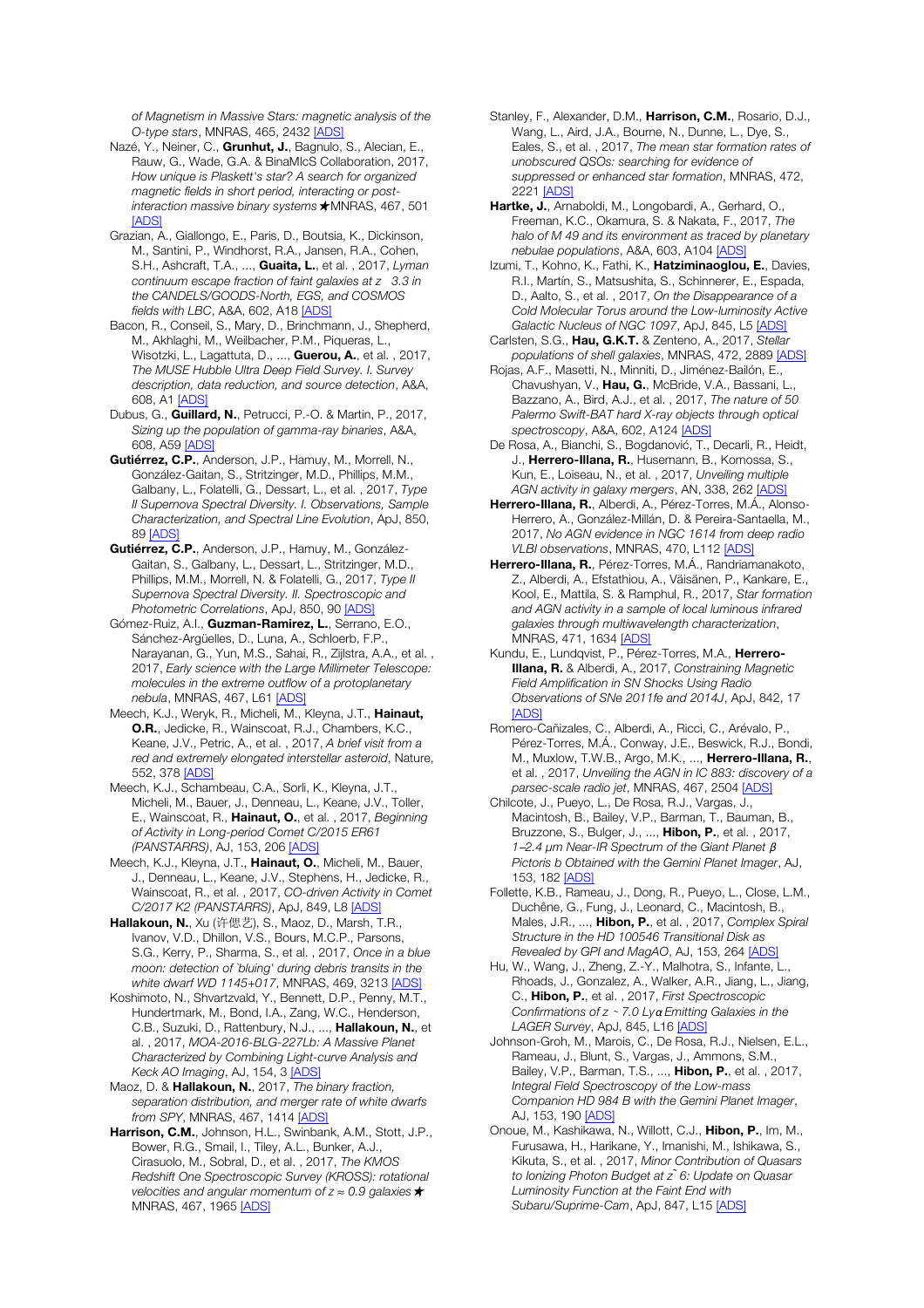Rameau, J., Follette, K.B., Pueyo, L., Marois, C., Macintosh, B., Millar-Blanchaer, M., Wang, J.J., Vega, D., Doyon, R., Lafrenière, D., ..., Hibon, P., et al. , 2017, *An Optical/Near-infrared Investigation of HD 100546 b with the Gemini Planet Imager and MagAO*, AJ, 153, 244 [ADS]

Zheng, Z.-Y., Wang, J., Rhoads, J., Infante, L., Malhotra, S., Hu, W., Walker, A.R., Jiang, L., Jiang, C., Hibon, P., et al. , 2017, *First Results from the Lyman Alpha Galaxies in the Epoch of Reionization (LAGER) Survey: Cosmological Reionization at z* <sup>∼</sup> *7*, ApJ, 842, L22 [ADS]

Ahn, C.P., Seth, A.C., den Brok, M., Strader, J., Baumgardt, H., van den Bosch, R., Chilingarian, I., Frank, M., Hilker, M., McDermid, R., et al. , 2017, *Detection of Supermassive Black Holes in Two Virgo Ultracompact Dwarf Galaxies*, ApJ, 839, 72 [ADS]

Hollyhead, K., Kacharov, N., Lardo, C., Bastian, N., Hilker, M., Rejkuba, M., Koch, A., Grebel, E.K. & Georgiev, I., 2017, *Evidence for multiple populations in the intermediate-age cluster Lindsay 1 in the SMC*, MNRAS, 465, L39 [ADS]

Iodice, E., Spavone, M., Cantiello, M., D'Abrusco, R., Capaccioli, M., Hilker, M., Mieske, S., Napolitano, N.R., Peletier, R.F., Limatola, L., et al. , 2017, *Intracluster Patches of Baryons in the Core of the Fornax Cluster*, Ap<sub>1</sub>, 851, 75 [ADS]

Iodice, E., Spavone, M., Capaccioli, M., Peletier, R.F. Richtler, T., Hilker, M., Mieske, S., Limatola, L., Grado, A., Napolitano, N.R., et al. , 2017, *The Fornax Deep Survey with VST. II. Fornax A: A Two-phase Assembly Caught in the Act*, ApJ, 839, 21 [ADS]

Jeřábková, T., Kroupa, P., Dabringhausen, J., Hilker, M. & Bekki, K., 2017, *The formation of ultra compact dwarf galaxies and massive globular clusters. Quasar-like objects to test for a variable stellar initial mass function*, A&A, 608, A53 [ADS]

Martocchia, S., Bastian, N., Usher, C., Kozhurina-Platais, V., Niederhofer, F., Cabrera-Ziri, I., Dalessandro, E., Hollyhead, K., Kacharov, N., Lardo, C., ..., Hilker, M., et al. , 2017, *The search for multiple populations in Magellanic Cloud Clusters* ─ *III. No evidence for multiple populations in the SMC cluster NGC 419*, MNRAS, 468, 3150 [ADS]

Chauvin, G., Desidera, S., Lagrange, A.M., Vigan, A., Gratton, R., Langlois, M., Bonnefoy, M., Beuzit, J.L., Feldt, M., Mouillet, D., ..., Hubin, N., et al. , 2017, *Discovery of a warm, dusty giant planet around HIP 65426*, A&A, 605, L9 [ADS]

Duvert, G., Young, J. & Hummel, C.A., 2017, *OIFITS 2: the 2nd version of the data exchange standard for optical interferometry*, A&A, 597, A8 [ADS]

Hummel, C.A., Schöller, M., Duvert, G. & Hubrig, S., 2017, *Orbit of the mercury-manganese binary 41 Eridani*, A&A, 600, L5 [ADS]

Hummel, C.A., Monnier, J.D., Roettenbacher, R.M., Torres, G., Henry, G.W., Korhonen, H., Beasley, A., Schaefer, G.H., Turner, N.H., Ten Brummelaar, T., et al. , 2017, *Orbital Elements and Stellar Parameters of the Active Binary UX Arietis*, ApJ, 844, 115 [ADS]

Sanchez-Bermudez, J., Alberdi, A., Barbá, R., Bestenlehner, J.M., Cantalloube, F., Brandner, W., Henning, T., Hummel, C.A., Maíz Apellániz, J., Pott, J.U., et al. 2017, *GRAVITY Spectro-interferometric Study of the Massive Multiple Stellar System HD 93206 A*, ApJ, 845, 57 [ADS]

Mignani, R.P., Paladino, R., Rudak, B., Zajczyk, A., Corongiu, A., de Luca, A., Hummel, W., Possenti, A., Geppert, U. & Burgay, M., 2017, *The First Detection of a Pulsar with ALMA*, ApJ, 851, L10 [ADS]

Humphreys, E.M.L., Immer, K., Gray, M.D., De Beck, E., Vlemmings, W.H.T., Baudry, A., Richards, A.M.S., Wittkowski, M., Torstensson, K., De Breuck, C., et al. , 2017, *Simultaneous 183 GHz H2O maser and SiO* 

*observations towards evolved stars using APEX SEPIA Band 5*, A&A, 603, A77 [ADS]

Issaoun, S., Goddi, C., Matthews, L.D., Greenhill, L.J., Gray, M.D., Humphreys, E.M.L., Chandler, C.J., Krumholz, M. & Falcke, H., 2017, *VLBA imaging of the 3 mm SiO maser emission in the disk-wind from the massive protostellar system Orion Source I*, A&A, 606, A126 [ADS]

Olofsson, H., Vlemmings, W.H.T., Bergman, P., Humphreys, E.M.L., Lindqvist, M., Maercker, M., Nyman, L., Ramstedt, S. & Tafoya, D., 2017, *First detection of methanol towards a post-AGB object, HD 101584*, A&A, 603, L2 [ADS]

Ramstedt, S., Mohamed, S., Vlemmings, W.H.T., Danilovich, T., Brunner, M., De Beck, E., Humphreys, E.M.L., Lindqvist, M., Maercker, M., Olofsson, H., et al. , 2017, *The circumstellar envelope around the S-type AGB star W Aql. Effects of an eccentric binary orbit*, A&A, 605, A126 [ADS]

Vlemmings, W.H.T., Khouri, T., Martí-Vidal, I., Tafoya, D., Baudry, A., Etoka, S., Humphreys, E.M.L., Jones, T.J., Kemball, A., O'Gorman, E., et al. , 2017, *Magnetically aligned dust and SiO maser polarisation in the envelope of the red supergiant VY Canis Majoris*, A&A, 603, A92 **[ADS]** 

Vlemmings, W., Khouri, T., O'Gorman, E., De Beck, E., Humphreys, E., Lankhaar, B., Maercker, M., Olofsson, H., Ramstedt, S. & Tafoya, D., 2017, *The shock-heated atmosphere of an asymptotic giant branch star resolved by ALMA*, NatAs, 1, 848 [ADS]

Catalán-Torrecilla, C., Gil de Paz, A., Castillo-Morales, A., Méndez-Abreu, J., Falcón-Barroso, J., Bekeraite, S., Costantin, L., de Lorenzo-Cáceres, A., Florido, E., García-Benito, R., Husemann, B., et al. , 2017, *Star Formation in the Local Universe from the CALIFA Sample. II. Activation and Quenching Mechanisms in Bulges, Bars, and Disks*, ApJ, 848, 87 [ADS]

Falcón-Barroso, J., Lyubenova, M., van de Ven, G., Mendez-Abreu, J., Aguerri, J.A.L., García-Lorenzo, B., Bekeraité, S., Sánchez, S.F., Husemann, B., García-Benito, R., et al. , 2017, *Stellar kinematics across the Hubble sequence in the CALIFA survey: general properties and aperture corrections*, A&A, 597, A48 [ADS]

Husemann, B., Davis, T.A., Jahnke, K., Dannerbauer, H., Urrutia, T. & Hodge, J., 2017, *Integral field spectroscopy of nearby quasi-stellar objects - II. Molecular gas content and conditions for star formation*, MNRAS, 470, 1570 [ADS]

Péroux, C., Rahmani, H., Quiret, S., Pettini, M., Kulkarni, V., York, D.G., Straka, L., Husemann, B. & Milliard, B., 2017, *Nature of the absorbing gas associated with a galaxy group at z̃0.4*, MNRAS, 464, 2053 [ADS]

Richtler, T., Husemann, B., Hilker, M., Puzia, T.H., Bresolin, F. & Gómez, M., 2017, *The globular cluster system of NGC 1316. IV. Nature of the star cluster complex SH2*, A&A, 601, A28 [ADS]

Scharwächter, J., Husemann, B., Busch, G., Komossa, S. & Dopita, M.A., 2017, *Spatially Resolved Spectroscopy of Narrow-line Seyfert 1 Host Galaxies*, ApJ, 848, 35 **[ADS]** 

Walsh, J.L., van den Bosch, R.C.E., Gebhardt, K., Yıldırım, A., Gültekin, K., Husemann, B. & Richstone, D.O., 2017, *A Black Hole Mass Determination for the Compact Galaxy Mrk 1216*, ApJ, 835, 208 [ADS]

Yıldırım, A., van den Bosch, R.C.E., van de Ven, G., Martín-Navarro, I., Walsh, J.L., Husemann, B., Gültekin, K. & Gebhardt, K., 2017, *The structural and dynamical properties of compact elliptical galaxies*, MNRAS, 468, 4216 [ADS]

Donati, J.F., Yu, L., Moutou, C., Cameron, A.C., Malo, L., Grankin, K., Hébrard, E., Hussain, G.A.J., Vidotto, A.A., Alencar, S.H.P., et al. , 2017, *The hot Jupiter of*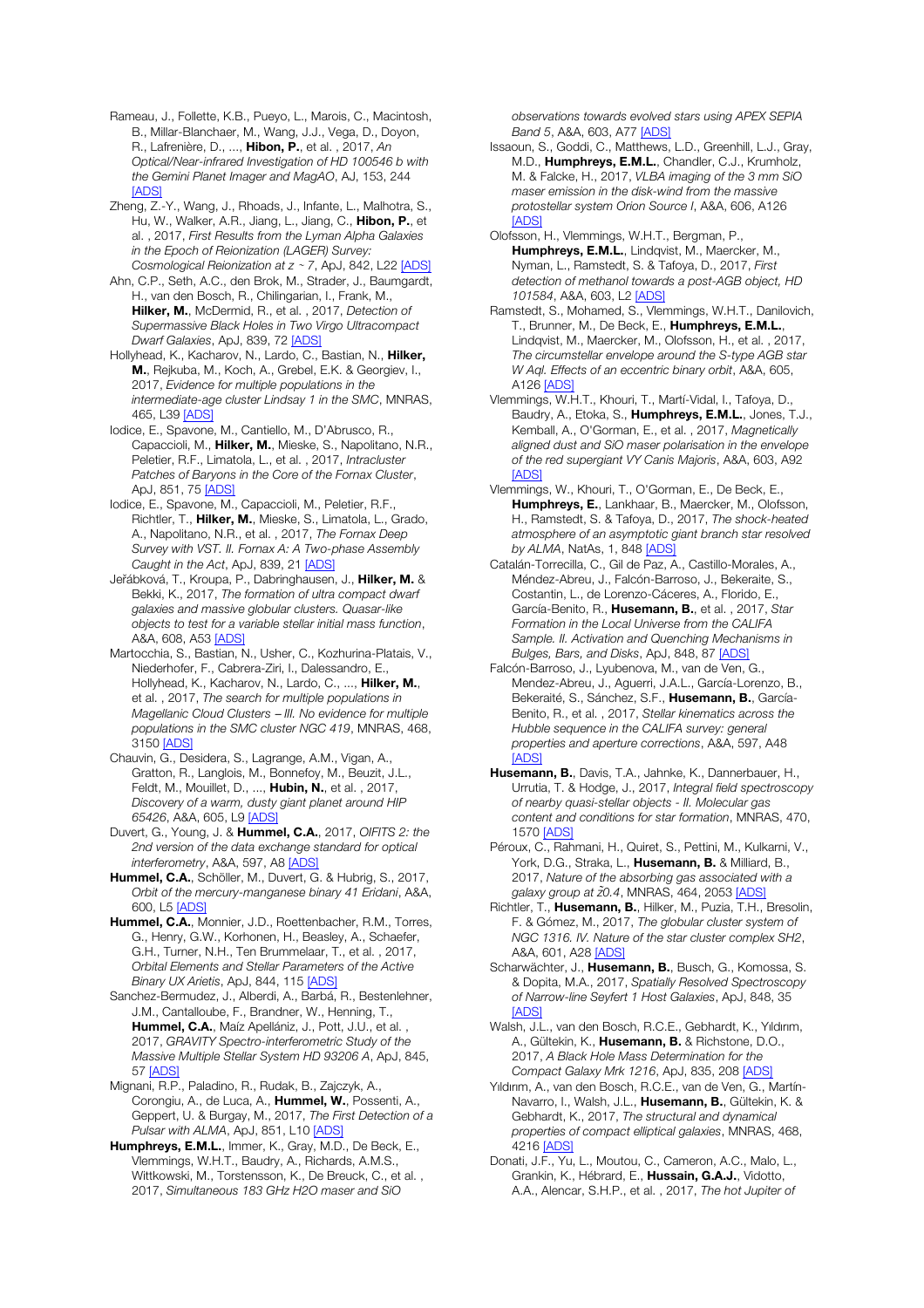*the magnetically active weak-line T Tauri star V830 Tau*, MNRAS, 465, 3343 [ADS]

Gully-Santiago, M.A., Herczeg, G.J., Czekala, I., Somers, G., Grankin, K., Covey, K.R., Donati, J.F., Alencar, S.H.P., Hussain, G.A.J., Shappee, B.J., et al., 2017, *Placing the Spotted T Tauri Star LkCa 4 on an HR Diagram*, ApJ, 836, 200 [ADS]

Hill, C.A., Carmona, A., Donati, J.F., Hussain, G.A.J., Gregory, S.G., Alencar, S.H.P., Bouvier, J. & Matysse Collaboration, 2017, *Magnetic activity and radial velocity filtering of young Suns: the weak-line T-Tauri stars Par 1379 and Par 2244*, MNRAS, 472, 1716 [ADS]

Yu, L., Donati, J.F., Hébrard, E.M., Moutou, C., Malo, L., Grankin, K., Hussain, G., Collier Cameron, A., Vidotto, A.A., Baruteau, C., et al. , 2017, *A hot Jupiter around the very active weak-line T Tauri star TAP 26*, MNRAS, 467, 1342 [ADS]

Reid, M.J., Brunthaler, A., Menten, K.M., Sanna, A., Xu, Y., Li, J.J., Wu, Y., Hu, B., Zheng, X.W., Zhang, B., Immer, K., et al. , 2017, *Techniques for Accurate Parallax Measurements for 6.7 GHz Methanol Masers*, AJ, 154, 63 [ADS]

Beamín, J.C., Minniti, D., Pullen, J.B., Ivanov, V.D., Bendek, E., Bayo, A., Gromadzki, M., Kurtev, R., Lucas, P.W. & Butler, R.P., 2017, *Searching for faint comoving companions to the* α *Centauri system in the VVV survey infrared images*, MNRAS, 472, 3952 [ADS]

Bérard, D., Sicardy, B., Camargo, J.I.B., Desmars, J., Braga-Ribas, F., Ortiz, J.L., Duffard, R., Morales, N., Meza, E., Leiva, R., ..., Ivanov, V.D., et al. , 2017, *The Structure of Chariklo's Rings from Stellar Occultations*, AJ, 154, 144 [ADS]

Ivanov, V.D., Piatti, A.E., Beamín, J.-C., Minniti, D., Borissova, J., Kurtev, R., Hempel, M. & Saito, R.K., 2017, *Candidate star clusters toward the inner Milky Way discovered on deep-stacked K-band images from the VVV Survey*, A&A, 600, A112 [ADS]

Kurtev, R., Gromadzki, M., Beamín, J.C., Folkes, S.L., Pena Ramirez, K., Ivanov, V.D., Borissova, J., Villanueva, V., Minniti, D., Mendez, R., et al. , 2017, *VVV high proper motion stars - I. The catalogue of bright K* ≤ *13.5 stars*, MNRAS, 464, 1247 [ADS]

Marconi, M., Molinaro, R., Ripepi, V., Cioni, M.R.L., Clementini, G., Moretti, M.I., Ragosta, F., de Grijs, R., Groenewegen, M.A.T. & Ivanov, V.D., 2017, *The VMC survey - XXIII. Model fitting of light and radial velocity curves of Small Magellanic Cloud classical Cepheids*, MNRAS, 466, 3206 [ADS]

Messineo, M., Zhu, Q., Menten, K.M., **Ivanov, V.D.**, Figer, D.F., Kudritzki, R.-P. & Chen, C.H.R., 2017, *Red Supergiants in the Inner Galaxy: Stellar Properties*, ApJ, 836, 65 [ADS]

Minniti, D., Saito, R.K., Forster, F., Pignata, G., Ivanov, V.D., Lucas, P.W., Beamin, J.C., Borissova, J., Catelan, M., Gonzalez, O.A., et al. , 2017, *The Emergence of the Infrared Transient VVV-WIT-06*, ApJ, 849, L23 [ADS]

Ripepi, V., Cioni, M.-R.L., Moretti, M.I., Marconi, M., Bekki, K., Clementini, G., de Grijs, R., Emerson, J., Groenewegen, M.A.T., Ivanov, V.D., et al. , 2017, *The VMC survey - XXV. The 3D structure of the Small Magellanic Cloud from Classical Cepheids*, MNRAS, 472, 808 [ADS]

Subramanian, S., Rubele, S., Sun, N.-C., Girardi, L., de Grijs, R., van Loon, J.T., Cioni, M.-R.L., Piatti, A.E., Bekki, K., Emerson, J., Ivanov, V.D., et al. , 2017, *The VMC Survey - XXIV. Signatures of tidally stripped stellar populations from the inner Small Magellanic Cloud*, MNRAS, 467, 2980 [ADS]

Sun, N.-C., de Grijs, R., Subramanian, S., Cioni, M.-R.L., Rubele, S., Bekki, K., Ivanov, V.D., Piatti, A.E. & Ripepi, V., 2017, *The VMC Survey. XXII. Hierarchical Star Formation in the 30 Doradus-N158*─*N159*─*N160 Starforming Complex*, ApJ, 835, 171 [ADS]

Sun, N.-C., de Grijs, R., Subramanian, S., Bekki, K., Bell, C.P.M., Cioni, M.-R.L., Ivanov, V.D., Marconi, M., Oliveira, J.M., Piatti, A.E., et al. , 2017, *The VMC Survey. XXVII. Young Stellar Structures in the LMC's Bar Star-forming Complex*, ApJ, 849, 149 [ADS]

De Vis, P., Dunne, L., Maddox, S., Gomez, H.L., Clark, C.J.R., Bauer, A.E., Viaene, S., Schofield, S.P., Baes, M., Baker, A.J., ..., Ivison, R.J., et al. , 2017, *Herschel - ATLAS: revealing dust build-up and decline across gas, dust and stellar mass selected samples - I. Scaling relations*, MNRAS, 464, 4680 [ADS]

Hayatsu, N.H., Matsuda, Y., Umehata, H., Yoshida, N., Smail, I., Swinbank, A.M., **Ivison, R.**, Kohno, K., Tamura, Y., Kubo, M., et al. , 2017, *ALMA deep field in SSA22: Blindly detected CO emitters and [C ii] emitter candidates*, PASJ, 69, 45 [ADS]

Heywood, I., Contreras, Y., Smith, D.J.B., Cooray, A., Dunne, L., Gómez, L., Ibar, E., Ivison, R.J., Jarvis, M.J., Michałowski, M.J., et al. , 2017, *ATCA detections of massive molecular gas reservoirs in dusty, high- z radio galaxies*, MNRAS, 465, 1297 [ADS]

Hughes, T.M., Ibar, E., Villanueva, V., Aravena, M., Baes, M., Bourne, N., Cooray, A., Davies, L.J.M., Driver, S., Dunne, L., ..., Ivison, R.J., et al. , 2017, *VALES - III. The calibration between the dust continuum and interstellar gas content of star-forming galaxies*, MNRAS, 468, L103 [ADS]

Hughes, T.M., Ibar, E., Villanueva, V., Aravena, M., Baes, M., Bourne, N., Cooray, A., Dunne, L., Dye, S., Eales, S., ..., Ivison, R.J., et al. , 2017, *VALES. II. The physical conditions of interstellar gas in normal star-forming galaxies up to z = 0.2 revealed by ALMA*, A&A, 602, A49 **[ADS]** 

Huynh, M.T., Emonts, B.H.C., Kimball, A.E., Seymour, N., Smail, I., Swinbank, A.M., Brandt, W.N., Casey, C.M., Chapman, S.C., Dannerbauer, H., ..., Ivison, R.J., et al. , 2017, *The AT-LESS CO(1-0) survey of submillimetre galaxies in the Extended Chandra Deep Field South: First results on cold molecular gas in galaxies at z ̃2*, MNRAS, 467, 1222 [ADS]

Ikarashi, S., Ivison, R.J., Caputi, K.I., Nakanishi, K., Lagos, C.D.P., Ashby, M.L.N., Aretxaga, I., Dunlop, J.S., Hatsukade, B., Hughes, D.H., et al. , 2017, *Extremely Red Submillimeter Galaxies: New z* ≳ *4-6 Candidates Discovered using ALMA and Jansky VLA*, ApJ, 835, 286 **[ADS]** 

Ikarashi, S., Caputi, K.I., Ohta, K., Ivison, R.J., Lagos, C.D.P., Bisigello, L., Hatsukade, B., Aretxaga, I., Dunlop, J.S., Hughes, D.H., et al. , 2017, *Very Compact Millimeter Sizes for Composite Star-forming/AGN Submillimeter Galaxies*, ApJ, 849, L36 [ADS]

Lee, M.M., Tanaka, I., Kawabe, R., Kohno, K., Kodama, T., Kajisawa, M., Yun, M.S., Nakanishi, K., Iono, D., Tamura, Y., ...& Ivison, R.J., 2017, *A Radio-to-mm Census of Star-forming Galaxies in Protocluster 4C23.56 at Z = 2.5: Gas Mass and Its Fraction Revealed with ALMA*, ApJ, 842, 55 [ADS]

Marino, S., Wyatt, M.C., Kennedy, G.M., Holland, W., Matrà, L., Shannon, A. & Ivison, R.J., 2017, *ALMA observations of the multiplanet system 61 Vir: what lies outside super-Earth systems?*, MNRAS, 469, 3518 **[ADS]** 

Nayyeri, H., Cooray, A., Jullo, E., Riechers, D.A., Leung, T.K.D., Frayer, D.T., Gurwell, M.A., Harris, A.I., Ivison, R.J., Negrello, M., et al. , 2017, *Herschel and Hubble Study of a Lensed Massive Dusty Starbursting Galaxy at z ̃3*, ApJ, 844, 82 [ADS]

Negrello, M., Amber, S., Amvrosiadis, A., Cai, Z.Y., Lapi, A., Gonzalez-Nuevo, J., De Zotti, G., Furlanetto, C., Maddox, S.J., Allen, M., ..., Ivison, R.J., et al. , 2017, *The Herschel-ATLAS: a sample of 500* μ*m-selected lensed galaxies over 600 deg*², MNRAS, 465, 3558 [ADS]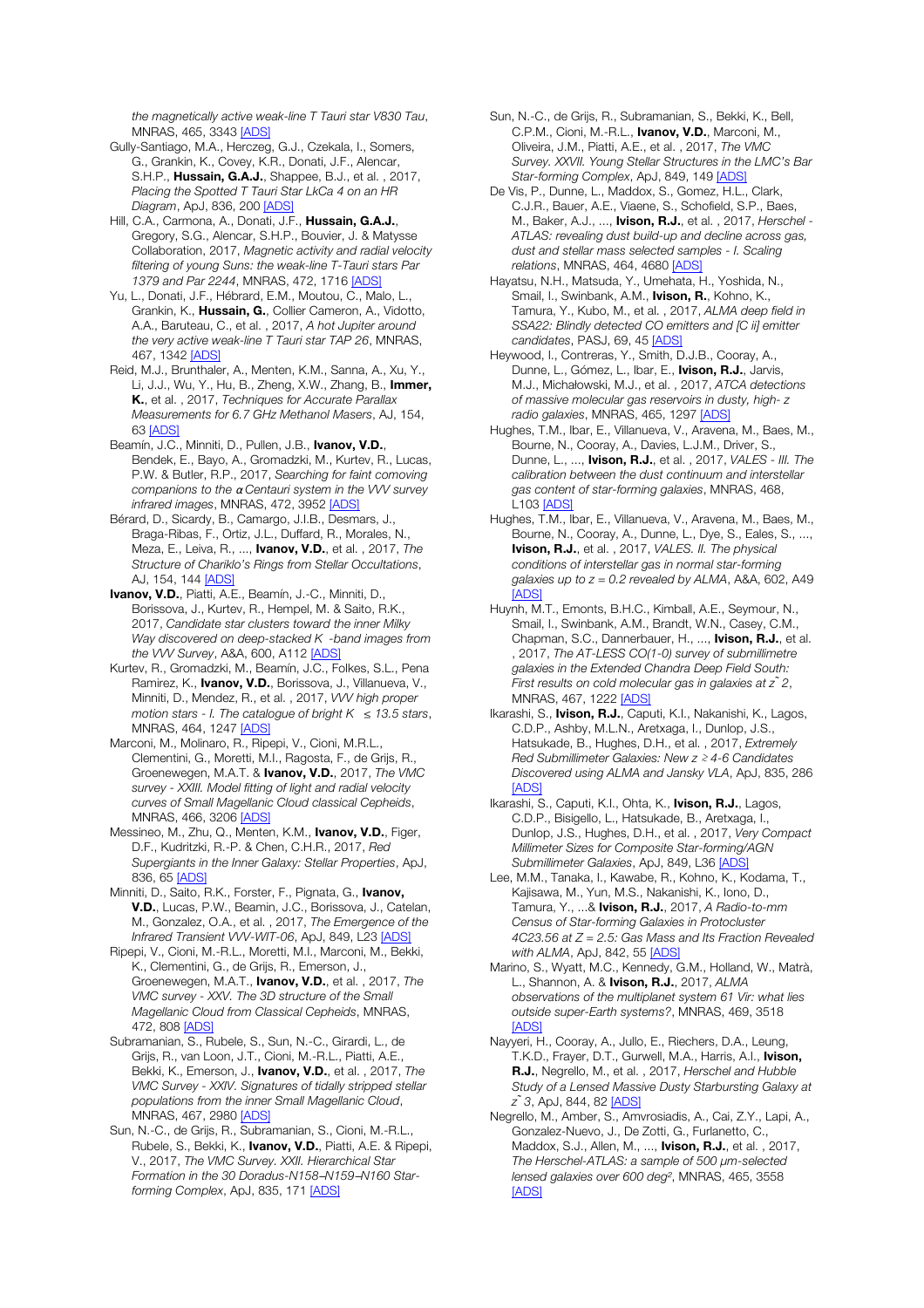Riechers, D.A., Leung, T.K.D., **Ivison, R.J.**, Pérez-Fournon, I., Lewis, A.J.R., Marques-Chaves, R., Oteo, I., Clements, D.L., Cooray, A., Greenslade, J., et al. , 2017, *Rise of the Titans: A Dusty, Hyper-luminous "870* μ*m Riser" Galaxy at z* <sup>∼</sup> *6*, ApJ, 850, 1 [ADS]

Scoville, N., Lee, N., Vanden Bout, P., Diaz-Santos, T., Sanders, D., Darvish, B., Bongiorno, A., Casey, C.M., Murchikova, L., Koda, J., ..., **Ivison, R.J.**, et al., 2017, *Evolution of Interstellar Medium, Star Formation, and Accretion at High Redshift*, ApJ, 837, 150 [ADS]

Simpson, J.M., Smail, I., Swinbank, A.M., Ivison, R.J., Dunlop, J.S., Geach, J.E., Almaini, O., Arumugam, V., Bremer, M.N., Chen, C.-C., et al. , 2017, *The SCUBA-2 Cosmology Legacy Survey: Multi-wavelength Properties of ALMA-identified Submillimeter Galaxies in UKIDSS UDS*, ApJ, 839, 58 [ADS]

Smith, M.W.L., Ibar, E., Maddox, S.J., Valiante, E., Dunne, L., Eales, S., Dye, S., Furlanetto, C., Bourne, N., Cigan, P., Ivison, R.J., et al. , 2017, *The Herschel–ATLAS Data Release 2, Paper I. Submillimeter and Far-infrared Images of the South and North Galactic Poles: The Largest Herschel Survey of the Extragalactic Sky*, ApJS, 233, 26 [ADS]

Umehata, H., Matsuda, Y., Tamura, Y., Kohno, K., Smail, I., Ivison, R.J., Steidel, C.C., Chapman, S.C., Geach, J.E., Hayes, M., et al. , 2017, *ALMA Reveals Strong [C II] Emission in a Galaxy Embedded in a Giant Ly*α *Blob at z = 3.1*, ApJ, 834, L16 [ADS]

Villanueva, V., Ibar, E., Hughes, T.M., Lara-López, M.A., Dunne, L., Eales, S., Ivison, R.J., Aravena, M., Baes, M., Bourne, N., et al. , 2017, *VALES I: the molecular gas content in star-forming dusty H-ATLAS galaxies up to z = 0.35*, MNRAS, 470, 3775 [ADS]

Zavala, J.A., Aretxaga, I., Geach, J.E., Hughes, D.H., Birkinshaw, M., Chapin, E., Chapman, S., Chen, C.-C., Clements, D.L., Dunlop, J.S., ..., **Ivison, R.J.**, et al., 2017, *The SCUBA-2 Cosmology Legacy Survey: the EGS deep field - I. Deep number counts and the redshift distribution of the recovered cosmic infrared background at 450 and 850* μ *m*, MNRAS, 464, 3369 [ADS]

Gullieuszik, M., Poggianti, B.M., Moretti, A., Fritz, J., Jaffé, Y.L., Hau, G., Bischko, J.C., Bellhouse, C., Bettoni, D., Fasano, G., et al. , 2017, *GASP. IV. A Muse View of Extreme Ram-pressure-stripping in the Plane of the Sky: The Case of Jellyfish Galaxy JO204*, ApJ, 846, 27 [ADS]

Paccagnella, A., Vulcani, B., Poggianti, B.M., Fritz, J., Fasano, G., Moretti, A., Jaffé, Y.L., Biviano, A., Gullieuszik, M., Bettoni, D., et al. , 2017, *OmegaWINGS: The First Complete Census of Post-starburst Galaxies in Clusters in the Local Universe*, ApJ, 838, 148 [ADS]

Poggianti, B.M., Moretti, A., Gullieuszik, M., Fritz, J., Jaffé, Y., Bettoni, D., Fasano, G., Bellhouse, C., Hau, G., Vulcani, B., et al. , 2017, *GASP. I. Gas Stripping Phenomena in Galaxies with MUSE*, ApJ, 844, 48 [ADS]

Poggianti, B.M., Jaffé, Y.L., Moretti, A., Gullieuszik, M., Radovich, M., Tonnesen, S., Fritz, J., Bettoni, D., Vulcani, B., Fasano, G., et al. , 2017, *Ram-pressure feeding of supermassive black holes*, Nature, 548, 304 [ADS]

Rhee, J., Smith, R., Choi, H., Yi, S.K., Jaffé, Y., Candlish, G. & Sánchez-Jánssen, R., 2017, *Phase-space Analysis in the Group and Cluster Environment: Time Since Infall and Tidal Mass Loss*, ApJ, 843, 128 [ADS]

Rudnick, G., Jablonka, P., Moustakas, J., Aragón-Salamanca, A., Zaritsky, D., Jaffé, Y.L., De Lucia, G., Desai, V., Halliday, C., Just, D., et al. , 2017, *Determining the Halo Mass Scale Where Galaxies Lose Their Gas*, ApJ, 850, 181 [ADS]

Sheen, Y.-K., Smith, R., Jaffé, Y., Kim, M., Yi, S.K., Duc, P.-A., Nantais, J., Candlish, G., Demarco, R. & Treister, E., 2017, *Discovery of Ram-pressure Stripped Gas around an Elliptical Galaxy in Abell 2670*, ApJ, 840, L7 [ADS]

Vulcani, B., Moretti, A., Poggianti, B.M., Fasano, G., Fritz, J., Gullieuszik, M., Duc, P.-A., Jaffé, Y. & Bettoni, D., 2017, *GASP. VIII. Capturing the Birth of a Tidal Dwarf Galaxy in a Merging System at z ̃0.05*, ApJ, 850, 163 [ADS]

Yoon, H., Chung, A., Smith, R. & Jaffé, Y.L., 2017, *A History of H i Stripping in Virgo: A Phase-space View of VIVA Galaxies*, ApJ, 838, 81 [ADS]

Tsapras, Y., Arellano Ferro, A., Bramich, D.M., Jaimes, R.F., Kains, N., Street, R., Hundertmark, M., Horne, K., Dominik, M. & Snodgrass, C., 2017, *Variable stars in the bulge globular cluster NGC 6401*, MNRAS, 465, 2489 [ADS]

Johnston, E.J., Häußler, B., Aragón-Salamanca, A., Merrifield, M.R., Bamford, S., Bershady, M.A., Bundy, K., Drory, N., Fu, H., Law, D., et al. , 2017, *SDSS-IV MaNGA: bulge-disc decomposition of IFU data cubes (BUDDI)*, MNRAS, 465, 2317 [ADS]

Merrifield, M., Johnston, E. & Aragón-Salamanca, A., 2017, *Dissecting Halo Components in IFU Data*, Galax, 5, 24 **[ADS]** 

Tabor, M., Merrifield, M., Aragón-Salamanca, A., Cappellari, M., Bamford, S.P. & Johnston, E., 2017, *Untangling galaxy components: full spectral bulge-disc decomposition*, MNRAS, 466, 2024 [ADS]

Espinoza, N., Rabus, M., Brahm, R., Jones, M., Jordán, A., Rojas, F., Drass, H., Vučković, M., Hartman, J.D. & Jenkins, J.S., 2017, *K2-113: a dense hot-Jupiter transiting a solar analogue*, MNRAS, 471, 4374 [ADS]

Jones, M.I., Brahm, R., Wittenmyer, R.A., Drass, H., Jenkins, J.S., Melo, C.H.F., Vos, J. & Rojo, P., 2017, *An eccentric companion at the edge of the brown dwarf desert orbiting the 2.4 M*⊙ *giant star HIP 67537*, A&A, 602, A58 [ADS]

Wittenmyer, R.A., Jones, M.I., Zhao, J., Marshall, J.P., Butler, R.P., Tinney, C.G., Wang, L. & Johnson, J.A., 2017, *The Pan-Pacific Planet Search. VI. Giant Planets Orbiting HD 86950 and HD 222076*, AJ, 153, 51 [ADS]

Wittenmyer, R.A., Jones, M.I., Horner, J., Kane, S.R., Marshall, J.P., Mustill, A.J., Jenkins, J.S., Pena Rojas, P.A., Zhao, J., Villaver, E., et al. , 2017, *The Pan-Pacific Planet Search. VII. The Most Eccentric Planet Orbiting a Giant Star*, AJ, 154, 274 [ADS]

Junker, G., 2017, *40 years of supersymmetric quantum mechanics*, JPhA, 50, 021001 [ADS]

Rattenbury, N.J., Bennett, D.P., Sumi, T., Koshimoto, N., Bond, I.A., Udalski, A., Shvartzvald, Y., Maoz, D., Jørgensen, U.G., Dominik, M., ..., Kains, N., et al., 2017, *Faint-source-star planetary microlensing: the discovery of the cold gas-giant planet OGLE-2014-BLG-0676Lb*, MNRAS, 466, 2710 [ADS]

Kakkad, D., Mainieri, V., Brusa, M., Padovani, P., Carniani, S., Feruglio, C., Sargent, M., Husemann, B., Bongiorno, A., Bonzini, M., et al. , 2017, *ALMA observations of cold molecular gas in AGN hosts at z ̃1.5* ─ *evidence of AGN feedback?*, MNRAS, 468, 4205 [ADS]

Kamiński, T., Müller, H.S.P., Schmidt, M.R., Cherchneff, I., Wong, K.T., Brünken, S., Menten, K.M., Winters, J.M., Gottlieb, C.A. & Patel, N.A., 2017, *An observational study of dust nucleation in Mira (o Ceti). II. Titanium oxides are negligible for nucleation at high temperatures*, A&A, 599, A59 [ADS]

Karabal, E., Duc, P.A., Kuntschner, H., Chanial, P., Cuillandre, J.C. & Gwyn, S., 2017, *A deconvolution technique to correct deep images of galaxies from instrumental scattered light*, A&A, 601, A86 [ADS]

Benisty, M., Stolker, T., Pohl, A., de Boer, J., Lesur, G., Dominik, C., Dullemond, C.P., Langlois, M., Min, M., Wagner, K., ..., Kasper, M., et al. , 2017, *Shadows and spirals in the protoplanetary disk HD 100453*, A&A, 597, A42 [ADS]

Barna, B., Szalai, T., Kromer, M., Kerzendorf, W.E., Vinkó, J., Silverman, J.M., Marion, G.H. & Wheeler, J.C., 2017,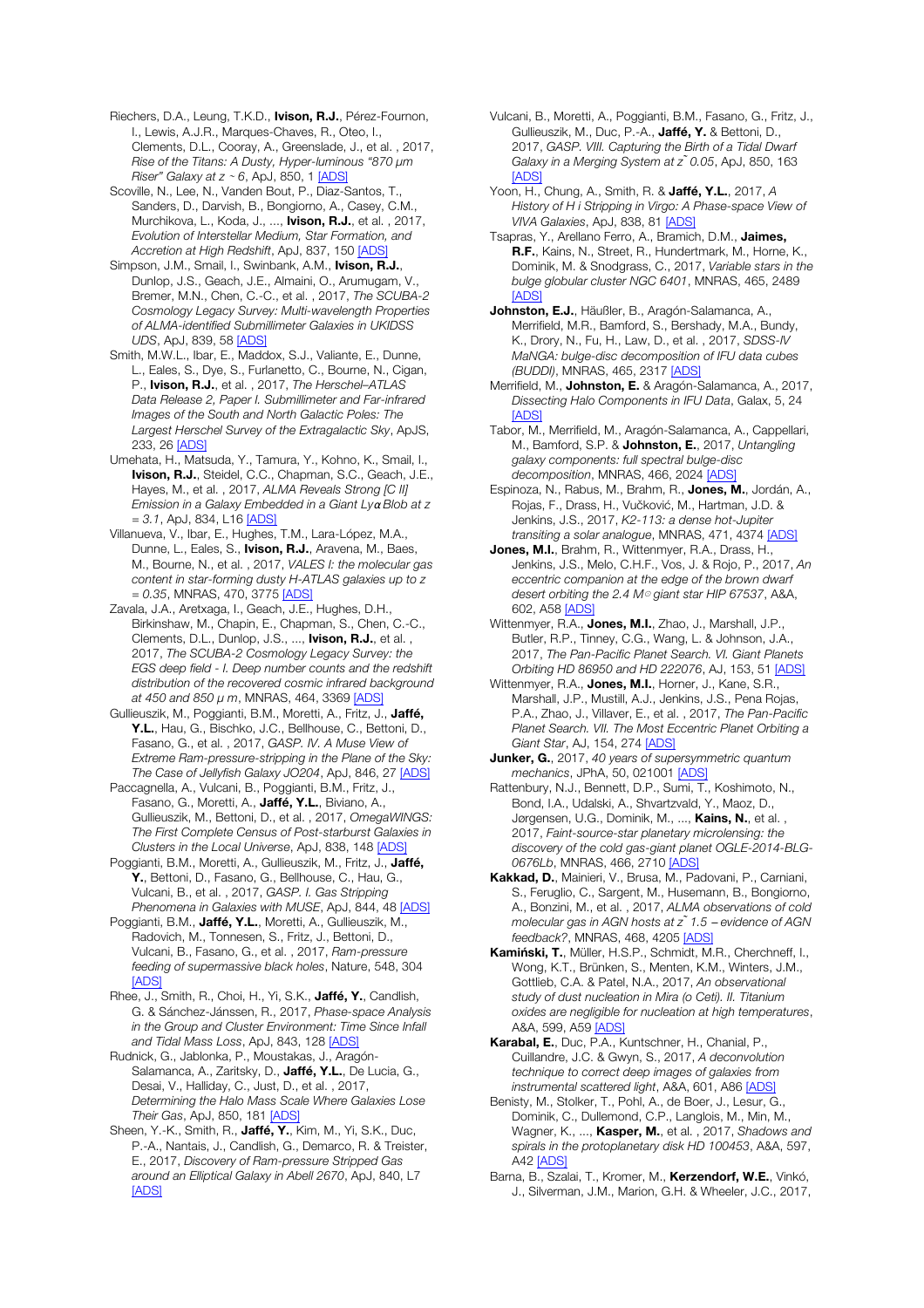*Abundance tomography of Type Iax SN 2011ay with tardis*, MNRAS, 471, 4865 [ADS]

Boyle, A., Sim, S.A., Hachinger, S. & Kerzendorf, W., 2017, *Helium in double-detonation models of type Ia supernovae*, A&A, 599, A46 [ADS]

Dimitriadis, G., Sullivan, M., Kerzendorf, W., Ruiter, A.J., Seitenzahl, I.R., Taubenberger, S., Doran, G.B., Gal-Yam, A., Laher, R.R., Maguire, K., et al. , 2017, *The late-time light curve of the Type Ia supernova SN 2011fe*, MNRAS, 468, 3798 [ADS]

Heringer, E., van Kerkwijk, M.H., Sim, S.A. & Kerzendorf, W.E., 2017, *Spectral Sequences of Type Ia Supernovae. I. Connecting Normal and Subluminous SNe Ia and the Presence of Unburned Carbon*, ApJ, 846, 15 [ADS]

Kerzendorf, W.E., McCully, C., Taubenberger, S., Jerkstrand, A., Seitenzahl, I., Ruiter, A.J., Spyromilio, J., Long, K.S. & Fransson, C., 2017, *Extremely late photometry of the nearby SN 2011fe*, MNRAS, 472, 2534 [ADS]

Dulaney, N.A., Richardson, N.D., Gerhartz, C.J., Bjorkman, J.E., Bjorkman, K.S., Carciofi, A.C., Klement, R., Wang, L., Morrison, N.D., Bratcher, A.D., et al. , 2017, *A Spectroscopic Orbit for the Late-type Be Star* β *CMi*, ApJ, 836, 112 [ADS]

Klement, R., Carciofi, A.C., Rivinius, T., Matthews, L.D., Vieira, R.G., Ignace, R., Bjorkman, J.E., Mota, B.C., Faes, D.M., Bratcher, A.D., et al. , 2017, *Revealing the structure of the outer disks of Be stars*, A&A, 601, A74 [ADS]

Klitsch, A., Zwaan, M.A., Kuntschner, H., Couch, W.J., Pracy, M.B. & Owers, M., 2017, *Spatially resolved star formation relation in two HI-rich galaxies with central post-starburst signature*, A&A, 600, A80 [ADS]

Cañameras, R., Nesvadba, N., Kneissl, R., Frve, B., Gavazzi, R., Koenig, S., Le Floc'h, E., Limousin, M., Oteo, I. & Scott, D., 2017, *Planck's dusty GEMS. IV. Star formation and feedback in a maximum starburst at z = 3 seen at 60-pc resolution*, A&A, 604, A117 [ADS]

Cañameras, R., Nesvadba, N.P.H., Kneissl, R., Limousin, M., Gavazzi, R., Scott, D., Dole, H., Frye, B., Koenig, S. & Le Floc'h, E., 2017, *Planck's dusty GEMS. III. A massive lensing galaxy with a bottom-heavy stellar initial mass function at*  $z = 1.5$ *, A&A, 600, L3 [ADS*]

González-López, J., Bauer, F.E., Romero-Cañizales, C., Kneissl, R., Villard, E., Carvajal, R., Kim, S., Laporte, N., Anguita, T., Aravena, M., et al. , 2017, *The ALMA Frontier Fields Survey. I. 1.1 mm continuum detections in Abell 2744, MACS J0416.1-2403 and MACS J1149.5+2223*, A&A, 597, A41 [ADS]

González-López, J., Bauer, F.E., Aravena, M., Laporte, N., Bradley, L., Carrasco, M., Carvajal, R., Demarco, R., Infante, L., Kneissl, R., et al. , 2017, *The ALMA Frontier Fields Survey. III. 1.1 mm emission line identifications in Abell 2744, MACSJ 0416.1-2403, MACSJ 1149.5+2223, Abell 370, and Abell S1063*, A&A, 608, A138 [ADS]

MacKenzie, T.P., Scott, D., Bianconi, M., Clements, D.L., Dole, H.A., Flores-Cacho, I., Guery, D., Kneissl, R., Lagache, G., Marleau, F.R., et al. , 2017, *SCUBA-2 follow-up of Herschel-SPIRE observed Planck overdensities*, MNRAS, 468, 4006 [ADS]

Boardman, N.F., Weijmans, A.-M., van den Bosch, R., Kuntschner, H., Emsellem, E., Cappellari, M., de Zeeuw, T., Falcón-Barroso, J., Krajnović, D., McDermid, R., et al. , 2017, *Integral-field kinematics and stellar populations of early-type galaxies out to three half-light radii*, MNRAS, 471, 4005 [ADS]

Pirzkal, N., Malhotra, S., Ryan, R.E., Rothberg, B., Grogin, N., Finkelstein, S.L., Koekemoer, A.M., Rhoads, J., Larson, R.L., Christensen, L., ..., Kuntschner, H., et al. , 2017, *FIGS—Faint Infrared Grism Survey: Description and Data Reduction*, ApJ, 846, 84 [ADS]

Lavail, A., Kochukhov, O., Hussain, G.A.J., Alecian, E., Herczeg, G.J. & Johns-Krull, C., 2017, *Magnetic fields of intermediate mass T Tauri stars*, A&A, 608, A77 [ADS]

Balashev, S.A., Noterdaeme, P., Rahmani, H., Klimenko, V.V., Ledoux, C., Petitjean, P., Srianand, R., Ivanchik, A.V. & Varshalovich, D.A., 2017, *CO-dark molecular gas at high redshift: very large H*₂ *content and high pressure in a low-metallicity damped Lyman alpha system*, MNRAS, 470, 2890 [ADS]

Fathivavsari, H., Petitjean, P., Zou, S., Noterdaeme, P., Ledoux, C., Krühler, T. & Srianand, R., 2017, *A ghostly damped Ly* α *system revealed by metal absorption lines*, MNRAS, 466, L58 [ADS]

Heintz, K.E., Fynbo, J.P.U., Jakobsson, P., Krühler, T., Christensen, L., Watson, D., Ledoux, C., Noterdaeme, P., Perley, D.A., Rhodin, H., et al. , 2017, *Steep extinction towards GRB 140506A reconciled from host galaxy observations: Evidence that steep reddening laws are local*, A&A, 601, A83 [ADS]

Noterdaeme, P., Krogager, J.K., Balashev, S., Ge, J., Gupta, N., Krühler, T., Ledoux, C., Murphy, M.T., Pâris, I., Petitjean, P., et al. , 2017, *Discovery of a Perseus-like cloud in the early Universe. H I-to-H*₂ *transition, carbon monoxide and small dust grains at zabs*≈ *2.53 towards the quasar J0000+0048*, A&A, 597, A82 [ADS]

Lelli, F., McGaugh, S.S., Schombert, J.M. & Pawlowski, M.S., 2017, *One Law to Rule Them All: The Radial Acceleration Relation of Galaxies*, ApJ, 836, 152 [ADS]

Lelli, F., McGaugh, S.S. & Schombert, J.M., 2017, *Testing Verlinde's emergent gravity with the radial acceleration relation*, MNRAS, 468, L68 [ADS]

McGaugh, S.S., Schombert, J.M. & Lelli, F., 2017, *The Star-forming Main Sequence of Dwarf Low Surface Brightness Galaxies*, ApJ, 851, 22 [ADS]

Barros, S.C.C., Gosselin, H., Lillo-Box, J., Bayliss, D., Delgado Mena, E., Brugger, B., Santerne, A., Armstrong, D.J., Adibekyan, V., Armstrong, J.D., et al. , 2017, *Precise masses for the transiting planetary system HD 106315 with HARPS*, A&A, 608, A25 [ADS]

Bayliss, D., Hojjatpanah, S., Santerne, A., Dragomir, D., Zhou, G., Shporer, A., Colón, K.D., Almenara, J., Armstrong, D.J., Barrado, D., ..., Lillo-Box, J., et al., 2017, *EPIC 201702477b: A Transiting Brown Dwarf from K2 in a 41 day Orbit*, AJ, 153, 15 [ADS]

Furlan, E., Ciardi, D.R., Everett, M.E., Saylors, M., Teske, J.K., Horch, E.P., Howell, S.B., van Belle, G.T., Hirsch, L.A., Gautier, T.N.I., ..., Lillo-Box, J., et al. , 2017, *The Kepler Follow-up Observation Program. I. A Catalog of Companions to Kepler Stars from High-Resolution Imaging*, AJ, 153, 71 [ADS]

Lagrange, A.M., Keppler, M., Beust, H., Rodet, L., Meunier, N., Lillo-Box, J., Bonnefoy, M. & Galland, F., 2017, *Discovery of a stellar companion to HD 131399A*, A&A, 608, L9 [ADS]

Leleu, A., Robutel, P., Correia, A.C.M. & Lillo-Box, J., 2017, *Detection of co-orbital planets by combining transit and radial-velocity measurements*, A&A, 599, L7 [ADS]

Osborn, H.P., Santerne, A., Barros, S.C.C., Santos, N.C., Dumusque, X., Malavolta, L., Armstrong, D.J., Hojjatpanah, S., Demangeon, O., Adibekyan, V., ..., Lillo-Box, J., et al. , 2017, *K2-110 b: a massive mini-Neptune exoplanet*, A&A, 604, A19 [ADS]

Pepper, J., Gillen, E., Parviainen, H., Hillenbrand, L.A., Cody, A.M., Aigrain, S., Stauffer, J., Vrba, F.J., David, T., Lillo-Box, J., et al. , 2017, *A Low-mass Exoplanet Candidate Detected by K2 Transiting the Praesepe M Dwarf JS 183*, AJ, 153, 177 [ADS]

Ching, T.-C., Lai, S.-P., Zhang, Q., Girart, J.M., Qiu, K. & Liu, H.B., 2017, *Magnetic Fields in the Massive Dense Cores of the DR21 Filament: Weakly Magnetized Cores in a Strongly Magnetized Filament*, ApJ, 838, 121 [ADS]

Harada, N., Hasegawa, Y., Aikawa, Y., Hirashita, H., Liu, H.B. & Hirano, N., 2017, *Effects of Grain Growth on*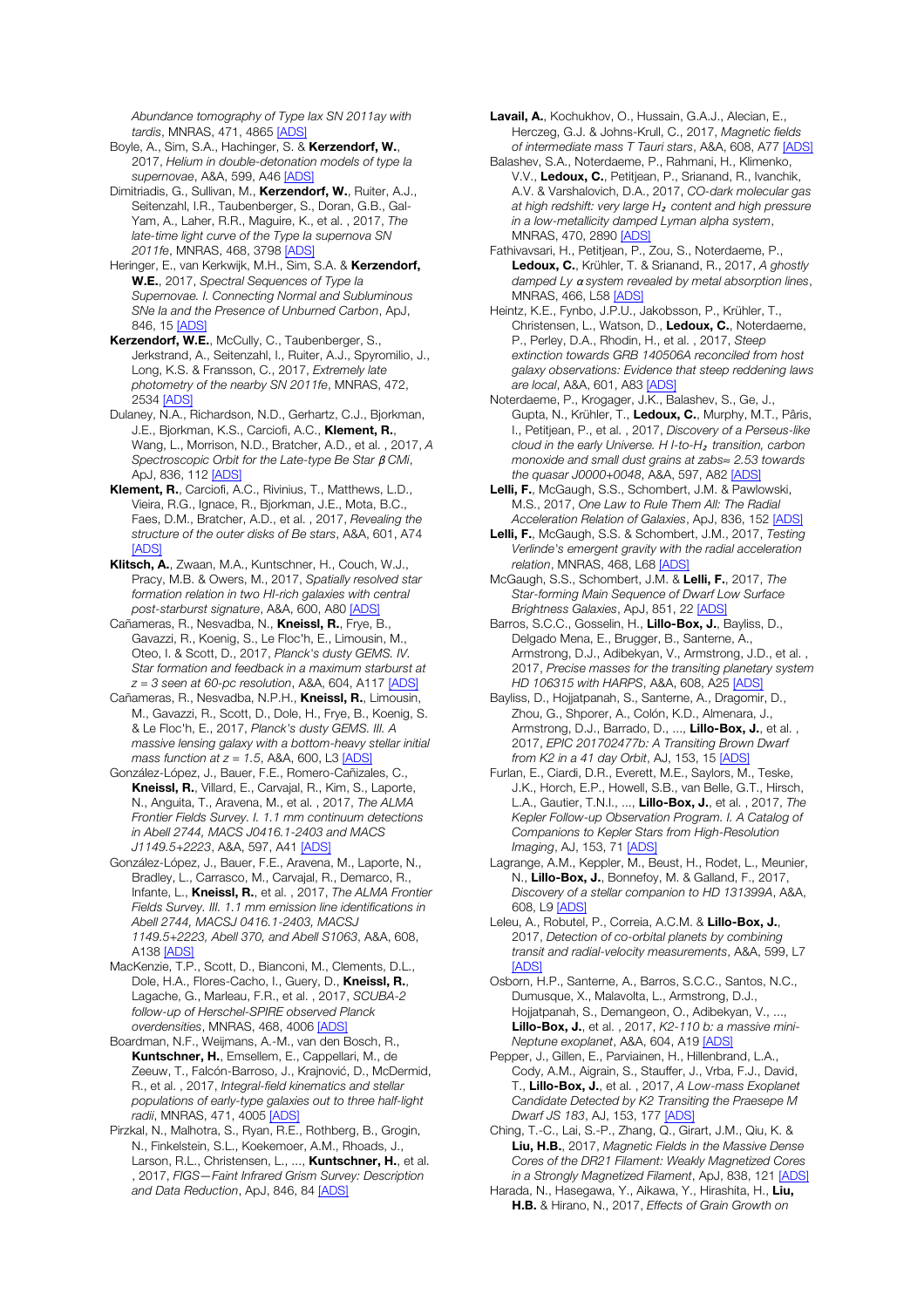*Molecular Abundances in Young Stellar Objects*, ApJ, 837, 78 [ADS]

- Juárez, C., Girart, J.M., Zamora-Avilés, M., Tang, Y.-W., Koch, P.M., Liu, H.B., Palau, A., Ballesteros-Paredes, J., Zhang, Q. & Qiu, K., 2017, *Magnetized Converging Flows toward the Hot Core in the Intermediate/Highmass Star-forming Region NGC 6334 V*, ApJ, 844, 44 [ADS]
- Li, J.I.-H., Liu, H.B., Hasegawa, Y. & Hirano, N., 2017, *Systematic Analysis of Spectral Energy Distributions and the Dust Opacity Indices for Class 0 Young Stellar Objects*, ApJ, 840, 72 [ADS]
- Lin, Y., Liu, H.B., Dale, J.E., Li, D., Busquet, G., Zhang, Z.- Y., Ginsburg, A., Galván-Madrid, R., Kovács, A., Koch, E., et al. , 2017, *Cloud Structure of Three Galactic Infrared Dark Star-forming Regions from Combining Ground- and Space-based Bolometric Observations*, ApJ, 840, 22 [ADS]
- Liu, H.B., Vorobyov, E.I., Dong, R., Dunham, M.M., Takami, M., Galván-Madrid, R., Hashimoto, J., Kóspál, Á., Henning, T., Tamura, M., et al. , 2017, *A concordant scenario to explain FU Orionis from deep centimeter and millimeter interferometric observations*, A&A, 602, A19 [ADS]
- Liu, H.B., 2017, *Interpreting observations of edge-on gravitationally unstable accretion flows. The case of G10.6-0.4*, A&A, 597, A70 [ADS]
- Lu, X., Zhang, Q., Kauffmann, J., Pillai, T., Longmore, S.N., Kruijssen, J.M.D., Battersby, C., Liu, H.B., Ginsburg, A., Mills, E.A.C., et al. , 2017, *The Molecular Gas Environment in the 20 km s*−*1 Cloud in the Central Molecular Zone*, ApJ, 839, 1 [ADS]
- Gillon, M., Demory, B.O., Lovis, C., Deming, D., Ehrenreich, D., Lo Curto, G., Mayor, M., Pepe, F., Queloz, D., Seager, S., et al. , 2017, *The Spitzer search for the transits of HARPS low-mass planets. II. Null results for 19 planets*, A&A, 601, A117 [ADS]
- Longmore, S.N., Walsh, A.J., Purcell, C.R., Burke, D.J., Henshaw, J., Walker, D., Urquhart, J., Barnes, A.T., Whiting, M., Burton, M.G., et al., 2017, H<sub>2</sub>O Southern *Galactic Plane Survey (HOPS): Paper III - properties of dense molecular gas across the inner Milky Way*, MNRAS, 470, 1462 [ADS]
- Hachinger, S., Röpke, F.K., Mazzali, P.A., Gal-Yam, A., Maguire, K., Sullivan, M., Taubenberger, S., Ashall, C., Campbell, H., Elias-Rosa, N., et al. , 2017, *Type Ia supernovae with and without blueshifted narrow Na I D lines - how different is their structure?*, MNRAS, 471, 491 [ADS]
- Carniani, S., Marconi, A., Maiolino, R., Feruglio, C., Brusa, M., Cresci, G., Cano-Díaz, M., Cicone, C., Balmaverde, B., Fiore, F., ..., Mainieri, V., et al. , 2017, *AGN feedback on molecular gas reservoirs in quasars at z 2.4*, A&A, 605, A105 [ADS]
- Concas, A., Popesso, P., Brusa, M., Mainieri, V., Erfanianfar, G. & Morselli, L., 2017, *Light breeze in the local Universe*, A&A, 606, A36 [ADS]
- Fiore, F., Feruglio, C., Shankar, F., Bischetti, M., Bongiorno, A., Brusa, M., Carniani, S., Cicone, C., Duras, F., Lamastra, A., Mainieri, V., et al. , 2017, *AGN wind scaling relations and the co-evolution of black holes and galaxies*, A&A, 601, A143 [ADS]
- Liu, T., Tozzi, P., Wang, J.-X., Brandt, W.N., Vignali, C., Xue, Y., Schneider, D.P., Comastri, A., Yang, G., Bauer, F.E., ..., Mainieri, V., et al. , 2017, *X-Ray Spectral Analyses of AGNs from the 7Ms Chandra Deep Field-South Survey: The Distribution, Variability, and Evolutions of AGN Obscuration*, ApJS, 232, 8 [ADS]
- Luo, B., Brandt, W.N., Xue, Y.Q., Lehmer, B., Alexander, D.M., Bauer, F.E., Vito, F., Yang, G., Basu-Zych, A.R., Comastri, A., ..., Mainieri, V., et al. , 2017, *The Chandra Deep Field-South Survey: 7 Ms Source Catalogs*, ApJS, 228, 2 [ADS]

Mainieri, V., 2017, *Synergies between high-energy satellites and ESO facilities*, AN, 338, 185 [ADS]

- Chen, T.W., Nicholl, M., Smartt, S.J., Mazzali, P.A., Yates, R.M., Moriya, T.J., Inserra, C., Langer, N., Krühler, T., Pan, Y.C., ..., Man, A.W.S., et al. , 2017, *The evolution of superluminous supernova LSQ14mo and its interacting host galaxy system*, A&A, 602, A9 [ADS]
- Toft, S., Zabl, J., Richard, J., Gallazzi, A., Zibetti, S., Prescott, M., Grillo, C., Man. A.W.S., Lee, N.Y., Gómez-Guijarro, C., et al. , 2017, *A massive, dead disk galaxy in the early Universe*, Nature, 546, 510 [ADS]
- Overbeek, J.C., Friel, E.D., Donati, P., Smiljanic, R., Jacobson, H.R., Hatzidimitriou, D., Held, E.V., Magrini, L., Bragaglia, A., Randich, S., ..., Marconi, G., et al., 2017, *The Gaia-ESO Survey: the inner disk, intermediate-age open cluster Trumpler 23*, A&A, 598, A68 [ADS]
- Frémat, Y., Altmann, M., Pancino, E., Soubiran, C., Jofré, P., Damerdji, Y., Heiter, U., Royer, F., Seabroke, G., Sordo, R., ..., Martayan, C., et al. , 2017, *A test field for Gaia. Radial velocity catalogue of stars in the South Ecliptic Pole*, A&A, 597, A10 [ADS]
- Zorec, J., Frémat, Y., Domiciano de Souza, A., Royer, F., Cidale, L., Hubert, A.M., Semaan, T., Martayan, C., Cochetti, Y.R., Arias, M.L., et al. , 2017, *Critical study of the distribution of rotational velocities of Be stars. II: Differential rotation and some hidden effects interfering with the interpretation of the V sin i parameter*, A&A, 602, A83 [ADS]
- Espada, D., Matsushita, S., Miura, R.E., Israel, F.P., Neumayer, N., Martin, S., Henkel, C., Izumi, T., Iono, D., Aalto, S., et al. , 2017, *Disentangling the Circumnuclear Environs of Centaurus A. III. An Inner Molecular Ring, Nuclear Shocks, and the CO to Warm H*₂ *Interface*, ApJ, 843, 136 [ADS]
- Aalto, S., Muller, S., Costagliola, F., Sakamoto, K., Gallagher, J.S., Falstad, N., König, S., Dasyra, K., Wada, K., Combes, F., ..., Martín, S., et al. , 2017, *Luminous, pc-scale CO 6-5 emission in the obscured nucleus of NGC 1377*, A&A, 608, A22 [ADS]
- Ando, R., Nakanishi, K., Kohno, K., Izumi, T., Martín, S., Harada, N., Takano, S., Kuno, N., Nakai, N., Sugai, H., et al. , 2017, *Diverse Nuclear Star-forming Activities in the Heart of NGC 253 Resolved with 10-pc-scale ALMA Images*, ApJ, 849, 81 [ADS]
- García-Burillo, S., Viti, S., Combes, F., Fuente, A., Usero, A., Hunt, L.K., Martín, S., Krips, M., Aalto, S., Aladro, R., et al. , 2017, *ALMA imaging of C2H emission in the disk of NGC 1068*, A&A, 608, A56 [ADS]
- König, S., Martín, S., Muller, S., Cernicharo, J., Sakamoto, K., Zschaechner, L.K., Humphreys, E.M.L., Mroczkowski, T., Krips, M., Galametz, M., et al. , 2017, *Subarcsecond imaging of the water emission in Arp 220*, A&A, 602, A42 [ADS]
- McCoy, M., Ott, J., Meier, D.S., Muller, S., Espada, D., Martín, S., Israel, F.P., Henkel, C., Impellizzeri, V., Aalto, S., et al. , 2017, *ALMA Observations of the Physical and Chemical Conditions in Centaurus A*, ApJ, 851, 76 [ADS]
- Muller, S., Müller, H.S.P., Black, J.H., Gérin, M., Combes, F., Curran, S., Falgarone, E., Guélin, M., Henkel, C., Martín, S., et al., 2017, *Detection of CH<sup>+</sup>*, SH<sup>+</sup>, and *their 13C- and 34S-isotopologues toward PKS 1830- 211*, A&A, 606, A109 [ADS]
- Sakamoto, K., Aalto, S., Barcos-Muñoz, L., Costagliola, F., Evans, A.S., Harada, N., Martín, S., Wiedner, M. & Wilner, D., 2017, *Resolved Structure of the Arp 220 Nuclei at λ* ≈ 3 mm, ApJ, 849, 14 [ADS
- Lovis, C., Snellen, I., Mouillet, D., Pepe, F., Wildi, F., Astudillo-Defru, N., Beuzit, J.L., Bonfils, X., Cheetham, A., Conod, U., ..., Martins, J.H.C., et al. , 2017, *Atmospheric characterization of Proxima b by coupling the SPHERE high-contrast imager to the ESPRESSO spectrograph*, A&A, 599, A16 [ADS]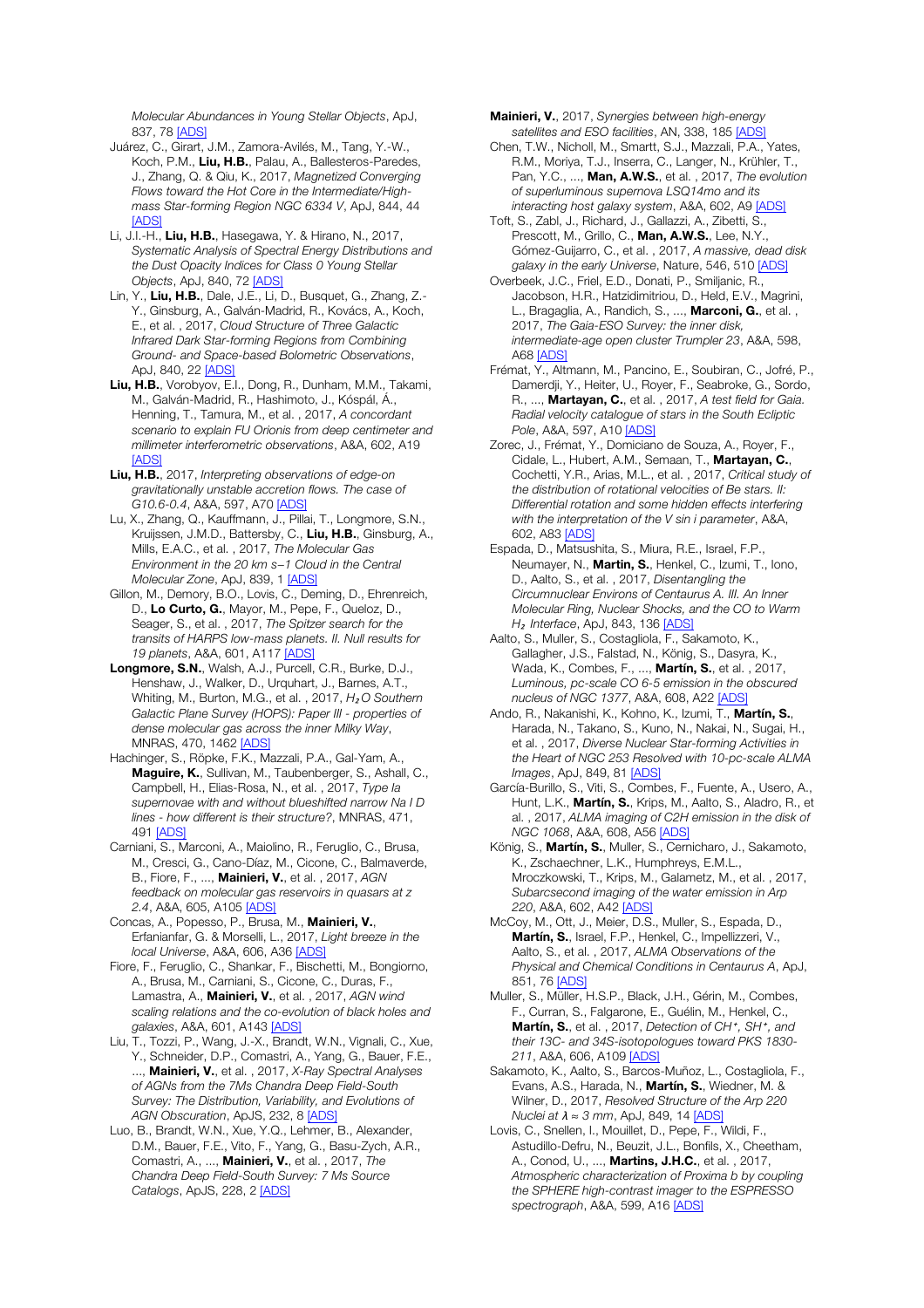- Mathys, G., 2017, *Ap stars with resolved magnetically split lines: Magnetic field determinations from Stokes I and V spectra*⋆, A&A, 601, A14 [ADS]
- Matrà, L., Dent, W.R.F., Wyatt, M.C., Kral, Q., Wilner, D.J., Panić, O., Hughes, A.M., de Gregorio-Monsalvo, I., Hales, A., Augereau, J.C., et al. , 2017, *Exocometary gas structure, origin and physical properties around* β *Pictoris through ALMA CO multitransition observations*, MNRAS, 464, 1415 [ADS]
- Espaillat, C.C., Ribas, Á., McClure, M.K., Hernández, J., Owen, J.E., Avish, N., Calvet, N. & Franco-Hernández, R., 2017, *An Incipient Debris Disk in the Chamaeleon I Cloud*, ApJ, 844, 60 [ADS]
- McNally, C.P. & McClure, M.K., 2017, *Photophoretic Levitation and Trapping of Dust in the Inner Regions of Protoplanetary Disks*, ApJ, 834, 48 [ADS]
- Monnier, J.D., Harries, T.J., Aarnio, A., Adams, F.C., Andrews, S., Calvet, N., Espaillat, C., Hartmann, L., Hinkley, S., Kraus, S., McClure, M., et al., 2017, *Polarized Disk Emission from Herbig Ae/Be Stars Observed Using Gemini Planet Imager: HD 144432, HD 150193, HD 163296, and HD 169142*, ApJ, 838, 20 [ADS]
- McEvoy, C.M., Dufton, P.L., Smoker, J.V., Lambert, D.L., Keenan, F.P., Schneider, F.R.N. & de Wit, W.-J., 2017, *The Origin of B-type Runaway Stars: Non-LTE Abundances as a Diagnostic*, ApJ, 842, 32 [ADS]
- Izzo, L., Thöne, C.C., Schulze, S., Mehner, A., Flores, H., Cano, Z., de Ugarte Postigo, A., Kann, D.A., Amorín, R., Anderson, J.P., et al. , 2017, *The MUSE view of the host galaxy of GRB 100316D*, MNRAS, 472, 4480 [ADS]
- Mehner, A., Baade, D., Groh, J.H., Rivinius, T., Hambsch, F.-J., Bartlett, E.S., Asmus, D., Agliozzo, C., Szeifert, T. & Stahl, O., 2017, *Spectroscopic and photometric oscillatory envelope variability during the S Doradus outburst of the luminous blue variable R71*, A&A, 608, A<sub>124</sub> [ADS]
- Melnick, J., Telles, E., Bordalo, V., Chávez, R., Fernández-Arenas, D., Terlevich, E., Terlevich, R., Bresolin, F., Plionis, M. & Basilakos, S., 2017, *The L-*σ *relation for HII galaxies in green*, A&A, 599, A76 [ADS]
- Almeida, P.V., Gameiro, J.F., Petrov, P.P., Melo, C., Santos, N.C., Figueira, P. & Alencar, S.H.P., 2017, *Evidence of a substellar companion around a very young T Tauri star*, A&A, 600, A84 [ADS]
- D'Orazi, V., De Silva, G.M. & Melo, C.F.H., 2017, *First determination of s-process element abundances in premain sequence clusters. Y, Zr, La, and Ce in IC 2391, the Argus association, and IC 2602*, A&A, 598, A86 [ADS]
- Wyttenbach, A., Lovis, C., Ehrenreich, D., Bourrier, V., Pino, L., Allart, R., Astudillo-Defru, N., Cegla, H.M., Heng, K., Lavie, B., Melo, C., et al. , 2017, *Hot Exoplanet Atmospheres Resolved with Transit Spectroscopy (HEARTS). I. Detection of hot neutral sodium at high altitudes on WASP-49b*, A&A, 602, A36 [ADS]
- Bonavita, M., D'Orazi, V., Mesa, D., Fontanive, C., Desidera, S., Messina, S., Daemgen, S., Gratton, R., Vigan, A., Bonnefoy, M., ..., Menard, F., et al. , 2017, *Orbiting a binary. SPHERE characterisation of the HD 284149 system*, A&A, 608, A106 [ADS]
- Orellana, G., Nagar, N.M., Elbaz, D., Calderón-Castillo, P., Leiton, R., Ibar, E., Magnelli, B., Daddi, E., Messias, H. & Cerulo, P., 2017, *Molecular gas, dust, and star formation in galaxies. I. Dust properties and scalings in 1600 nearby galaxies*, A&A, 602, A68 [ADS]
- Küpper, A.H.W., Johnston, K.V., Mieske, S., Collins, M.L.M. & Tollerud, E.J., 2017, *Exploding Satellites—The Tidal Debris of the Ultra-faint Dwarf Galaxy Hercules*, ApJ, 834, 112 [ADS]
- Pechetti, R., Seth, A., Cappellari, M., McDermid, R., den Brok, M., Mieske, S. & Strader, J., 2017, *Detection of Enhanced Central Mass-to-light Ratios in Low-mass*

*Early-type Galaxies: Evidence for Black Holes?*, ApJ, 850, 15 [ADS]

- Venhola, A., Peletier, R., Laurikainen, E., Salo, H., Lisker, T., Iodice, E., Capaccioli, M., Kleijn, G.V., Valentijn, E., Mieske, S., et al. , 2017, *The Fornax Deep Survey with VST. III. Low surface brightness dwarfs and ultra diffuse galaxies in the center of the Fornax cluster*, A&A, 608, A142 [ADS]
- Bonnefoy, M., Milli, J., Ménard, F., Vigan, A., Lagrange, A.M., Delorme, P., Boccaletti, A., Lazzoni, C., Galicher, R., Desidera, S., et al. , 2017, *Belt(s) of debris resolved around the Sco-Cen star HIP 67497*, A&A, 597, L7 [ADS]
- Choquet, É., **Milli, J.**, Wahhai, Z., Soummer, R., Roberge, A., Augereau, J.-C., Booth, M., Absil, O., Boccaletti, A., Chen, C.H., et al. , 2017, *First Scattered-light Images of the Gas-rich Debris Disk around 49 Ceti*, ApJ, 834, L12 **[ADS]**
- Delorme, P., Schmidt, T., Bonnefoy, M., Desidera, S., Ginski, C., Charnay, B., Lazzoni, C., Christiaens, V., Messina, S., D'Orazi, V., Milli, J., et al. , 2017, *In-depth study of moderately young but extremely red, very dusty substellar companion HD 206893B*, A&A, 608, A79  $[ADS]$
- Feldt, M., Olofsson, J., Boccaletti, A., Maire, A.L., Milli, J., Vigan, A., Langlois, M., Henning, T., Moor, A., Bonnefoy, M., et al. , 2017, *SPHERE/SHINE reveals concentric rings in the debris disk of HIP 73145*, A&A, 601, A7 [ADS]
- Gomez Gonzalez, C.A., Wertz, O., Absil, O., Christiaens, V., Defrère, D., Mawet, D., Milli, J., Absil, P.-A., Van Droogenbroeck, M., Cantalloube, F., et al. , 2017, *VIP: Vortex Image Processing Package for High-contrast Direct Imaging*, AJ, 154, 7 [ADS]
- Mawet, D., Choquet, É., Absil, O., Huby, E., Bottom, M., Serabyn, E., Femenia, B., Lebreton, J., Matthews, K., Gomez Gonzalez, C.A., ..., Milli, J., et al. , 2017, *Characterization of the Inner Disk around HD 141569 A from Keck/NIRC2 L-Band Vortex Coronagraphy*, AJ, 153, 44 [ADS]
- Mesa, D., Zurlo, A., Milli, J., Gratton, R., Desidera, S., Langlois, M., Vigan, A., Bonavita, M., Antichi, J., Avenhaus, H., et al. , 2017, *Upper limits for mass and radius of objects around Proxima Cen from SPHERE/VLT*, MNRAS, 466, L118 [ADS]
- Milli, J., Hibon, P., Christiaens, V., Choquet, É., Bonnefoy, M., Kennedy, G.M., Wyatt, M.C., Absil, O., Gómez González, C.A., del Burgo, C., et al. , 2017, *Discovery of a low-mass companion inside the debris ring surrounding the F5V star HD 206893*, A&A, 597, L2 [ADS]
- Milli, J., Vigan, A., Mouillet, D., Lagrange, A.M., Augereau, J.C., Pinte, C., Mawet, D., Schmid, H.M., Boccaletti, A., Matrà, L., et al. , 2017, *Near-infrared scattered light properties of the HR 4796 A dust ring. A measured scattering phase function from 13.6° to 166.6°*, A&A, 599, A108 [ADS]
- Schmid, H.M., Bazzon, A., Milli, J., Roelfsema, R., Engler, N., Mouillet, D., Lagadec, E., Sissa, E., Sauvage, J.F., Ginski, C., et al. , 2017, *SPHERE/ZIMPOL observations of the symbiotic system R Aquarii. I. Imaging of the stellar binary and the innermost jet clouds*, A&A, 602, A53 [ADS]
- Stolker, T., Sitko, M., Lazareff, B., Benisty, M., Dominik, C., Waters, R., Min, M., Perez, S., Milli, J., Garufi, A., et al. , 2017, *Variable Dynamics in the Inner Disk of HD 135344B Revealed with Multi-epoch Scattered Light Imaging*, ApJ, 849, 143 [ADS]
- Wertz, O., Absil, O., Gómez González, C.A., Milli, J., Girard, J.H., Mawet, D. & Pueyo, L., 2017, *VLT/SPHERE robust astrometry of the HR8799 planets at milliarcsecond-level accuracy. Orbital architecture analysis with PyAstrOFit*, A&A, 598, A83 [ADS]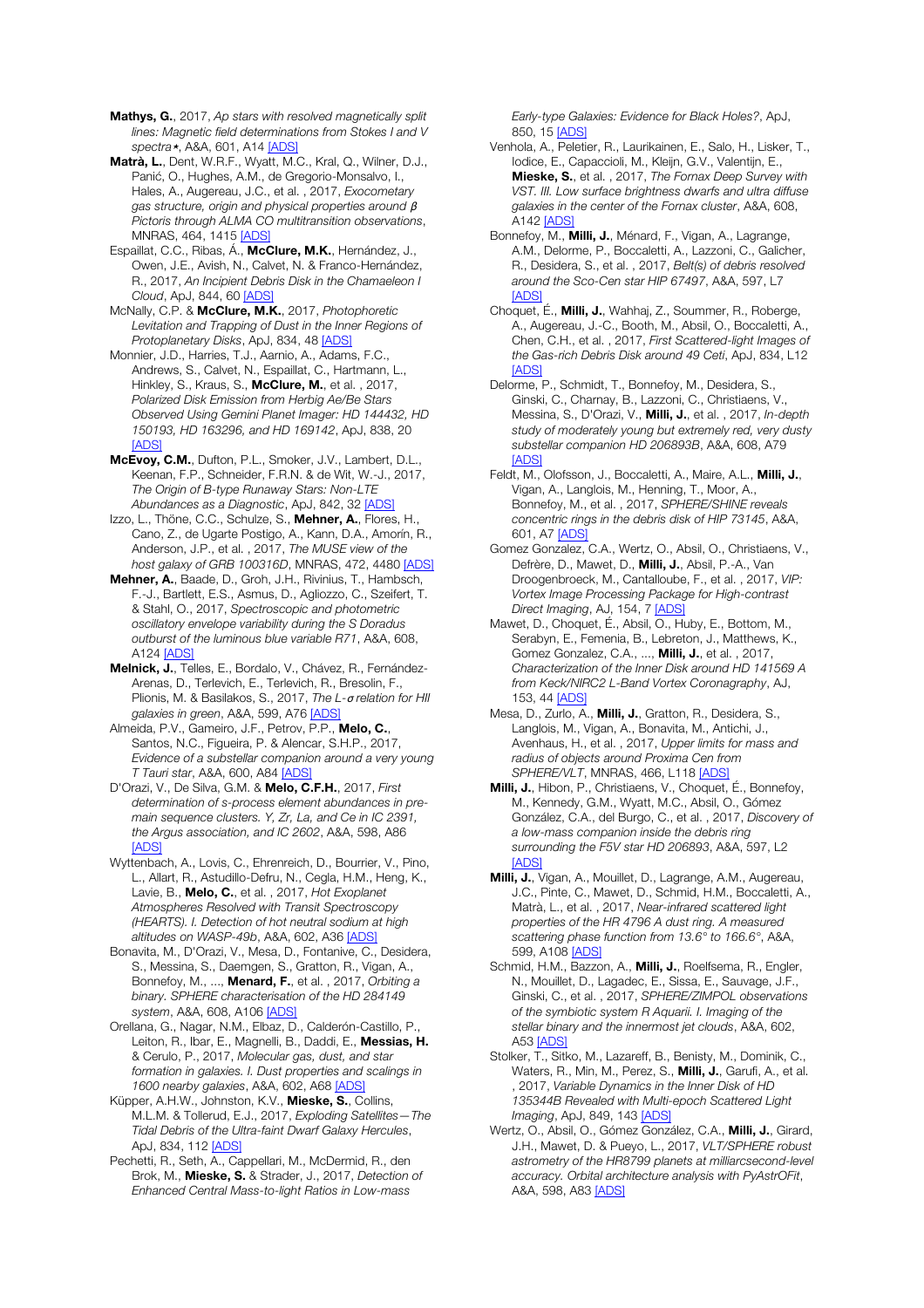Unterguggenberger, S., Noll, S., Feng, W., Plane, J.M.C., Kausch, W., Kimeswenger, S., Jones, A. & Moehler, S., 2017, *Measuring FeO variation using astronomical spectroscopic observations*, ACP, 17, 4177 [ADS]

Adam, R., Bartalucci, I., Pratt, G.W., Ade, P., André, P., Arnaud, M., Beelen, A., Benoît, A., Bideaud, A., Billot, N., ..., Mroczkowski, T., et al. , 2017, *Mapping the kinetic Sunyaev-Zel'dovich effect toward MACS J0717.5+3745 with NIKA*, A&A, 598, A115 [ADS]

Pearce, C.J.J., van Weeren, R.J., Andrade-Santos, F., Jones, C., Forman, W.R., Brüggen, M., Bulbul, E., Clarke, T.E., Kraft, R.P., Medezinski, E., Mroczkowski, T., et al. , 2017, *VLA Radio Observations of the HST Frontier Fields Cluster Abell 2744: The Discovery of New Radio Relics*, ApJ, 845, 81 [ADS]

Romero, C.E., Mason, B.S., Sayers, J., Mroczkowski, T., Sarazin, C., Donahue, M., Baldi, A., Clarke, T.E., Young, A.H., Sievers, J., et al. , 2017, *Galaxy Cluster Pressure Profiles as Determined by Sunyaev Zel'dovich Effect Observations with MUSTANG and Bolocam. II. Joint Analysis of 14 Clusters*, ApJ, 838, 86 [ADS]

van Weeren, R.J., Ogrean, G.A., Jones, C., Forman, W.R., Andrade-Santos, F., Pearce, C.J.J., Bonafede, A., Brüggen, M., Bulbul, E., Clarke, T.E., ..., Mroczkowski, T., et al. , 2017, *Chandra and JVLA Observations of HST Frontier Fields Cluster MACS J0717.5+3745*, ApJ, 835, 197 [ADS]

Frelijj, H., Geisler, D., Cummings, J., Cohen, R.E., Mauro, F., Munoz, C., Villanova, S. & Tang, B., 2017, *Uncovering multiple populations in NGC 7099 (M 30) using Washington photometry*, MNRAS, 472, 4532 [ADS]

Holoien, T.W.S., Brown, J.S., Stanek, K.Z., Kochanek, C.S., Shappee, B.J., Prieto, J.L., Dong, S., Brimacombe, J., Bishop, D.W., Basu, U., ..., Munoz-Mateos, J.C., et al. , 2017, *The ASAS-SN bright supernova catalogue - II. 2015*, MNRAS, 467, 1098 [ADS]

Hashimoto, T., Ouchi, M., Shimasaku, K., Schaerer, D., Nakajima, K., Shibuya, T., Ono, Y., Rauch, M. & Goto, R., 2017, *Ly emitters with very large Ly equivalent widths, EW*<sup>*o*</sup>(Ly ) ≃ 200-400 Å, at z<sup>*̃*</sup> 2, MNRAS, 465, 1543 [ADS]

Kojima, T., Ouchi, M., Nakaiima, K., Shibuya, T., Harikane, Y. & Ono, Y., 2017, *Evolution of N/O abundance ratios and ionization parameters from z ̃0 to 2 investigated by the direct temperature method\*†*, PASJ, 69, 44 [ADS]

Laporte, N., **Nakajima, K.**, Ellis, R.S., Zitrin, A., Stark, D.P., Mainali, R. & Roberts-Borsani, G.W., 2017, *A Spectroscopic Search for AGN Activity in the Reionization Era*, ApJ, 851, 40 [ADS]

Neumann, J., Wisotzki, L., Choudhury, O.S., Gadotti, D.A., Walcher, C.J., Bland-Hawthorn, J., García-Benito, R., González Delgado, R.M., Husemann, B., Marino, R.A., et al. , 2017, *A combined photometric and kinematic recipe for evaluating the nature of bulges using the CALIFA sample*, A&A, 604, A30 [ADS]

Castro-Carrizo, A., Bujarrabal, V., Neri, R., Alcolea, J., Sánchez Contreras, C., Santander-García, M. & Nyman, L.-A., 2017, *Structure and dynamics of the molecular gas in M 2-9: a follow-up study with ALMA*, A&A, 600, A4 [ADS]

Sahai, R., Vlemmings, W.H.T., Gledhill, T., Sánchez Contreras, C., Lagadec, E., Nyman…, L.Ã…. & Quintana-Lacaci, G., 2017, *ALMA Observations of the Water Fountain Pre-planetary Nebula IRAS 16342-3814: High-velocity Bipolar Jets and an Expanding Torus*, ApJ, 835, L13 [ADS]

Sahai, R., Vlemmings, W.H.T. & Nyman, L. -Å., 2017, *The Coldest Place in the Universe: Probing the Ultra-cold Outflow and Dusty Disk in the Boomerang Nebula*, ApJ, 841, 110 [ADS]

Opitom, C., Snodgrass, C., Fitzsimmons, A., Jehin, E., Manfroid, J., Tozzi, G.P., Faggi, S. & Gillon, M., 2017, *Ground-based monitoring of comet 67P/Churyumov-* *Gerasimenko gas activity throughout the Rosetta mission*, MNRAS, 469, S222 [ADS]

Snodgrass, C., Agarwal, J., Combi, M., Fitzsimmons, A., Guilbert-Lepoutre, A., Hsieh, H.H., Hui, M.-T., Jehin, E., Kelley, M.S.P., Knight, M.M., Opitom, C., et al., 2017, *The Main Belt Comets and ice in the Solar System*, A&ARv, 25, 5 [ADS]

Matthee, J., Sobral, D., Best, P., Khostovan, A.A., Oteo, I., Bouwens, R. & Röttgering, H., 2017, *The production and escape of Lyman-Continuum radiation from starforming galaxies at z ̃2 and their redshift evolution*, MNRAS, 465, 3637 [ADS]

Meyer, E.T., Breiding, P., Georganopoulos, M., Oteo, I., Zwaan, M.A., Laing, R., Godfrey, L. & Ivison, R.J., 2017, *New ALMA and Fermi/LAT Observations of the Largescale Jet of PKS 0637*−*752 Strengthen the Case Against the IC/CMB Model*, ApJ, 835, L35 [ADS]

Oteo, I., Zwaan, M.A., Ivison, R.J., Smail, I. & Biggs, A.D., 2017, *ALMACAL II: Extreme Star Formation Rate Densities in Dusty Starbursts Revealed by ALMA 20 mas Resolution Imaging*, ApJ, 837, 182 [ADS]

Oteo, I., Zhang, Z.Y., Yang, C., Ivison, R.J., Omont, A., Bremer, M., Bussmann, S., Cooray, A., Cox, P., Dannerbauer, H., et al. , 2017, *High Dense Gas Fraction in Intensely Star-forming Dusty Galaxies*, ApJ, 850, 170 [ADS]

Chang, Y.L., Arsioli, B., Giommi, P. & Padovani, P., 2017, *2WHSP: A multi-frequency selected catalogue of high energy and very high energy* γ*-ray blazars and blazar candidates*, A&A, 598, A17 [ADS]

Padovani, P., Alexander, D.M., Assef, R.J., De Marco, B., Giommi, P., Hickox, R.C., Richards, G.T., Smolčić, V., Hatziminaoglou, E. & Mainieri, V., 2017, *Active galactic nuclei: what's in a name?*, A&ARv, 25, 2 [ADS]

Padovani, P., 2017, *On the two main classes of active galactic nuclei*, NatAs, 1, 0194 [ADS]

Resconi, E., Coenders, S., Padovani, P., Giommi, P. & Caccianiga, L., 2017, *Connecting blazars with ultrahighenergy cosmic rays and astrophysical neutrinos*, MNRAS, 468, 597 [ADS]

Bisbas, T.G., van Dishoeck, E.F., Papadopoulos, P.P., Szűcs, L., Bialy, S. & Zhang, Z.-Y., 2017, *Cosmic-ray Induced Destruction of CO in Star-forming Galaxies*, ApJ, 839, 90 [ADS]

Leloudas, G., Maund, J.R., Gal-Yam, A., Pursimo, T., Hsiao, E., Malesani, D., Patat, F., de Ugarte Postigo, A., Sollerman, J. & Stritzinger, M.D., 2017, *Time-resolved Polarimetry of the Superluminous SN 2015bn with the Nordic Optical Telescope*, ApJ, 837, L14 [ADS]

Lemasle, B., Groenewegen, M.A.T., Grebel, E.K., Bono, G., Fiorentino, G., François, P., Inno, L., Kovtyukh, V.V., Matsunaga, N., Pedicelli, S., et al. , 2017, *Detailed chemical composition of classical Cepheids in the LMC cluster NGC 1866 and in the field of the SMC*, A&A, 608, A85 [ADS]

Peest, C., Camps, P., Stalevski, M., Baes, M. & Siebenmorgen, R., 2017, *Polarization in Monte Carlo radiative transfer and dust scattering polarization signatures of spiral galaxies*, A&A, 601, A92 [ADS]

Liu, L., Weiß, A., Perez-Beaupuits, J.P., Güsten, R., Liu, D., Gao, Y., Menten, K.M., van der Werf, P., Israel, F.P., Harris, A., et al., 2017, *HIFI Spectroscopy of H*<sub>2</sub>O *Submillimeter Lines in Nuclei of Actively Star-forming Galaxies*, ApJ, 846, 5 [ADS]

Suárez, G., José Downes, J., Román-Zúñiga, C., Covey, K.R., Tapia, M., Hernández, J., Petr-Gotzens, M.G., Stassun, K.G. & Briceño, C., 2017, *New Low-mass Stars in the 25 Orionis Stellar Group and Orion OB1a Sub-association from SDSS-III/BOSS Spectroscopy*, AJ, 154, 14 [ADS]

Perley, D.A., Krühler, T., Schady, P., Michałowski, M.J., Thöne, C.C., Petry, D., Graham, J.F., Greiner, J., Klose, S. & Schulze, S., 2017, *A revised host galaxy association for GRB 020819B: a high-redshift dusty*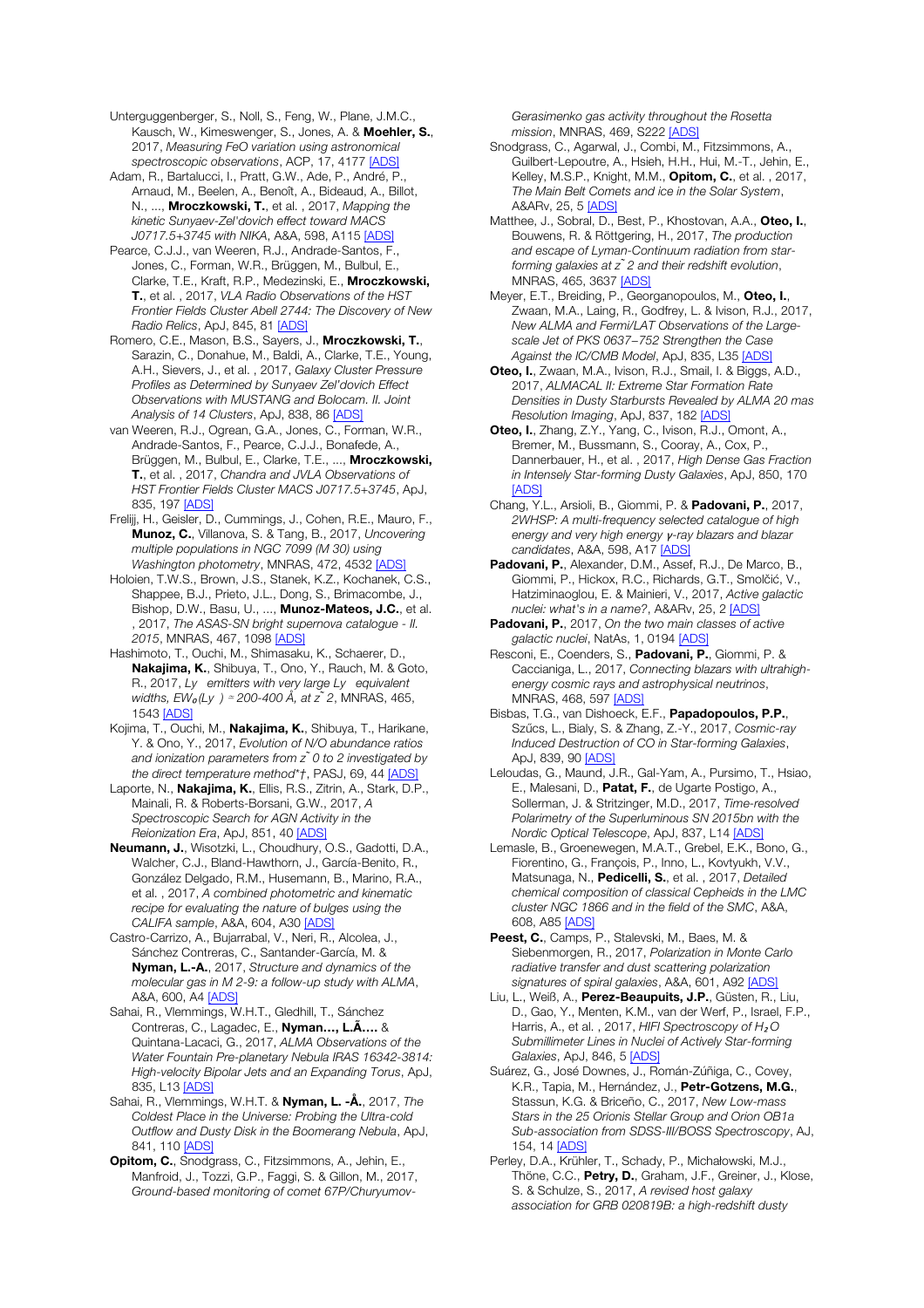*starburst, not a low-redshift gas-poor spiral*, MNRAS, 465 | 89 **[ADS]** 

- Agliozzo, C., Nikutta, R., Pignata, G., Phillips, N.M., Ingallinera, A., Buemi, C., Umana, G., Leto, P., Trigilio, C., Noriega-Crespo, A., et al. , 2017, *New ATCA, ALMA and VISIR observations of the candidate LBV SK -67 266 (S61): the nebular mass from modelling 3D density distributions*, MNRAS, 466, 213 [ADS]
- Agliozzo, C., Trigilio, C., Pignata, G., Phillips, N.M., Nikutta, R., Leto, P., Umana, G., Ingallinera, A., Buemi, C., Bauer, F.E., et al. , 2017, *The Luminous Blue Variable RMC 127 as Seen with ALMA and ATCA*, ApJ, 841, 130 [ADS]
- Shimojo, M., Bastian, T.S., Hales, A.S., White, S.M., Iwai, K., Hills, R.E., Hirota, A., Phillips, N.M., Sawada, T., Yagoubov, P., et al. , 2017, *Observing the Sun with the Atacama Large Millimeter/submillimeter Array (ALMA): High-Resolution Interferometric Imaging*, SoPh, 292, 87 [ADS]
- Su, K.Y.L., MacGregor, M.A., Booth, M., Wilner, D.J., Flaherty, K., Hughes, A.M., Phillips, N.M., Malhotra, R., Hales, A.S., Morrison, S., et al. , 2017, *ALMA 1.3 mm Map of the HD 95086 System*, AJ, 154, 225 [ADS]
- White, S.M., Iwai, K., Phillips, N.M., Hills, R.E., Hirota, A., Yagoubov, P., Siringo, G., Shimojo, M., Bastian, T.S., Hales, A.S., et al. , 2017, *Observing the Sun with the Atacama Large Millimeter/submillimeter Array (ALMA): Fast-Scan Single-Dish Mapping*, SoPh, 292, 88 [ADS]
- Johnstone, D., Ciccone, S., Kirk, H., Mairs, S., Buckle, J., Berry, D.S., Broekhoven-Fiene, H., Currie, M.J., Hatchell, J., Jenness, T., ..., **Pineda, J.E.**, et al., 2017, *The JCMT Gould Belt Survey: A First Look at IC 5146*, ApJ, 836, 132 [ADS]
- Pattle, K., Ward-Thompson, D., Kirk, J.M., Di Francesco, J., Kirk, H., Mottram, J.C., Keown, J., Buckle, J., Beaulieu, S.F., Berry, D.S., ..., Pineda, J.E., et al. , 2017, *The JCMT Gould Belt Survey: first results from SCUBA-2 observations of the Cepheus Flare region*, MNRAS, 464, 4255 [ADS]
- Stephens, I.W., Dunham, M.M., Myers, P.C., Pokhrel, R., Sadavoy, S.I., Vorobyov, E.I., Tobin, J.J., Pineda, J.E., Offner, S.S.R., Lee, K.I., ...& Plunkett, A.L., 2017, *Alignment between Protostellar Outflows and Filamentary Structure*, ApJ, 846, 16 [ADS]
- Pierre, M., Adami, C., Birkinshaw, M., Chiappetti, L., Ettori, S., Evrard, A., Faccioli, L., Gastaldello, F., Giles, P., Horellou, C., ..., Pompei, E., et al. , 2017, *The XXL survey: First results and future*, AN, 338, 334 [ADS]
- Popping, G., Decarli, R., Man, A.W.S., Nelson, E.J., Béthermin, M., De Breuck, C., Mainieri, V., van Dokkum, P.G., Gullberg, B., van Kampen, E., et al. , 2017, *ALMA reveals starburst-like interstellar medium conditions in a compact star-forming galaxy at z 2 using [CI] and CO*, A&A, 602, A11 [ADS]
- Popping, G., Puglisi, A. & Norman, C.A., 2017, *Dissecting the IRX-*β *dust attenuation relation: exploring the physical origin of observed variations in galaxies*, MNRAS, 472, 2315 [ADS]
- Popping, G., Somerville, R.S. & Galametz, M., 2017, *The dust content of galaxies from z = 0 to z = 9*, MNRAS, 471, 3152 [ADS]
- Whitaker, K.E., Pope, A., Cybulski, R., Casey, C.M., Popping, G. & Yun, M.S., 2017, *The Constant Average Relationship between Dust-obscured Star Formation and Stellar Mass from z = 0 to z = 2.5*, ApJ, 850, 208 **[ADS]**
- Liu, C., Ruchti, G., Feltzing, S. & Primas, F., 2017, *Determination of robust metallicities for metal-rich red giant branch stars. An application to the globular cluster NGC 6528*, A&A, 601, A31 [ADS]
- Kashino, D., More, S., Silverman, J.D., Daddi, E., Renzini, A., Sanders, D.B., Rodighiero, G., Puglisi, A., Kajisawa, M., Valentino, F., et al. , 2017, *The FMOS-COSMOS Survey of Star-forming Galaxies at Z* <sup>∼</sup> *1.6. V: Properties*

*of Dark Matter Halos Containing H*α *Emitting Galaxies*, ApJ, 843, 138 [ADS]

- Puglisi, A., Daddi, E., Renzini, A., Rodighiero, G., Silverman, J.D., Kashino, D., Rodríguez-Muñoz, L., Mancini, C., Mainieri, V., Man, A., et al. , 2017, *The Bright and Dark Sides of High-redshift Starburst Galaxies from Herschel and Subaru Observations*, ApJ, 838, L18 [ADS]
- Valentino, F., Daddi, E., Silverman, J.D., Puglisi, A., Kashino, D., Renzini, A., Cimatti, A., Pozzetti, L., Rodighiero, G., Pannella, M., et al. , 2017, *Predicting emission line fluxes and number counts of distant galaxies for cosmological surveys*, MNRAS, 472, 4878 [ADS]
- Leroy, A.K., Schinnerer, E., Hughes, A., Kruijssen, J.M.D., Meidt, S., Schruba, A., Sun, J., Bigiel, F., Aniano, G., Blanc, G.A., ..., Querejeta, M., et al. , 2017, *Cloudscale ISM Structure and Star Formation in M51*, ApJ, 846, 71 [ADS]
- Fornasini, F.M., Tomsick, J.A., Hong, J., Gotthelf, E.V., Bauer, F., Rahoui, F., Stern, D., Bodaghee, A., Chiu, J.- L., Clavel, M., et al. , 2017, *The NuSTAR Hard X-Ray Survey of the Norma Arm Region*, ApJS, 229, 33 [ADS]
- Krivonos, R., Clavel, M., Hong, J., Mori, K., Ponti, G., Poutanen, J., Rahoui, F., Tomsick, J. & Tsygankov, S., 2017, *NuSTAR and XMM*─*Newton observations of the Arches cluster in 2015: fading hard X-ray emission from the molecular cloud*, MNRAS, 468, 2822 [ADS]
- Mori, K., Gotthelf, E.V., Hailey, C.J., Hord, B.J., de Oña Wilhelmi, E., **Rahoui, F.**, Tomsick, J.A., Zhang, S., Hong, J., Garvin, A.M., et al. , 2017, *NuSTAR Hard X-Ray Observation of the Gamma-Ray Binary Candidate HESS J1832-093*, ApJ, 848, 80 [ADS]
- Rahoui, F., Tomsick, J.A. & Krivonos, R., 2017, *Identifying four INTEGRAL sources in the Galactic plane via VLT/optical and XMM-Newton /X-ray spectroscopy*, MNRAS, 465, 1563 [ADS]
- Rahoui, F., Tomsick, J.A., Gandhi, P., Casella, P., Fürst, F., Natalucci, L., Rossi, A., Shaw, A.W., Testa, V. & Walton, D.J., 2017, *The nova-like nebular optical spectrum of V404 Cygni at the beginning of the 2015 outburst decay*, MNRAS, 465, 4468 [ADS]
- Walton, D.J., Mooley, K., King, A.L., Tomsick, J.A., Miller, J.M., Dauser, T., García, J.A., Bachetti, M., Brightman, M., Fabian, A.C., ..., Rahoui, F., et al. , 2017, *Living on a Flare: Relativistic Reflection in V404 Cyg Observed by NuSTAR during Its Summer 2015 Outburst*, ApJ, 839, 110 [ADS]
- Latour, M., Randall, S.K., Chayer, P., Fontaine, G., Calamida, A., Ely, J., Brown, T.M. & Landsman. W., 2017, *Just how hot are the* ω *Centauri extreme horizontal branch pulsators?*, A&A, 600, A130 [ADS]
- Kacharov, N., Battaglia, G., Rejkuba, M., Cole, A.A., Carrera, R., Fraternali, F., Wilkinson, M.I., Gallart, C.G., Irwin, M. & Tolstoy, E., 2017, *Prolate rotation and metallicity gradient in the transforming dwarf galaxy Phoenix*, MNRAS, 466, 2006 [ADS]
- Kains, N., Calamida, A., Sahu, K.C., Casertano, S., Anderson, J., Udalski, A., Zoccali, M., Bond, H., Albrow, M., Bond, I., ...& Rejkuba, M., 2017, *Microlensing Constraints on the Mass of Single Stars from HST Astrometric Measurements*, ApJ, 843, 145 [ADS]
- Lamers, H.J.G.L.M., Kruijssen, J.M.D., Bastian, N., Rejkuba, M., Hilker, M. & Kissler-Patig, M., 2017, *The difference in metallicity distribution functions of halo stars and globular clusters as a function of galaxy type. A tracer of globular cluster formation and evolution*, A&A, 606, A85 [ADS]
- Minniti, D., Dékány, I., Majaess, D., Palma, T., Pullen, J., Rejkuba, M., Alonso-García, J., Catelan, M., Contreras Ramos, R., Gonzalez, O.A., et al. , 2017, *Characterization of the VVV Survey RR Lyrae Population across the Southern Galactic Plane*, AJ, 153, 179 [ADS]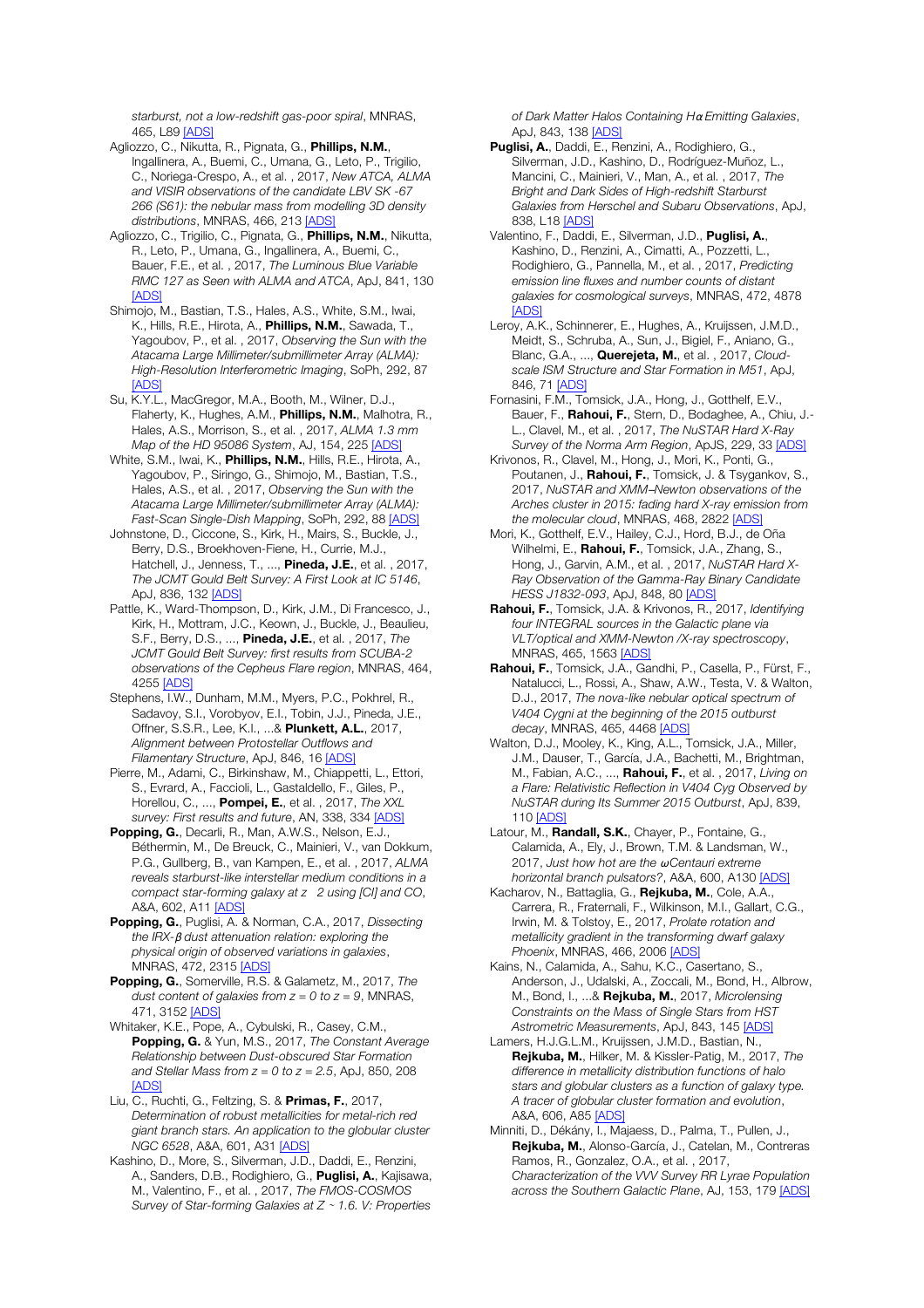Minniti, D., Palma, T., Dékány, I., Hempel, M., Rejkuba, M., Pullen, J., Alonso-García, J., Barbá, R., Barbuy, B., Bica, E., et al. , 2017, *FSR 1716: A New Milky Way Globular Cluster Confirmed Using VVV RR Lyrae Stars*, ApJ, 838, L14 [ADS]

Böhringer, H., Chon, G., Retzlaff, J., Trümper, J., Meisenheimer, K. & Schartel, N., 2017, *The Extended Northern ROSAT Galaxy Cluster Survey (NORAS II). I. Survey Construction and First Results*, AJ, 153, 220 [ADS]

Ricci, F., La Franca, F., Marconi, A., Onori, F., Shankar, F., Schneider, R., Sani, E., Bianchi, S., Bongiorno, A., Brusa, M., et al. , 2017, *Detection of faint broad emission lines in type 2 AGNs - III. On the MBH-*σ<sup>⋆</sup> *relation of type 2 AGNs*, MNRAS, 471, L41 [ADS]

Dalla Vedova, G., Millour, F., Domiciano de Souza, A., Petrov, R.G., Moser Faes, D., Carciofi, A.C., Kervella, P. & Rivinius, T., 2017, *VLTI/PIONIER images the Achernar disk swell*, A&A, 601, A118 [ADS]

Vieira, R.G., Carciofi, A.C., Bjorkman, J.E., Rivinius, T., Baade, D. & Rímulo, L.R., 2017, *The life cycles of Be viscous decretion discs: time-dependent modelling of infrared continuum observations*, MNRAS, 464, 3071 [ADS]

Wade, G.A., Shultz, M., Sikora, J., Bernier, M.É., Rivinius, T., Alecian, E., Petit, V., Grunhut, J.H. & BinaMIcS Collaboration, 2017, *HD 164492C: a rapidly rotating, H*α*-bright, magnetic early B star associated with a 12.5 d spectroscopic binary*, MNRAS, 465, 2517 [ADS]

Rackham, B., Espinoza, N., Apai, D., López-Morales, M., Jordán, A., Osip, D.J., Lewis, N.K., Rodler, F., Fraine, J.D. & Morley, C.V., 2017, *ACCESS I: An Optical Transmission Spectrum of GJ 1214b Reveals a Heterogeneous Stellar Photosphere*, ApJ, 834, 151 [ADS]

Trifonov, T., Kürster, M., Zechmeister, M., Zakhozhay, O.V., Reffert, S., Lee, M.H., Rodler, F., Vogt, S.S. & Brems, S.S., 2017, *Three planets around HD 27894. A close-in pair with a 2:1 period ratio and an eccentric Jovian planet at 5.4 AU*, A&A, 602, L8 [ADS]

Bagnulo, S., Nazé, Y., Howarth, I.D., Morrell, N., Vink, J.S., Wade, G.A., Walborn, N., **Romaniello, M.** & Barbá, R., 2017, *First constraints on the magnetic field strength in extra-Galactic stars: FORS2 observations of Of?p stars in the Magellanic Clouds*, A&A, 601, A136 [ADS]

Biviano, A., Popesso, P., Dietrich, J.P., Zhang, Y.Y., Erfanianfar, G., Romaniello, M. & Sartoris, B., 2017, *Abell 315: reconciling cluster mass estimates from kinematics, X-ray, and lensing*, A&A, 602, A20 [ADS]

Balmaverde, B., Gilli, R., Mignoli, M., Bolzonella, M., Brusa, M., Cappelluti, N., Comastri, A., Sani, E., Vanzella, E., Vignali, C., et al. , 2017, *Primordial environment of supermassive black holes. II. Deep Y- and J-band images around the z 6.3 quasar SDSS J1030+0524*, A&A, 606, A23 [ADS]

Bischetti, M., Piconcelli, E., Vietri, G., Bongiorno, A., Fiore, F., Sani, E., Marconi, A., Duras, F., Zappacosta, L., Brusa, M., et al. , 2017, *The WISSH quasars project. I. Powerful ionised outflows in hyper-luminous quasars*, A&A, 598, A122 [ADS]

Onori, F., La Franca, F., Ricci, F., Brusa, M., Sani, E., Maiolino, R., Bianchi, S., Bongiorno, A., Fiore, F. & Marconi, A., 2017, *Detection of faint broad emission lines in type 2 AGN - I. Near-infrared observations and spectral fitting*, MNRAS, 464, 1783 [ADS]

Onori, F., Ricci, F., La Franca, F., Bianchi, S., Bongiorno, A., Brusa, M., Fiore, F., Maiolino, R., Marconi, A. & Sani, E., 2017, *Detection of faint broad emission lines in type 2 AGN* ─ *II. On the measurement of the black hole mass of type 2 AGN and the unified model*, MNRAS, 468, L97 [ADS]

Mucciarelli, A., Monaco, L., Bonifacio, P. & Saviane, I., 2017, *Chemical composition of the stellar cluster Gaia1: no surprise behind Sirius*, A&A, 603, L7 [ADS]

Duffau, S., Caffau, E., Sbordone, L., Bonifacio, P., Andrievsky, S., Korotin, S., Babusiaux, C., Salvadori, S., Monaco, L., François, P., et al. , 2017, *The Gaia-ESO Survey: Galactic evolution of sulphur and zinc*, A&A, 604, A128 [ADS]

Pancino, E., Lardo, C., Altavilla, G., Marinoni, S., Ragaini, S., Cocozza, G., Bellazzini, M., Sabbi, E., Zoccali, M., Donati, P., ..., Sbordone, L., et al. , 2017, *The Gaia-ESO Survey: Calibration strategy*, A&A, 598, A5 [ADS]

Thygesen, A.O., Kirby, E.N., Gallagher, A.J., Ludwig, H.-G., Caffau, E., Bonifacio, P. & Sbordone, L., 2017, *An Investigation of the Formation and Line Properties of MgH in 3D Hydrodynamical Model Stellar Atmospheres*, ApJ, 843, 144 [ADS]

Shara, M.M., Iłkiewicz, K., Mikołajewska, J., Pagnotta, A., Bode, M.F., Crause, L.A., Drozd, K., Faherty, J., Fuentes-Morales, I., Grindlay, J.E., ..., Schmidtobreick, L., et al. , 2017, *Proper-motion age dating of the progeny of Nova Scorpii AD 1437*, Nature, 548, 558 [ADS]

Vogt, N., Schreiber, M.R., Hambsch, F.J., Retamales, G., Tappert, C., Schmidtobreick, L. & Fuentes-Morales, I., 2017, *The Orbital Ephemeris of the Classical Nova RR Pictoris: Presence of a Third Body?*, PASP, 129, 14201 **[ADS]** 

Schuller, F., Csengeri, T., Urquhart, J.S., Duarte-Cabral, A., Barnes, P.J., Giannetti, A., Hernandez, A.K., Leurini, S., Mattern, M., Medina, S.N.X., et al. , 2017, *SEDIGISM: Structure, excitation, and dynamics of the inner Galactic interstellar medium*, A&A, 601, A124 [ADS]

Dehghan Firoozabadi, A., Diaz, A., Rojo, P., Soto, I., Mahu, R., Becerra Yoma, N. & Sedaghati, E., 2017, *Unsupervised Method for Correlated Noise Removal for Multi-wavelength Exo-planet Transit Observations*, PASP, 129, 74502 [ADS]

Mahu, R., Rojo, P., Dehghan Firoozabadi, A., Soto, I., Sedaghati, E. & Becerra Yoma, N., 2017, *Estimation of exoplanetary planet-to-star radius ratio with homomorphic processing*, A&C, 20, 160 [ADS]

Sedaghati, E., Boffin, H.M.J., MacDonald, R.J., Gandhi, S., Madhusudhan, N., Gibson, N.P., Oshagh, M., Claret, A. & Rauer, H., 2017, *Detection of titanium oxide in the atmosphere of a hot Jupiter*, Nature, 549, 238 [ADS]

Sedaghati, E., Boffin, H.M.J., Delrez, L., Gillon, M., Csizmadia, S., Smith, A.M.S. & Rauer, H., 2017, *Probing the atmosphere of a sub-Jovian planet orbiting a cool dwarf*, MNRAS, 468, 3123 [ADS]

Shultz, M., Wade, G.A., Rivinius, T., Neiner, C., Henrichs, H., Marcolino, W. & MiMeS Collaboration, 2017, *The pulsating magnetosphere of the extremely slowly rotating magnetic β Cep star*  $\xi$ *<sup>1</sup> CMa, MNRAS, 471,* 2286 [ADS]

Lopez-Rodriguez, E., Packham, C., Jones, T.J., Siebenmorgen, R., Roche, P.F., Levenson, N.A., Alonso-Herrero, A., Perlman, E., Ichikawa, K., Ramos Almeida, C., et al. , 2017, *Infrared polarimetry of Mrk 231: scattering off hot dust grains in the central core*, MNRAS, 464, 1762 [ADS]

Siebenmorgen, R., Voshchinnikov, N.V., Bagnulo, S. & Cox, N.L.J., 2017, *Constraints on interstellar dust models from extinction and spectro-polarimetry*, P&SS, 149, 64 [ADS]

Nicholls, C.P., Lebzelter, T., Smette, A., Wolff, B., Hartman, H., Käufl, H.U., Przybilla, N., Ramsay, S., Uttenthaler, S., Wahlgren, G.M., et al. , 2017, *CRIRES-POP: a library of high resolution spectra in the near-infrared. II. Data reduction and the spectrum of the K giant 10 Leonis*, A&A, 598, A79 [ADS]

Cox, N.L.J., Cami, J., Farhang, A., Smoker, J., Monreal-Ibero, A., Lallement, R., Sarre, P.J., Marshall, C.C.M., Smith, K.T., Evans, C.J., et al. , 2017, *The ESO Diffuse Interstellar Bands Large Exploration Survey (EDIBLES) . I. Project description, survey sample, and quality assessment*, A&A, 606, A76 [ADS]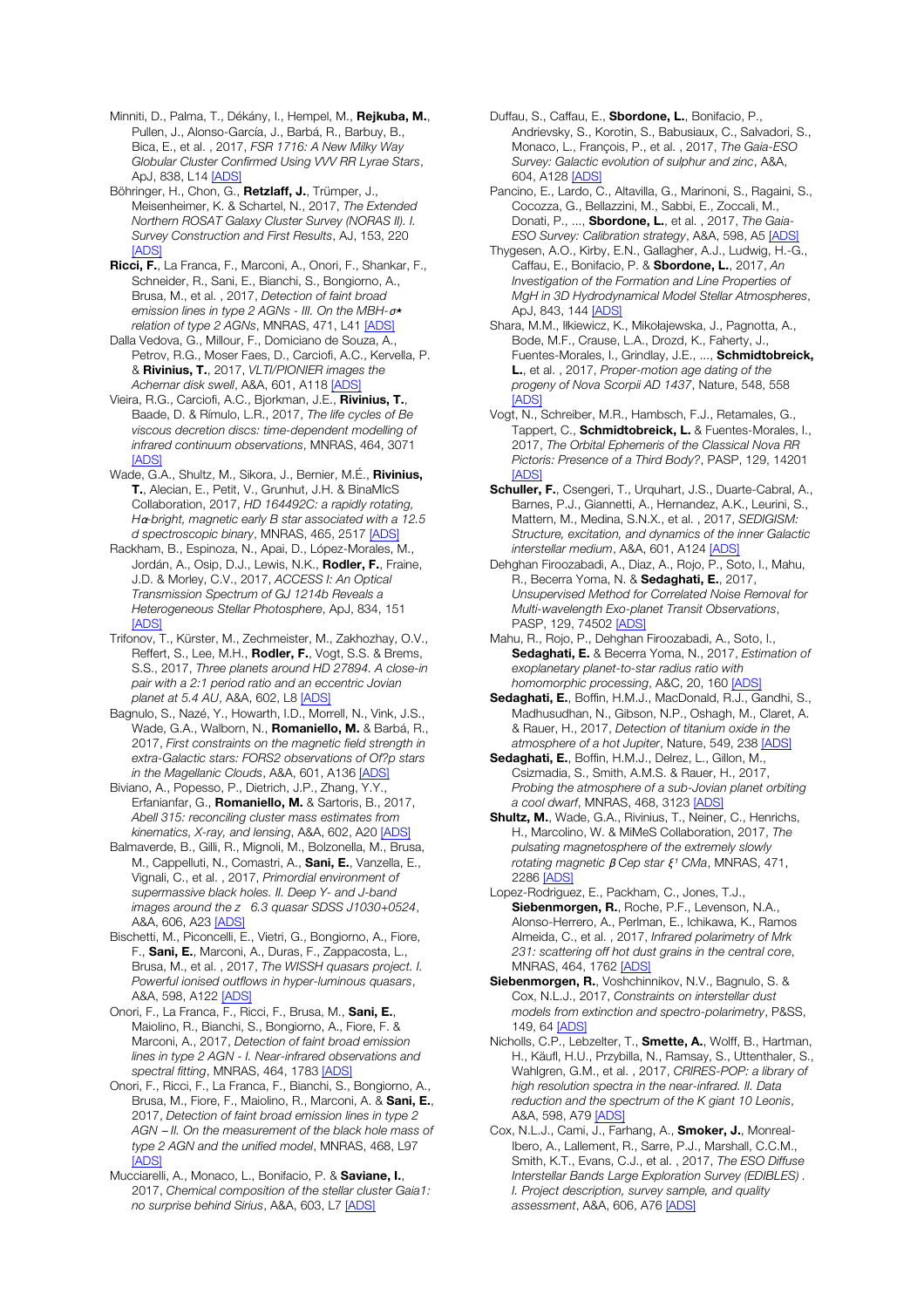Abellán, F.J., Indebetouw, R., Marcaide, J.M., Gabler, M., Fransson, C., Spyromilio, J., Burrows, D.N., Chevalier, R., Cigan, P., Gaensler, B.M., et al. , 2017, *Very Deep inside the SN 1987A Core Ejecta: Molecular Structures Seen in 3D*, ApJ, 842, L24 [ADS]

Matsuura, M., Indebetouw, R., Woosley, S., Bujarrabal, V., Abellán, F.J., McCray, R., Kamenetzky, J., Fransson, C., Barlow, M.J., Gomez, H.L., ..., Spyromilio, J., et al., 2017, *ALMA spectral survey of Supernova 1987A* ─ *molecular inventory, chemistry, dynamics and explosive nucleosynthesis*, MNRAS, 469, 3347 [ADS]

Fischer, W.J., Megeath, S.T., Furlan, E., Ali, B., Stutz, A.M., Tobin, J.J., Osorio, M., Stanke, T., Manoj, P., Poteet, C.A., et al. , 2017, *The Herschel Orion Protostar Survey: Luminosity and Envelope Evolution*, ApJ, 840, 69 [ADS]

Kainulainen, J., Stutz, A.M., Stanke, T., Abreu-Vicente, J., Beuther, H., Henning, T., Johnston, K.G. & Megeath, S.T., 2017, *Resolving the fragmentation of high linemass filaments with ALMA: the integral shaped filament in Orion A*, A&A, 600, A141 [ADS]

Osorio, M., Díaz-Rodríguez, A.K., Anglada, G., Megeath, S.T., Rodríguez, L.F., Tobin, J.J., Stutz, A.M., Furlan, E., Fischer, W.J., Manoj, P., ..., **Stanke, T.**, et al., 2017, *Star Formation Under the Outflow: The Discovery of a Non-thermal Jet from OMC-2 FIR 3 and Its Relationship to the Deeply Embedded FIR 4 Protostar*, ApJ, 840, 36 [ADS]

Emde, C., Buras-Schnell, R., Sterzik, M. & Bagnulo, S., 2017, *Influence of aerosols, clouds, and sunglint on polarization spectra of Earthshine*, A&A, 605, A2 [ADS]

Albert, J.G., Sifón, C., Stroe, A., Mernier, F., Intema, H.T., Röttgering, H.J.A. & Brunetti, G., 2017, *Complex diffuse emission in the z = 0.52 cluster PLCK G004.5-19.5*, A&A, 607, A4 [ADS]

Calhau, J., Sobral, D., Stroe, A., Best, P., Smail, I., Lehmer, B., Harrison, C. & Thomson, A., 2017, *The growth of typical star-forming galaxies and their supermassive black holes across cosmic time sincez̃2*, MNRAS, 464, 303 [ADS]

Darvish, B., Mobasher, B., Martin, D.C., Sobral, D., Scoville, N., Stroe, A., Hemmati, S. & Kartaltepe, J., 2017, *Cosmic Web of Galaxies in the COSMOS Field: Public Catalog and Different Quenching for Centrals and Satellites*, ApJ, 837, 16 [ADS]

Hoang, D.N., Shimwell, T.W., Stroe, A., Akamatsu, H., Brunetti, G., Donnert, J.M.F., Intema, H.T., Mulcahy, D.D., Röttgering, H.J.A., van Weeren, R.J., et al. , 2017, *Deep LOFAR observations of the merging galaxy cluster CIZA J2242.8+5301*, MNRAS, 471, 1107 [ADS]

Rumsey, C., Perrott, Y.C., Olamaie, M., Saunders, R.D.E., Hobson, M.P., Stroe, A., Schammel, M.P. & Grainge, K.J.B., 2017, *AMI SZ observation of galaxy-cluster merger CIZA J2242+5301: perpendicular flows of gas and dark matter*, MNRAS, 470, 4638 [ADS]

Shimwell, T.W., Röttgering, H.J.A., Best, P.N., Williams, W.L., Dijkema, T.J., de Gasperin, F., Hardcastle, M.J., Heald, G.H., Hoang, D.N., Horneffer, A., ..., Stroe, A., et al. , 2017, *The LOFAR Two-metre Sky Survey. I. Survey description and preliminary data release*, A&A, 598, A104 [ADS]

Sobral, D., Matthee, J., Best, P., Stroe, A., Röttgering, H., Oteo, I., Smail, I., Morabito, L. & Paulino-Afonso, A., 2017, *The CALYMHA survey: Ly*α *luminosity function and global escape fraction of Ly*α *photons at z = 2.23*, MNRAS, 466, 1242 [ADS]

Stroe, A., Sobral, D., Matthee, J., Calhau, J. & Oteo, I., 2017, *A 1.4 deg*² *blind survey for C II], C III] and C IV at z ̃0.7-1.5 - I. Nature, morphologies and equivalent widths*, MNRAS, 471, 2558 [ADS]

Stroe, A., Sobral, D., Matthee, J., Calhau, J. & Oteo, I., 2017, *A 1.4 deg*² *blind survey for C II], C III] and C IV at z ̃0.7-1.5 - II. Luminosity functions and cosmic average line ratios*, MNRAS, 471, 2575 [ADS]

Stroe, A., Sobral, D., Paulino-Afonso, A., Alegre, L., Calhau, J., Santos, S. & van Weeren, R., 2017, *A large H survey of star formation in relaxed and merging galaxy cluster environments at z ̃0.15-0.3*, MNRAS, 465, 2916 [ADS]

Sybilska, A., Lisker, T., Kuntschner, H., Vazdekis, A., van de Ven, G., Peletier, R., Falcón-Barroso, J., Vijayaraghavan, R. & Janz, J., 2017, *The hELENa project - I. Stellar populations of early-type galaxies linked with local environment and galaxy mass*, MNRAS, 470, 815 [ADS]

Urich, L., Lisker, T., Janz, J., van de Ven, G., Leaman, R., Boselli, A., Paudel, S., Sybilska, A., Peletier, R.F., den Brok, M., et al. , 2017, *Young, metal-enriched cores in early-type dwarf galaxies in the Virgo cluster based on colour gradients*, A&A, 606, A135 [ADS]

Jerkstrand, A., Smartt, S.J., Inserra, C., Nicholl, M., Chen, T.W., Krühler, T., Sollerman, J., Taubenberger, S., Gal-Yam, A., Kankare, E., et al. , 2017, *Long-duration Superluminous Supernovae at Late Times*, ApJ, 835, 13 **[ADS]** 

Lombardo, S., Küsters, D., Kowalski, M., Aldering, G., Antilogus, P., Bailey, S., Baltay, C., Barbary, K., Baugh, D., Bongard, S., ..., Taubenberger, S., et al. , 2017, *SCALA: In situ calibration for integral field spectrographs*, A&A, 607, A113 [ADS]

Mazzali, P.A., Sauer, D.N., Pian, E., Deng, J., Prentice, S., Ben Ami, S., Taubenberger, S. & Nomoto, K., 2017, *Modelling the Type Ic SN 2004aw: a moderately energetic explosion of a massive C+O star without a GRB*, MNRAS, 469, 2498 [ADS]

Noebauer, U.M., Kromer, M., Taubenberger, S., Baklanov, P., Blinnikov, S., Sorokina, E. & Hillebrandt, W., 2017, *Early light curves for Type Ia supernova explosion models*, MNRAS, 472, 2787 [ADS]

Taylor, M.A., Puzia, T.H., Muñoz, R.P., Mieske, S., Lançon, A., Zhang, H., Eigenthaler, P. & Bovill, M.S., 2017, *The Survey of Centaurus A's Baryonic Structures (SCABS) - II. The extended globular cluster system of NGC 5128 and its nearby environment*, MNRAS, 469, 3444 [ADS]

Miotello, A., van Dishoeck, E.F., Williams, J.P., Ansdell, M., Guidi, G., Hogerheijde, M., Manara, C.F., Tazzari, M., Testi, L. & van der Marel, N., 2017, *Lupus disks with faint CO isotopologues: low gas/dust or high carbon depletion?*, A&A, 599, A113 [ADS]

Tazzari, M., Testi, L., Natta, A., Ansdell, M., Carpenter, J., Guidi, G., Hogerheijde, M., Manara, C.F., Miotello, A., van der Marel, N., et al. , 2017, *Physical properties of dusty protoplanetary disks in Lupus: evidence for viscous evolution?*, A&A, 606, A88 [ADS]

Alcalá, J.M., Manara, C.F., Natta, A., Frasca, A., Testi, L., Nisini, B., Stelzer, B., Williams, J.P., Antoniucci, S., Biazzo, K., et al. , 2017, *X-shooter spectroscopy of young stellar objects in Lupus. Accretion properties of class II and transitional objects*, A&A, 600, A20 [ADS]

Ansdell, M., Williams, J.P., Manara, C.F., Miotello, A., Facchini, S., van der Marel, N., Testi, L. & van Dishoeck, E.F., 2017, *An ALMA Survey of Protoplanetary Disks in the* σ *Orionis Cluster*, AJ, 153, 240 [ADS]

Bianchi, E., Codella, C., Ceccarelli, C., Fontani, F., Testi, L., Bachiller, R., Lefloch, B., Podio, L. & Taquet, V., 2017, *Decrease of the organic deuteration during the evolution of Sun-like protostars: the case of SVS13-A*, MNRAS, 467, 3011 [ADS]

Ceccarelli, C., Caselli, P., Fontani, F., Neri, R., López-Sepulcre, A., Codella, C., Feng, S., Jiménez-Serra, I., Lefloch, B., Pineda, J.E., ..., Testi, L., et al. , 2017, *Seeds Of Life In Space (SOLIS): The Organic Composition Diversity at 300-1000 au Scale in Solartype Star-forming Regions*, ApJ, 850, 176 [ADS]

Cesaroni, R., Sánchez-Monge, Á., Beltrán, M.T., Johnston, K.G., Maud, L.T., Moscadelli, L., Mottram, J.C., Ahmadi, A., Allen, V., Beuther, H., ..., Testi, L., et al., 2017,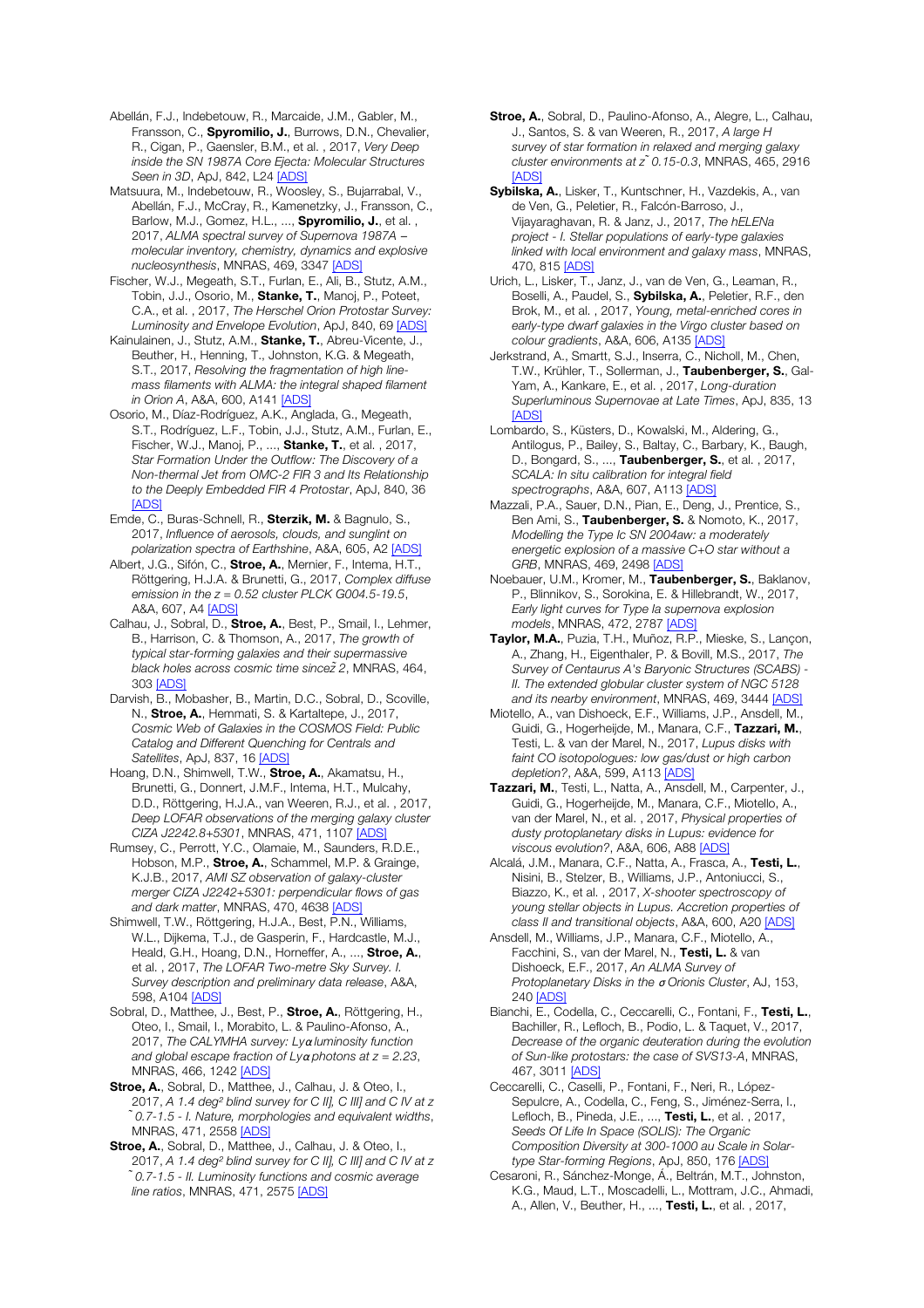*Chasing discs around O-type (proto)stars: Evidence from ALMA observations*, A&A, 602, A59 [ADS]

- Codella, C., Ceccarelli, C., Caselli, P., Balucani, N., Barone, V., Fontani, F., Lefloch, B., Podio, L., Viti, S., Feng, S., ..., Testi, L., et al. , 2017, *Seeds of Life in Space (SOLIS). II. Formamide in protostellar shocks: Evidence for gas-phase formation*, A&A, 605, L3 [ADS]
- Csengeri, T., Bontemps, S., Wyrowski, F., Motte, F., Menten, K.M., Beuther, H., Bronfman, L., Commerçon, B., Chapillon, E., Duarte-Cabral, A., ..., Testi, L., et al., 2017, *ALMA survey of massive cluster progenitors from ATLASGAL. Limited fragmentation at the early evolutionary stage of massive clumps*, A&A, 600, L10 **[ADS]**
- De Simone, M., Codella, C., Testi, L., Belloche, A., Maury, A.J., Anderl, S., André, P., Maret, S. & Podio, L., 2017, *Glycolaldehyde in Perseus young solar analogs*, A&A, 599, A121 [ADS]
- Elia, D., Molinari, S., Schisano, E., Pestalozzi, M., Pezzuto, S., Merello, M., Noriega-Crespo, A., Moore, T.J.T., Russeil, D., Mottram, J.C., ..., Testi, L., et al. , 2017, *The Hi-GAL compact source catalogue - I. The physical properties of the clumps in the inner Galaxy (-71.0°* 〈 ℓ 〈 *67.0°)*, MNRAS, 471, 100 [ADS]
- Ercolano, B., Rosotti, G.P., Picogna, G. & Testi, L., 2017, *A photoevaporative gap in the closest planet-forming disc*, MNRAS, 464, L95 [ADS]
- Fontani, F., Ceccarelli, C., Favre, C., Caselli, P., Neri, R., Sims, I.R., Kahane, C., Alves, F.O., Balucani, N., Bianchi, E., ..., Testi, L., et al. , 2017, *Seeds of Life in Space (SOLIS). I. Carbon-chain growth in the Solar-type protocluster OMC2-FIR4*, A&A, 605, A57 [ADS]
- Hunt, L.K., Weiß, A., Henkel, C., Combes, F., García-Burillo, S., Casasola, V., Caselli, P., Lundgren, A., Maiolino, R., Menten, K.M. & Testi, L., 2017, *Physical conditions of the molecular gas in metal-poor galaxies*, A&A, 606, A99 [ADS]
- Liu, Y., Henning, T., Carrasco-González, C., Chandler, C.J., Linz, H., Birnstiel, T., van Boekel, R., Pérez, L.M., Flock, M., Testi, L., et al. , 2017, *The properties of the inner disk around HL Tau: Multi-wavelength modeling of the dust emission*, A&A, 607, A74 [ADS]
- Lodato, G., Scardoni, C.E., Manara, C.F. & Testi, L., 2017, *Protoplanetary disc `isochrones' and the evolution of discs in the Ṁ-Md plane*, MNRAS, 472, 4700 [ADS]
- Long, F., Herczeg, G.J., Pascucci, I., Drabek-Maunder, E., Mohanty, S., Testi, L., Apai, D., Hendler, N., Henning, T. & Manara, C.F., 2017, *An ALMA Survey of CO Isotopologue Emission from Protoplanetary Disks in Chamaeleon I*, ApJ, 844, 99 [ADS]
- MacGregor, M.A., Wilner, D.J., Czekala, I., Andrews, S.M., Dai, Y.S., Herczeg, G.J., Kratter, K.M., Kraus, A.L., Ricci, L. & Testi, L., 2017, *ALMA Measurements of Circumstellar Material in the GQ Lup System*, ApJ, 835, 17 [ADS]
- Manara, C.F., Frasca, A., Alcalá, J.M., Natta, A., Stelzer, B. & Testi, L., 2017, *An extensive VLT/X-shooter library of photospheric templates of pre-main sequence stars*, A&A, 605, A86 [ADS]
- Manara, C.F., Testi, L., Herczeg, G.J., Pascucci, I., Alcalá, J.M., Natta, A., Antoniucci, S., Fedele, D., Mulders, G.D., Henning, T., et al. , 2017, *X-shooter study of accretion in Chamaeleon I. II. A steeper increase of accretion with stellar mass for very low-mass stars?*, A&A, 604, A127 [ADS]
- Martín-Doménech, R., Rivilla, V.M., Jiménez-Serra, I., Quénard, D., Testi, L. & Martín-Pintado, J., 2017, *Detection of methyl isocyanate (CH3NCO) in a solartype protostar*, MNRAS, 469, 2230 [ADS]
- Mulders, G.D., Pascucci, I., Manara, C.F., Testi, L., Herczeg, G.J., Henning, T., Mohanty, S. & Lodato, G., 2017, *Constraints from Dust Mass and Mass Accretion Rate Measurements on Angular Momentum Transport in Protoplanetary Disks*, ApJ, 847, 31 [ADS]
- Pinilla, P., Pérez, L.M., Andrews, S., van der Marel, N., van Dishoeck, E.F., Ataiee, S., Benisty, M., Birnstiel, T., Juhász, A., Natta, A., ...& Testi, L., 2017, *A Multiwavelength Analysis of Dust and Gas in the SR 24S Transition Disk*, ApJ, 839, 99 [ADS]
- Pinilla, P., Quiroga-Nuñez, L.H., Benisty, M., Natta, A., Ricci, L., Henning, T., van der Plas, G., Birnstiel, T., Testi, L. & Ward-Duong, K., 2017, *Millimeter Spectral Indices and Dust Trapping By Planets in Brown Dwarf Disks*, ApJ, 846, 70 [ADS]
- Ricci, L., Cazzoletti, P., Czekala, I., Andrews, S.M., Wilner, D., Szűcs, L., Lodato, G., Testi, L., Pascucci, I., Mohanty, S., et al. , 2017, *ALMA Observations of the Young Substellar Binary System 2M1207*, AJ, 154, 24 [ADS]
- Ricci, L., Rome, H., Pinilla, P., Facchini, S., Birnstiel, T. & Testi, L., 2017, *VLA Observations of the Disk around the Young Brown Dwarf 2MASS J044427+2512*, ApJ, 846, 19 [ADS]
- Vig, S., Testi, L., Walmsley, C.M., Cesaroni, R. & Molinari, S., 2017, *Dust and gas environment of the young embedded cluster IRAS 18511+0146*, A&A, 599, A38 [ADS]
- Sanna, A., Moscadelli, L., Surcis, G., van Langevelde, H.J., Torstensson, K.J.E. & Sobolev, A.M., 2017, *Planar infall of CH*<sup>₃</sup> *OH gas around Cepheus A HW2*, A&A, 603, A94 [ADS]
- Jud, H., Schartmann, M., Mould, J., Burtscher, L. & Tristram, K.R.W., 2017, *Radiative transfer modelling of parsec-scale dusty warped discs*, MNRAS, 465, 248 [ADS]
- Turner, O.J., Cirasuolo, M., Harrison, C.M., McLure, R.J., Dunlop, J.S., Swinbank, A.M., Johnson, H.L., Sobral, D., Matthee, J. & Sharples, R.M., 2017, *The KMOS Deep Survey (KDS) - I. Dynamical measurements of typical star-forming galaxies at z* ≃ *3.5*, MNRAS, 471, 1280 [ADS]
- Umehata, H., Tamura, Y., Kohno, K., Ivison, R.J., Smail, I., Hatsukade, B., Nakanishi, K., Kato, Y., Ikarashi, S., Matsuda, Y., et al. , 2017, *ALMA Deep Field in SSA22: Source Catalog and Number Counts*, ApJ, 835, 98 **[ADS]**
- Alonso-García, J., Minniti, D., Catelan, M., Contreras Ramos, R., Gonzalez, O.A., Hempel, M., Lucas, P.W., Saito, R.K., Valenti, E. & Zoccali, M., 2017, *Extinction Ratios in the Inner Galaxy as Revealed by the VVV Survey*, ApJ, 849, L13 [ADS]
- Zoccali, M., Vasquez, S., Gonzalez, O.A., Valenti, E., Rojas-Arriagada, A., Minniti, J., Rejkuba, M., Minniti, D., McWilliam, A., Babusiaux, C., et al. , 2017, *The GIRAFFE Inner Bulge Survey (GIBS). III. Metallicity distributions and kinematics of 26 Galactic bulge fields*, A&A, 599, A12 [ADS]
- Vio, R., Vergès, C. & Andreani, P., 2017, *The correct estimate of the probability of false detection of the matched filter in weak-signal detection problems . II. Further results with application to a set of ALMA and ATCA data*, A&A, 604, A115 [ADS]
- Morais, S.G., Humphrey, A., Villar-Martín, M., Lagos, P., Moyano, M., Overzier, R., di Serego Alighieri, S., Vernet, J. & Fernandes, C.A.C., 2017, *Ionization and feedback in Ly*α *haloes around two radio galaxies at z* <sup>∼</sup> *2.5*, MNRAS, 465, 2698 [ADS]
- Vernet, J., Lehnert, M.D., De Breuck, C., Villar-Martín, M., Wylezalek, D., Falkendal, T., Drouart, G., Kolwa, S., Humphrey, A. & Venemans, B.P., 2017, *Are we seeing accretion flows in a 250 kpc Ly*α *halo at z = 3?*, A&A, 602, L6 [ADS]
- Anderson, D.E., Bergin, E.A., Blake, G.A., Ciesla, F.J., Visser, R. & Lee, J.-E., 2017, *Destruction of Refractory Carbon in Protoplanetary Disks*, ApJ, 845, 13 [ADS]
- Furuya, K., Drozdovskaya, M.N., Visser, R., van Dishoeck, E.F., Walsh, C., Harsono, D., Hincelin, U. & Taquet, V., 2017, *Water delivery from cores to disks: Deuteration as*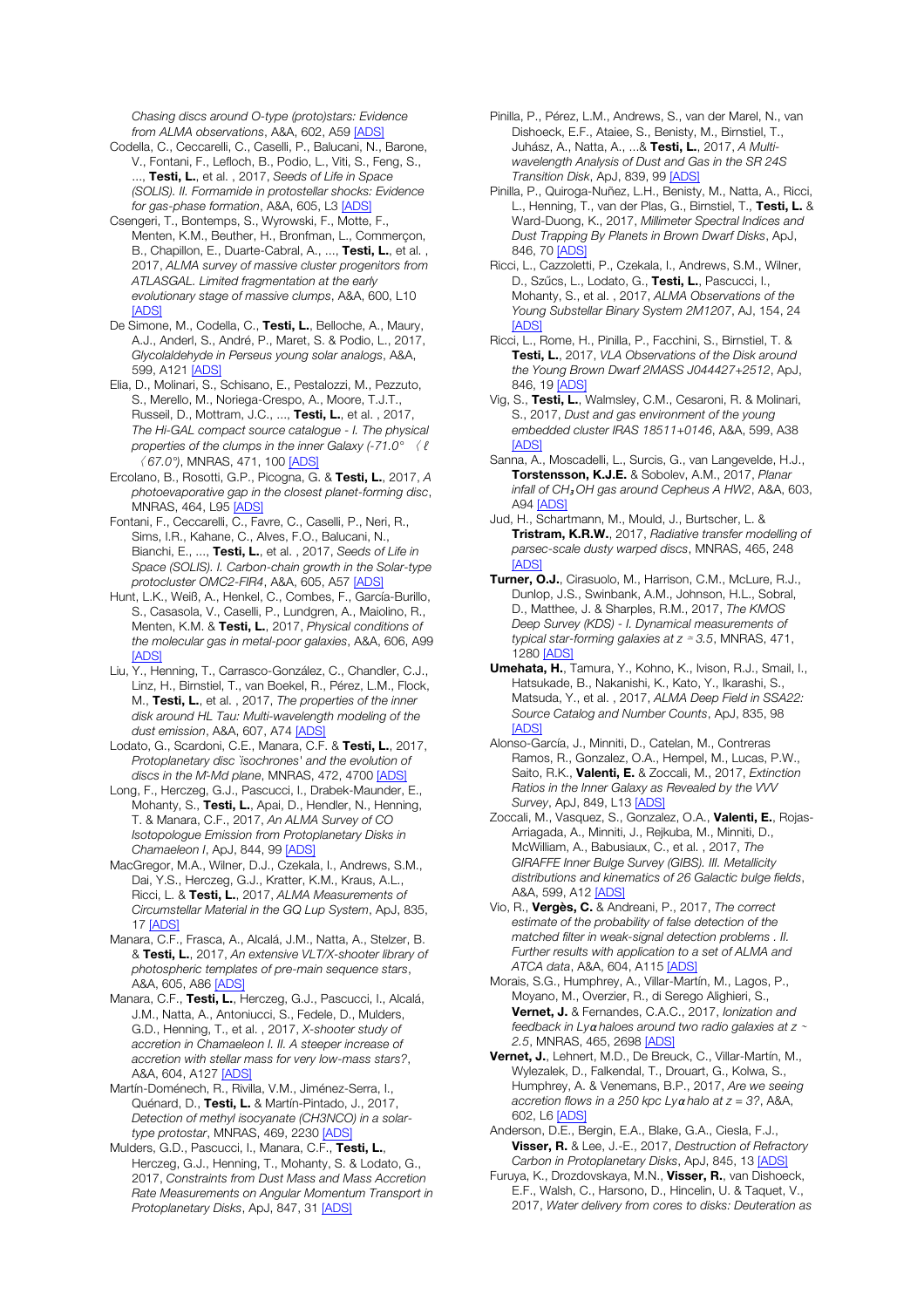*a probe of the prestellar inheritance of H*<sup>₂</sup> *O*, A&A, 599, A40 [ADS]

- Kristensen, L.E., van Dishoeck, E.F., Mottram, J.C., Karska, A., Yıldız, U.A., Bergin, E.A., Bjerkeli, P., Cabrit, S., Doty, S., Evans, N.J., ..., Visser, R., et al. , 2017, *Origin of warm and hot gas emission from low-mass protostars: Herschel-HIFI observations of CO J = 16-15. I. Line profiles, physical conditions, and H*<sup>₂</sup> *O abundance*, A&A, 605, A93 [ADS]
- Kristensen, L.E., Gusdorf, A., Mottram, J.C., Karska, A., Visser, R., Wiesemeyer, H., Güsten, R. & Simon, R., 2017, *Oxygen budget in low-mass protostars: the NGC 1333-IRAS4A R1 shock observed in [O i] at 63* μ*m with SOFIA-GREAT*, A&A, 601, L4 [ADS]
- Mottram, J.C., van Dishoeck, E.F., Kristensen, L.E., Karska, A., San José-García, I., Khanna, S., Herczeg, G.J., André, P., Bontemps, S., Cabrit, S., ..., Visser, R., et al. , 2017, *Outflows, infall and evolution of a sample of embedded low-mass protostars. The William Herschel Line Legacy (WILL) survey*, A&A, 600, A99 [ADS]
- Ghavamian, P., Seitenzahl, I.R., Vogt, F.P.A., Dopita, M.A., Terry, J.P., Williams, B.J. & Winkler, P.F., 2017, *Integral Field Spectroscopy of Balmer-dominated Shocks in the Magellanic Cloud Supernova Remnant N103B*, ApJ, 847, 122 [ADS]
- Vogt, F.P.A., Pérez, E., Dopita, M.A., Verdes-Montenegro, L. & Borthakur, S., 2017, *Evidence for azimuthal variations of the oxygen-abundance gradient tracing the spiral structure of the galaxy HCG 91c*, A&A, 601, A61 **IADS**
- Vogt, F.P.A., Seitenzahl, I.R., Dopita, M.A. & Ruiter, A.J., 2017, *Linking the X3D Pathway to Integral Field Spectrographs: YSNR 1E 0102.2-7219 in the SMC as a Case Study*, PASP, 129, 058012 [ADS]
- Vogt, F.P.A., Seitenzahl, I.R., Dopita, M.A. & Ghavamian, P., 2017, *[Fe XIV] and [Fe XI] reveal the forward shock in SNR 1E 0102.2-7219*, A&A, 602, L4 [ADS]
- Canovas, H., Hardy, A., Zurlo, A., Wahhaj, Z., Schreiber, M.R., Vigan, A., Villaver, E., Olofsson, J., Meeus, G., Ménard, F., et al. , 2017, *Constraining the mass of the planet(s) sculpting a disk cavity. The intriguing case of 2MASS J16042165-2130284*, A&A, 598, A43 [ADS]
- Meshkat, T., Mawet, D., Bryan, M.L., Hinkley, S., Bowler, B.P., Stapelfeldt, K.R., Batygin, K., Padgett, D., Morales, F.Y., Serabyn, E., ...& Wahhaj, Z., 2017, *A Direct Imaging Survey of Spitzer-detected Debris Disks: Occurrence of Giant Planets in Dusty Systems*, AJ, 154, 245 [ADS]
- Samland, M., Mollière, P., Bonnefoy, M., Maire, A.L., Cantalloube, F., Cheetham, A.C., Mesa, D., Gratton, R., Biller, B.A., Wahhaj, Z., et al. , 2017, *Spectral and atmospheric characterization of 51 Eridani b using VLT/SPHERE*, A&A, 603, A57 [ADS]
- Monreal-Ibero, A., Walsh, J.R., Iglesias-Páramo, J., Sandin, C., Relaño, M., Pérez-Montero, E. & Vílchez, J., 2017, *The Wolf-Rayet star population in the dwarf galaxy NGC 625*, A&A, 603, A130 [ADS]
- Liu, T., Lacy, J., Li, P.S., **Wang, K.**, Qin, S.-L., Zhang, Q., Kim, K.-T., Garay, G., Wu, Y., Mardones, D., et al. , 2017, *ALMA Reveals Sequential High-mass Star Formation in the G9.62+0.19 Complex*, ApJ, 849, 25 **[ADS]**
- Sanhueza, P., Jackson, J.M., Zhang, Q., Guzmán, A.E., Lu, X., Stephens, I.W., Wang, K. & Tatematsu, K., 2017, *A Massive Prestellar Clump Hosting No High-mass Cores*, ApJ, 841, 97 [ADS]
- Sokolov, V., Wang, K., Pineda, J.E., Caselli, P., Henshaw, J.D., Tan, J.C., Fontani, F., Jiménez-Serra, I. & Lim, W., 2017, *Temperature structure and kinematics of the IRDC G035.39-00.33*, A&A, 606, A133 [ADS]
- Tatematsu, K., Liu, T., Ohashi, S., Sanhueza, P., Nguyễn Lu'o'ng, N.L.Q., Hirota, T., Liu, S.-Y., Hirano, N., Choi, M., Kang, M., ..., Wang, K., et al. , 2017, *Astrochemical Properties of Planck Cold Clumps*, ApJS, 228, 12 [ADS]
- Yuan, J., Wu, Y., Ellingsen, S.P., Evans, N.J.I., Henkel, C., Wang, K., Liu, H.-L., Liu, T., Li, J.-Z. & Zavagno, A., 2017, *High-mass Starless Clumps in the Inner Galactic Plane: The Sample and Dust Properties*, ApJS, 231, 11 [ADS]
- Wang, Y., Primas, F., Charbonnel, C., Van der Swaelmen, M., Bono, G., Chantereau, W. & Zhao, G., 2017, *Sodium abundances of AGB and RGB stars in Galactic globular clusters. II. Analysis and results of NGC 104, NGC 6121, and NGC 6809*, A&A, 607, A135 [ADS]
- Zhang, Q., Claus, B., Watson, L. & Moran, J., 2017, *Angular Momentum in Disk Wind Revealed in the Young Star MWC 349A*, ApJ, 837, 53 [ADS]
- Doan, L., Ramstedt, S., Vlemmings, W.H.T., Höfner, S., De Beck, E., Kerschbaum, F., Lindqvist, M., Maercker, M., Mohamed, S., Paladini, C. & Wittkowski, M., 2017, *The extended molecular envelope of the asymptotic*  giant branch star π<sup>1</sup> Gruis as seen by ALMA. I. Large*scale kinematic structure and CO excitation properties*, A&A, 605, A28 [ADS]
- Kerschbaum, F., Maercker, M., Brunner, M., Lindqvist, M., Olofsson, H., Mecina, M., De Beck, E., Groenewegen, M.A.T., Lagadec, E., Mohamed, S., ...& Wittkowski, M., 2017, *Rings and filaments: The remarkable detached CO shell of U Antliae*, A&A, 605, A116 [ADS]
- Paladini, C., Klotz, D., Sacuto, S., Lagadec, E., Wittkowski, M., Richichi, A., Hron, J., Jorissen, A., Groenewegen, M.A.T., Kerschbaum, F., et al. , 2017, *The VLTI/MIDI view on the inner mass loss of evolved stars from the Herschel MESS sample*, A&A, 600, A136 [ADS]
- Wittkowski, M., Hofmann, K.H., Höfner, S., Le Bouquin, J.B., Nowotny, W., Paladini, C., Young, J., Berger, J.P., Brunner, M., de Gregorio-Monsalvo, I., et al. , 2017, *Aperture synthesis imaging of the carbon AGB star R Sculptoris. Detection of a complex structure and a dominating spot on the stellar disk*, A&A, 601, A3 [ADS]
- Wittkowski, M., Abellán, F.J., Arroyo-Torres, B., Chiavassa, A., Guirado, J.C., Marcaide, J.M., Alberdi, A., de Wit, W.J., Hofmann, K.H., Meilland, A., et al. , 2017, *Multi-epoch VLTI-PIONIER imaging of the supergiant V766 Cen*, A&A, 606, L1 [ADS]
- Wittkowski, M., Arroyo-Torres, B., Marcaide, J.M., Abellan, F.J., Chiavassa, A. & Guirado, J.C., 2017, *VLTI/AMBER spectro-interferometry of the late-type supergiants V766 Cen (=HR 5171 A),* σ *Oph, BM Sco, and HD 206859*, A&A, 597, A9 [ADS]
- Woillez, J., Lai, O., Perrin, G., Reynaud, F., Baril, M., Dong, Y. & Fédou, P., 2017, *AGILIS: Agile Guided Interferometer for Longbaseline Imaging Synthesis. Demonstration and concepts of reconfigurable optical imaging interferometers*, A&A, 602, A116 [ADS]
- Xu, S., Zuckerman, B., Dufour, P., Young, E.D., Klein, B. & Jura, M., 2017, *The Chemical Composition of an Extrasolar Kuiper-Belt-Object*, ApJ, 836, L7 [ADS]
- Drahus, M., Yang, B., Lis, D.C. & Jewitt, D., 2017, *New Limits to CO Outgassing in Centaurs*, MNRAS, 468, 2897 [ADS]
- Hanuš, J., Marchis, F., Viikinkoski, M., Yang, B. & Kaasalainen, M., 2017, *Shape model of asteroid (130) Elektra from optical photometry and disk-resolved images from VLT/SPHERE and Nirc2/Keck*, A&A, 599, A36 [ADS]
- Marsset, M., Carry, B., Dumas, C., Hanuš, J., Viikinkoski, M., Vernazza, P., Müller, T.G., Delbo, M., Jehin, E., Gillon, M., ..., Yang, B., et al. , 2017, *3D shape of asteroid (6) Hebe from VLT/SPHERE imaging: Implications for the origin of ordinary H chondrites*, A&A, 604, A64 [ADS]
- Moskovitz, N.A., Polishook, D., DeMeo, F.E., Binzel, R.P., Endicott, T., Yang, B., Howell, E.S., Vervack, ,.R.J. & Fernández, Y.R., 2017, *Near-infrared thermal emission from near-Earth asteroids: Aspect-dependent variability*, Icar, 284, 97 [ADS]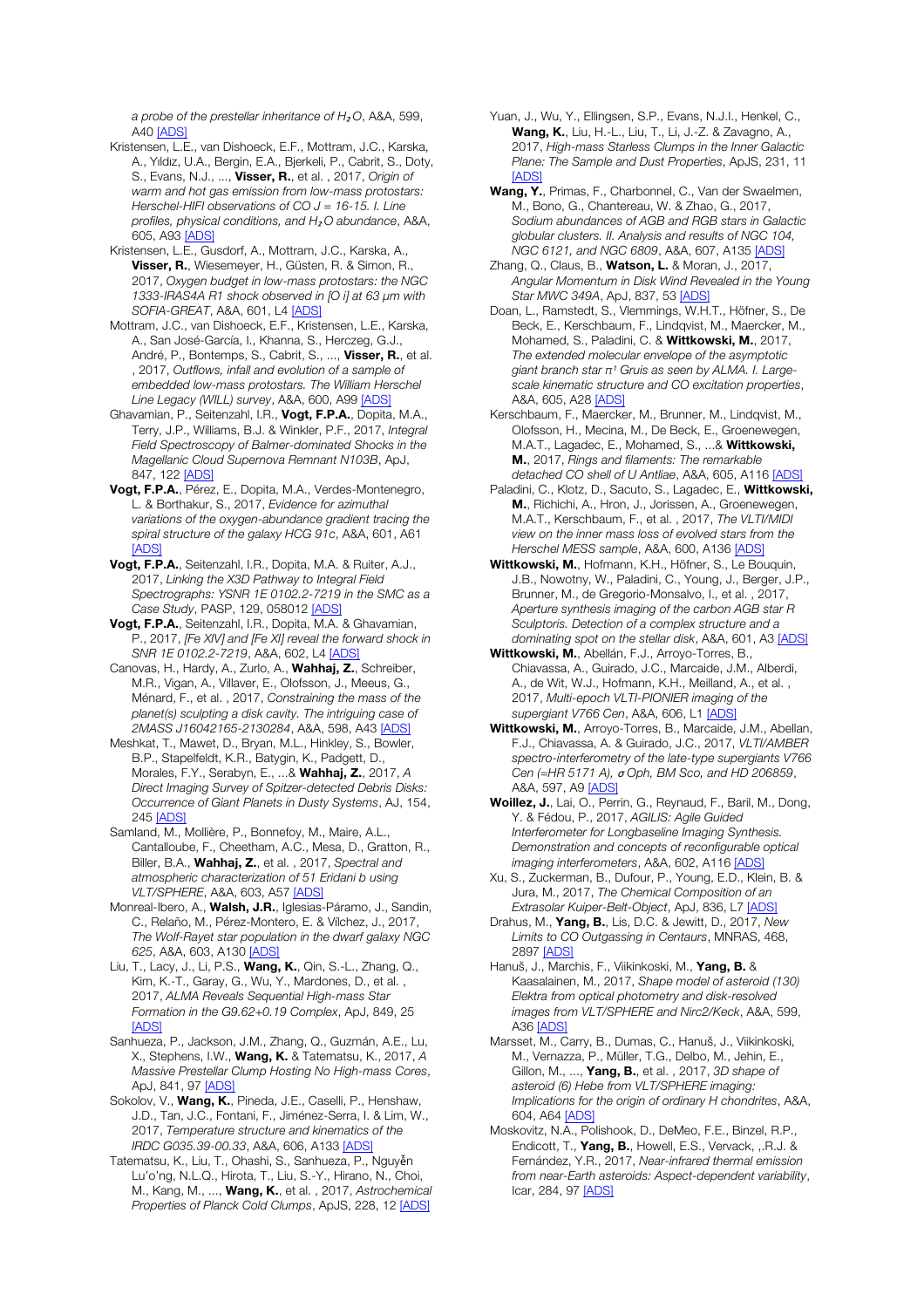Snodgrass, C., Yang, B. & Fitzsimmons, A., 2017, *Xshooter search for outgassing from main belt comet P/2012 T1 (Pan-STARRS)*, A&A, 605, A56 [ADS]

Yu, L.L., Yang, B., Ji, J. & Ip, W.-H., 2017, *Thermophysical characteristics of the large main-belt asteroid (349) Dembowska*, MNRAS, 472, 2388 [ADS]

Aso, Y., Ohashi, N., Aikawa, Y., Machida, M.N., Saigo, K., Saito, M., Takakuwa, S., Tomida, K., Tomisaka, K. & Yen, H.-W., 2017, *ALMA Observations of SMM11 Reveal an Extremely Young Protostar in Serpens Main Cluster*, ApJ, 850, L2 [ADS]

Aso, Y., Ohashi, N., Aikawa, Y., Machida, M.N., Saigo, K., Saito, M., Takakuwa, S., Tomida, K., Tomisaka, K. & Yen, H.-W., 2017, *ALMA Observations of the Protostar L1527 IRS: Probing Details of the Disk and the Envelope Structures*, ApJ, 849, 56 [ADS]

Hsieh, P.-Y., Koch, P.M., Ho, P.T.P., Kim, W.-T., Tang, Y.- W., Wang, H.-H., **Yen, H.-W.** & Hwang, C.-Y., 2017, *Molecular Gas Feeding the Circumnuclear Disk of the Galactic Center*, ApJ, 847, 3 [ADS]

Ward-Thompson, D., Pattle, K., Bastien, P., Furuya, R.S., Kwon, W., Lai, S.-P., Qiu, K., Berry, D., Choi, M., Coudé, S., ..., Yen, H.-W., et al. , 2017, *First Results from BISTRO: A SCUBA-2 Polarimeter Survey of the Gould Belt*, ApJ, 842, 66 [ADS]

Yen, H.-W., Takakuwa, S., Chu, Y.-H., Hirano, N., Ho, P.T.P., Kanagawa, K.D., Lee, C.-F., Liu, H.B., Liu, S.-Y., Matsumoto, T., et al. , 2017, *1000 au exterior arcs connected to the protoplanetary disk around HL Tauri*, A&A, 608, A134 [ADS]

Yen, H.-W., Koch, P.M., Takakuwa, S., Krasnopolsky, R., Ohashi, N. & Aso, Y., 2017, *Signs of Early-stage Disk Growth Revealed with ALMA*, ApJ, 834, 178 [ADS]

Zafar, T., Møller, P., Péroux, C., Quiret, S., Fynbo, J.P.U. Ledoux, C. & Deharveng, J.-M., 2017, *The ESO UVES Advanced Data Products quasar sample - V. Identifying the galaxy counterpart to the sub-damped Ly*α *system towards Q 2239-2949*, MNRAS, 465, 1613 [ADS]

Zahorecz, S., Jimenez-Serra, I., Testi, L., Immer, K., Fontani, F., Caselli, P., Wang, K. & Toth, L.V., 2017, *Gas versus solid-phase deuterated chemistry: HDCO and D*<sup>₂</sup> *CO in massive star-forming regions*, A&A, 602, L3 [ADS]

Cibinel, A., Daddi, E., Bournaud, F., Sargent, M.T., le Floc'h, E., Magdis, G.E., Pannella, M., Rujopakarn, W., Juneau, S., Zanella, A., et al. , 2017, *ALMA constraints on starforming gas in a prototypical z = 1.5 clumpy galaxy: the dearth of CO(5-4) emission from UV-bright clumps*, MNRAS, 469, 4683 [ADS]

Jiao, Q., Zhao, Y., Zhu, M., Lu, N., Gao, Y. & Zhang, Z.-Y., 2017, *Neutral Carbon Emission in Luminous Infrared Galaxies: The [C i] Lines as Total Molecular Gas Tracers*, ApJ, 840, L18 [ADS]

Li, S., Wang, J., Zhang, Z.-Y., Fang, M., Li, J., Zhang, J., Fan, J., Zhu, Q. & Li, F., 2017, *Millimetre spectral line mapping observations towards four massive starforming H II regions*, MNRAS, 466, 248 [ADS]

Romano, D., Matteucci, F., Zhang, Z.Y., Papadopoulos, P.P. & Ivison, R.J., 2017, *The evolution of CNO isotopes: a new window on cosmic star formation history and the stellar IMF in the age of ALMA*, MNRAS, 470, 401 [ADS]

Yang, C., Omont, A., Beelen, A., Gao, Y., van der Werf, P., Gavazzi, R., Zhang, Z.Y., Ivison, R., Lehnert, M., Liu, D., et al. , 2017, *Molecular gas in the Herschel-selected strongly lensed submillimeter galaxies at z 2-4 as probed by multi-J CO lines*, A&A, 608, A144 [ADS]

Zhao, Y., Lu, N., Díaz-Santos, T., Xu, C.K., Gao, Y., Charmandaris, V., van der Werf, P., Zhang, Z.-Y. & Cao, C., 2017, *ALMA Maps of Dust and Warm Dense Gas Emission in the Starburst Galaxy IC 5179*, ApJ, 845, 58 [ADS]

Falgarone, E., Zwaan, M.A., Godard, B., Bergin, E., Ivison, R.J., Andreani, P.M., Bournaud, F., Bussmann, R.S.,

Elbaz, D., Omont, A., et al. , 2017, *Large turbulent reservoirs of cold molecular gas around high-redshift starburst galaxies*, Nature, 548, 430 [ADS]

Walter, F., Bolatto, A.D., Leroy, A.K., Veilleux, S., Warren, S.R., Hodge, J., Levy, R.C., Meier, D.S., Ostriker, E.C., Ott, J., ...& Zwaan, M., 2017, *Dense Molecular Gas Tracers in the Outflow of the Starburst Galaxy NGC 253*, ApJ, 835, 265 [ADS]

Wong, O.I., Vega, O., Sánchez-Argüelles, D., Narayanan, G., Wall, W.F., Zwaan, M.A., Rosa González, D., Zeballos, M., Bekki, K., Mayya, Y.D., et al. , 2017, *Early Science with the Large Millimeter Telescope: discovery of the 12CO(1-0) emission line in the ring galaxy VIIZw466*, MNRAS, 466, 574 [ADS]

de Boer, J., Girard, J.H., Canovas, H., Min, M., Sitko, M., Ginski, C., Jeffers, S.V., Mawet, D., Milli, J., Rodenhuis, M., et al. , 2017, *BP Piscium: its flaring disc imaged with SPHERE/ZIMPOL*, MNRAS, 466, L7 [ADS]

van Boekel, R., Henning, T., Menu, J., de Boer, J., Langlois, M., Müller, A., Avenhaus, H., Boccaletti, A., Schmid, H.M., Thalmann, C., et al. , 2017, *Three Radial Gaps in the Disk of TW Hydrae Imaged with SPHERE*, ApJ, 837, 132 [ADS]

Danielson, A.L.R., Swinbank, A.M., Smail, I., Simpson, J.M., Casey, C.M., Chapman, S.C., da Cunha, E., Hodge, J.A., Walter, F., Wardlow, J.L., ..., de Breuck, C., et al. , 2017, *An ALMA Survey of Submillimeter Galaxies in the Extended Chandra Deep Field South: Spectroscopic Redshifts*, ApJ, 840, 78 [ADS]

Swinbank, A.M., Harrison, C.M., Trayford, J., Schaller, M., Smail, I., Schaye, J., Theuns, T., Smit, R., Alexander, D.M., Bacon, R., ..., de Breuck, C., et al. , 2017, *Angular momentum evolution of galaxies over the past 10 Gyr: a MUSE and KMOS dynamical survey of 400 star-forming galaxies from z = 0.3 to 1.7*, MNRAS, 467, 3140 [ADS]

Anglada, G., Amado, P.J., Ortiz, J.L., Gómez, J.F., Macías, E., Alberdi, A., Osorio, M., Gómez, J.L., de Gregorio-Monsalvo, I., Pérez-Torres, M.A., et al. , 2017, *ALMA Discovery of Dust Belts around Proxima Centauri*, ApJ, 850, L6 [ADS]

Huélamo, N., de Gregorio-Monsalvo, I., Palau, A., Barrado, D., Bayo, A., Ruiz, M.T., Zapata, L., Bouy, H., Morata, O., Morales-Calderón, M., et al. , 2017, *A search for pre- and proto-brown dwarfs in the dark cloud Barnard 30 with ALMA*, A&A, 597, A17 [ADS]

Kim, S., Schulze, S., Resmi, L., González-López, J., Higgins, A.B., Ishwara-Chandra, C.H., Bauer, F.E., de Gregorio-Monsalvo, I., De Pasquale, M., de Ugarte Postigo, A. et al. , 2017, *ALMA and GMRT Constraints on the Offaxis Gamma-Ray Burst 170817A from the Binary Neutron Star Merger GW170817*, ApJ, 850, L21 [ADS]

Hillen, M., Van Winckel, H., Menu, J., Manick, R., Debosscher, J., Min, M., de Wit, W.J., Verhoelst, T., Kamath, D. & Waters, L.B.F.M., 2017, *A mid-IR interferometric survey with MIDI/VLTI: resolving the second-generation protoplanetary disks around post-AGB binaries*, A&A, 599, A41 [ADS]

Kraus, S., Kluska, J., Kreplin, A., Bate, M., Harries, T.J., Hofmann, K.H., Hone, E., Monnier, J.D., Weigelt, G., Anugu, A., de Wit, W.J., et al. , 2017, *A High-mass Protobinary System with Spatially Resolved Circumstellar Accretion Disks and Circumbinary Disk*, ApJ, 835, L5 [ADS]

Maud, L.T., Hoare, M.G., Galván-Madrid, R., Zhang, Q., de Wit. W.J., Keto, E., Johnston, K.G. & Pineda, J.E., 2017, *The ALMA view of W33A: a spiral filament feeding the candidate disc in MM1-Main*, MNRAS, 467, L120 **[ADS]** 

Mendigutía, I., Oudmaijer, R.D., Garufi, A., Lumsden, S.L., Huélamo, N., Cheetham, A., de Wit, W.J., Norris, B., Olguin, F.A. & Tuthill, P., 2017, *The protoplanetary system HD 100546 in H*α *polarized light from*